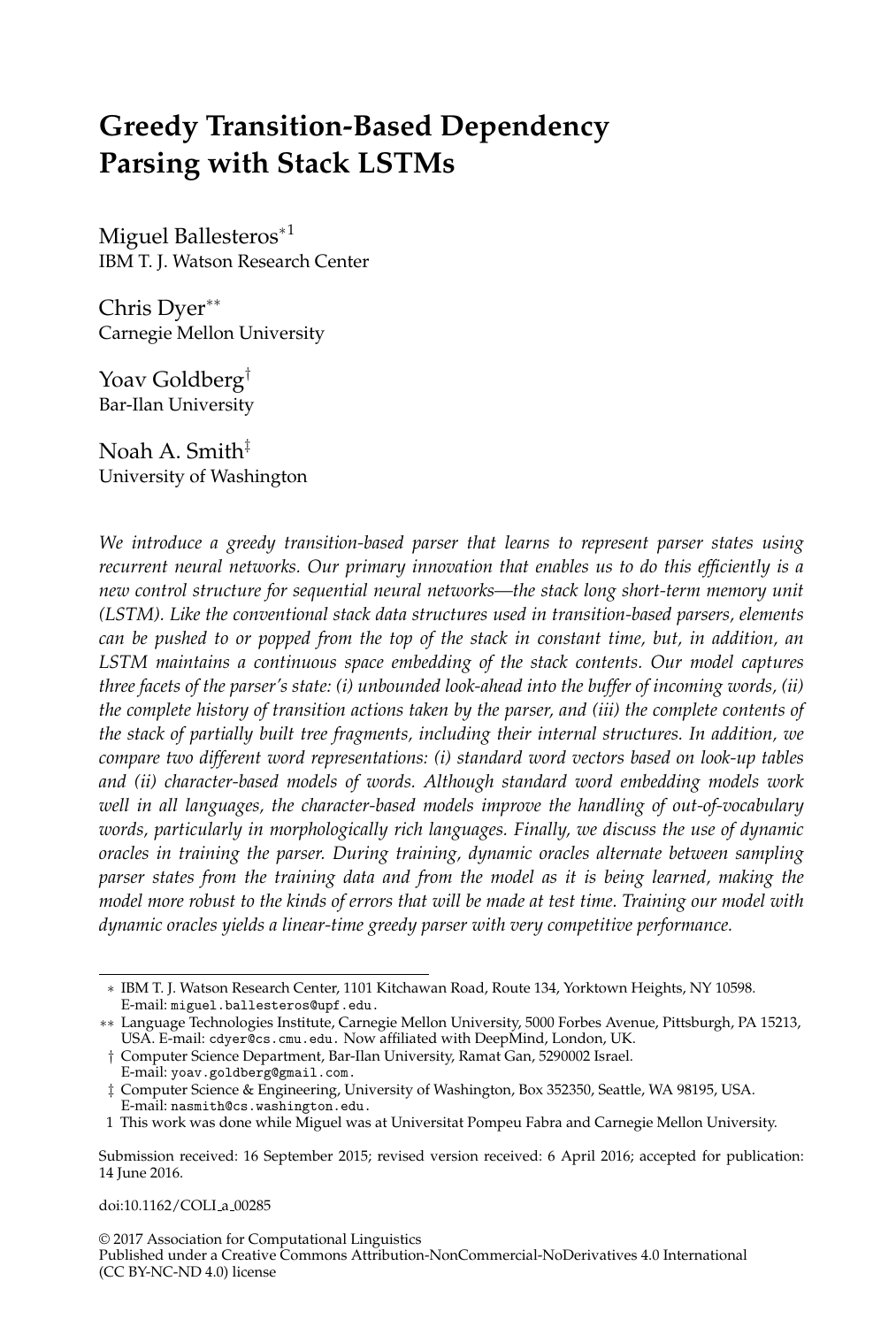# **1. Introduction**

Natural language parsing can be formulated as a series of decisions that read words in sequence and incrementally combine them to form syntactic structures; this formulation is known as transition-based parsing, and is often coupled with a greedy inference procedure (Yamada and Matsumoto 2003; Nivre 2003, 2004, 2008). Greedy transitionbased parsing is attractive because the number of operations required to build any projective parse tree is linear in the length of the sentence, making greedy versions of transition-based parsing computationally efficient relative to graph- and grammarbased alternative formalisms, which usually require solving superlinear search problems. The challenge in transition-based parsing is modeling which action should be taken in each of the states encountered as the parsing algorithm progresses.<sup>2</sup>

Because the parser state involves the complete sentence—which is unbounded in length—the representational challenge faced by the modeler is to find a finite encoding of an infinite space. This challenge is usually dealt with by making assumptions about state equivalence by selecting features of the state believed by the model-builder to be most informative (e.g., the next three words in the sequence, the roots of the two most recently built subtrees and their left- and right-most children, and so on).<sup>3</sup>

In this article, we advocate a recursive approach, in which complex parser states are represented as the composition of simpler ones, and these are constructed incrementally as parsing proceeds. Thus, we operate in a paradigm in which the model builder designs recursive architectures that automatically discover effective views of the complete parser's evolving state rather than explicitly engineering which features of the state to focus on. This construction enables us to avoid making explicit state-equivalence assumptions. We present one such architecture based on advances in recursively defined neural networks. Our state representation integrates information from a wide range of sources:

- $\bullet$ the complete remaining unprocessed words in the input buffer,
- $\bullet$ the complete history of parser transition actions on this sequence, and
- $\bullet$ the complete contents of the stack of partially constructed syntactic structures.

This global sensitivity of the state representation contrasts with most previous work in transition-based parsing that considers only a "narrow view" of the parser state when extracting features used to predict actions. Our work is complementary to previous approaches that develop alternative transition operations to simplify the modeling problem and enable better attachment decisions (Nivre 2007, 2008, 2009; Bohnet and Nivre 2012; Choi and McCallum 2013) and to feature engineering (Zhang and Nivre 2011; Ballesteros and Bohnet 2014; Chen, Zhang, and Zhang 2014; Ballesteros and Nivre 2016).

Our model is related to recent work that uses neural networks in dependency parsing (Chen and Manning 2014; Weiss et al. 2015; Zhou et al. 2015; Andor et al. 2016).

<sup>2</sup> The term "state" refers to the collection of previous decisions (sometimes called the history), resulting partial structures, which are stored in a stack data structure, and the words remaining to be processed.

<sup>3</sup> These state equivalence assumptions are similar to the Markov assumptions made in modeling stochastic processes, according to which a potentially unbounded state history can be represented only in terms of a finite number of the most recent states.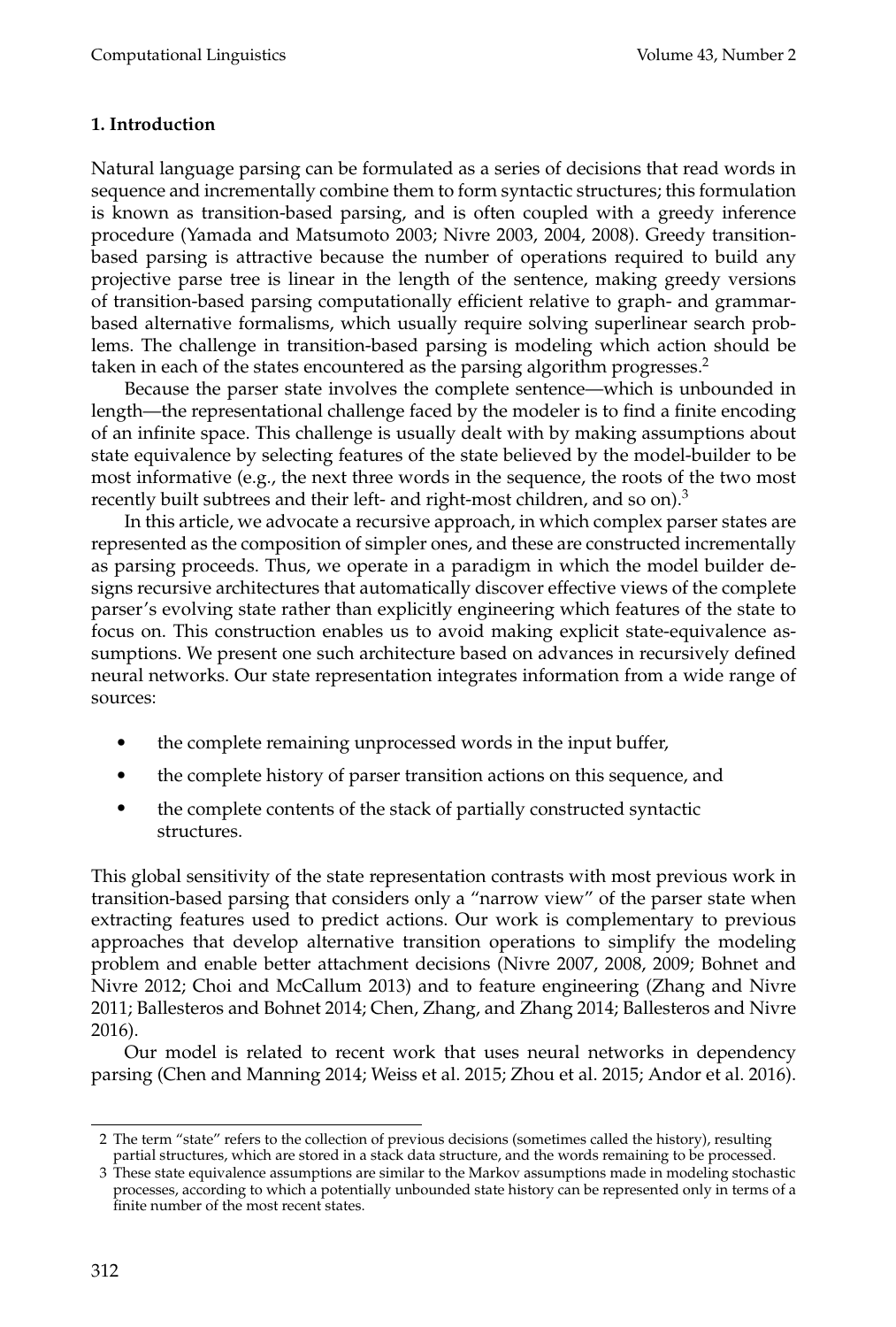That work can broadly be understood as replacing a conventional linear classifier with a neural network classifier but still only considering a "narrow view" of the parser state, whereas our work uses recursively defined networks to incorporate sensitivity to the complete parser state.

Using recursive/recurrent neural networks to compute representations of unboundedly large histories has been proposed previously (Henderson 2003; Titov and Henderson 2007b; Stenetorp 2013; Yazdani and Henderson 2015). Our innovation is to make the architecture of the neural network identical with the structure of stack data structures used to store the parser state. To do so, the technical challenge we must solve is being able to access, in constant time, a fixed-size representation of a stack as it evolves during the course of parsing. The technical innovation that lets us do this is a variation of recurrent neural networks with long short-term memory units (LSTMs), which we call **stack LSTMs** (Section 2). These can be understood as LSTMs augmented with a stack pointer that is manipulated by push and pop operations (in contrast to classic LSTMs that only ever read inputs sequentially).

Our parsing model uses three stack LSTMs to construct the parser state representation: one containing the unprocessed input tokens, one containing the stack of partial syntactic trees, and one containing the history of parse actions (Section 3). Because the stack of partial syntactic trees may contain both individual tokens and partial syntactic structures, representations of individual tree fragments are computed compositionally with recursive neural networks, similar to Paulus et al. (2014).

The parser depends on vector representations of word tokens. Such representations are most commonly learned as a dictionary lookup function (i.e., a map of each word type to a vector), but they can take a parameterized form that is, for example, sensitive to orthographic or morphological properties of a word's surface form (Botha and Blunsom 2014). For languages with rich inflective morphology, surface clues can be quite helpful for parsing (Ballesteros 2013). In Section 4, we compare the classical lookup-table approach to a recently proposed model that combines representations of individual characters (using sequential LSTMs) to obtain a representation of the word. With no explicit morphological annotation, we find that the latter representation gives a large performance increase when parsing Statistical Parsing of Morphologically Rich Languages (SPMRL) data sets in languages with agglutinative morphology or extensive case systems (Seddah et al. 2013; Seddah, Kübler, and Tsarfaty 2014), and performs as well as the table method in analytic languages. We further find that, without part-ofspeech tags, this technique benefits all languages, and that in some cases this approach obviates the need for explicit part-of-speech information.

This article also explores two different approaches to training. Transition-based parsers are trained to optimize the score of the correct parsing action, given a parser state. The simplest strategy for choosing pairs of states and actions for training is one that follows a deterministic static oracle that maps each dependency tree from a treebank into a sequence of states and actions. However, this strategy only generates states that result from a history of correct parsing actions. As a result, models learned with this kind of training may not be robust to errors made at test time. We therefore also investigate a training procedure that also aims to teach the parser to make good predictions in sub-optimal states, facilitated by the use of dynamic oracles (Goldberg and Nivre 2012). The experiments in this article demonstrate that by coupling stack LSTM-based global state representations with dynamic oracle training, parsing with greedy decoding can achieve state-of-the-art parsing accuracies, rivaling the accuracies of previous parsers that rely on exhaustive search procedures.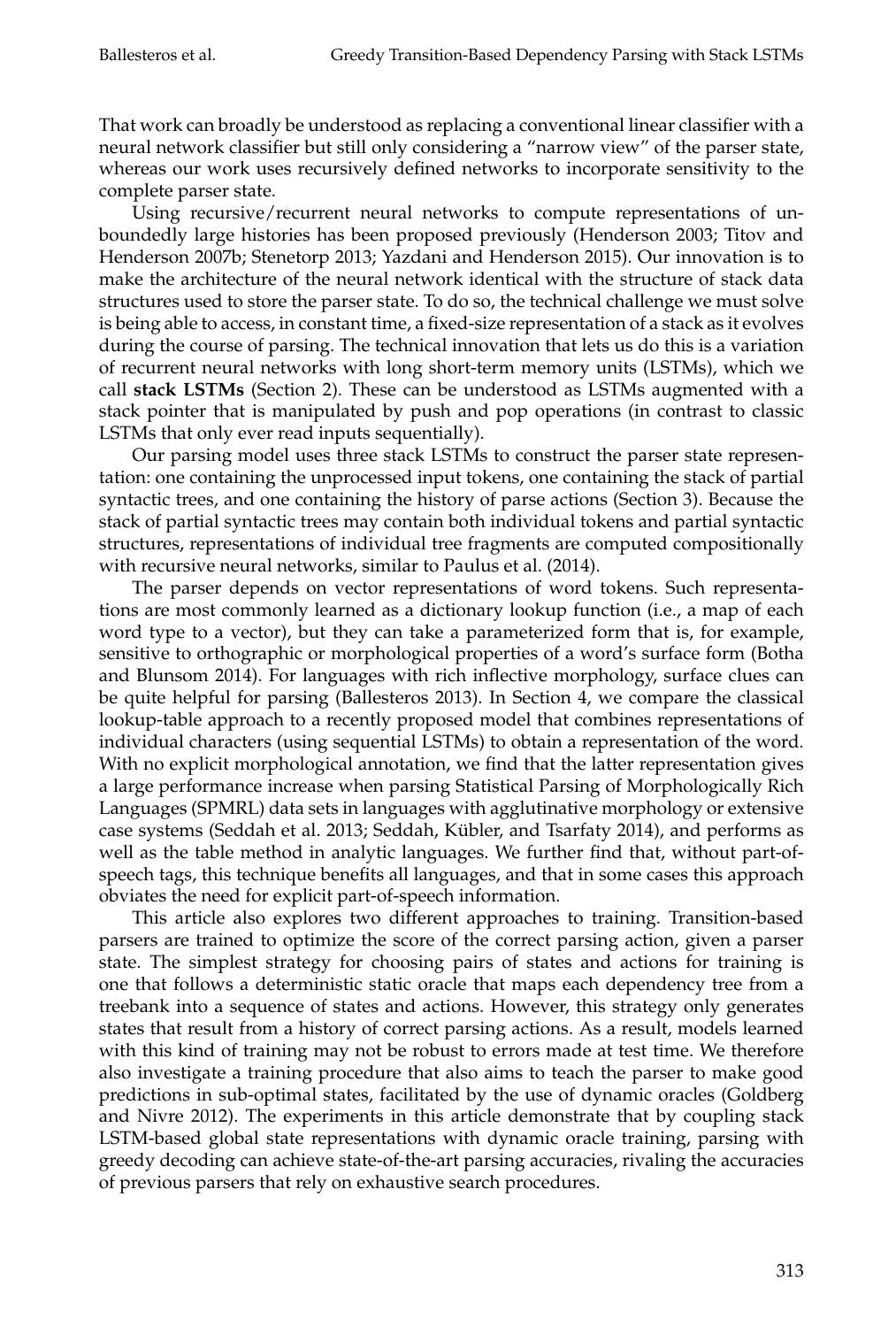This article is an extension of publications by Dyer et al. (2015) and Ballesteros et al. (2015). It contains a more detailed background about LSTMs and parsing, a discussion about the effect of random initialization, more extensive experiments with standard data sets, experiments including explicit morphological information that yields much higher results than the ones reported before, and a new training algorithm following dynamic oracles that yield state-of-the-art performance while maintaining a fast parsing speed with a greedy model. An open-source implementation of our parser, in all its different instantiations, is available from https://github.com/clab/lstmparser.

# **2. Stack LSTMs**

In this section we provide a review of LSTMs (Section 2.1), the core component of our parsing algorithm, and then define stack LSTMs (Section 2.2).

*Notation.* We follow the convention that vectors are written with lowercase, boldface letters (e.g., **v** or **v***w*); matrices are written with uppercase, boldface letters (e.g., **M**, **M***<sup>a</sup>* , or **M***ab*), and scalars are written as lowercase letters (e.g., *s* or *q<sup>z</sup>* ). Structured objects such as sequences of discrete symbols are written with lowercase, bold, italic letters (e.g., *w* refers to a sequence of input words). We use a semicolon to denote vector concatenation (e.g., [**a**; **b**]). Discussion of dimensionality is deferred to the experiments section (Section 6).

# **2.1 Long Short-Term Memories**

Recurrent neural networks (RNNs) are non-linear functions from vector sequences to vector sequences. The term "recurrent" evokes the iterative application of the same function, given each prefix of the input, to calculate a "hidden state" vector. Concretely, let  $x_t$  be the *t*th input vector and  $h_t$  be the *t*th state vector. The incremental calculation is:

$$
\mathbf{h}_t = \sigma(\mathbf{W}_x \mathbf{x}_t + \mathbf{W}_h \mathbf{h}_{t-1} + \mathbf{d})
$$

$$
\mathbf{W}_{\text{x}} \in \mathbb{R}^{d_{out} \times d_{in}} \quad \mathbf{W}_{h} \in \mathbb{R}^{d_{out} \times d_{out}} \quad \mathbf{d}, \mathbf{h}_{t} \in \mathbb{R}^{d_{out}} \quad \mathbf{x}_{t} \in \mathbb{R}^{d_{in}}
$$

That is, the vector  $\mathbf{x}_t$  is "read" in and a linear map is applied to it alongside the previous state vector **h***t*−<sup>1</sup> , then passed through a nonlinear function (here, a component-wise logistic sigmoid, denoted σ). The state may then be further transformed to produce an output, either at each timestep or just at the end of the sequence.

The parameters of the RNN—here,  $\mathbf{W}_{x}$ ,  $\mathbf{W}_{h}$ , and  $\mathbf{d}$ —are estimated to minimize a loss function on the training data. The gradient for this loss tends to "vanish" (go to zero) as we trace it back to earlier iterates in a long sequence. This means that long-range dependencies along the input sequence are hard to capture in a learned RNN (Bengio, Simard, and Frasconi 1994).

LSTMs are a variant of RNN designed to cope with the vanishing gradient problem (Hochreiter and Schmidhuber 1997; Graves 2013). They introduce an extra memory "cell," a vector  $c_t$  at each timestep. More specifically, LSTM cells process inputs with three multiplicative gates that control what proportion of the current input to pass into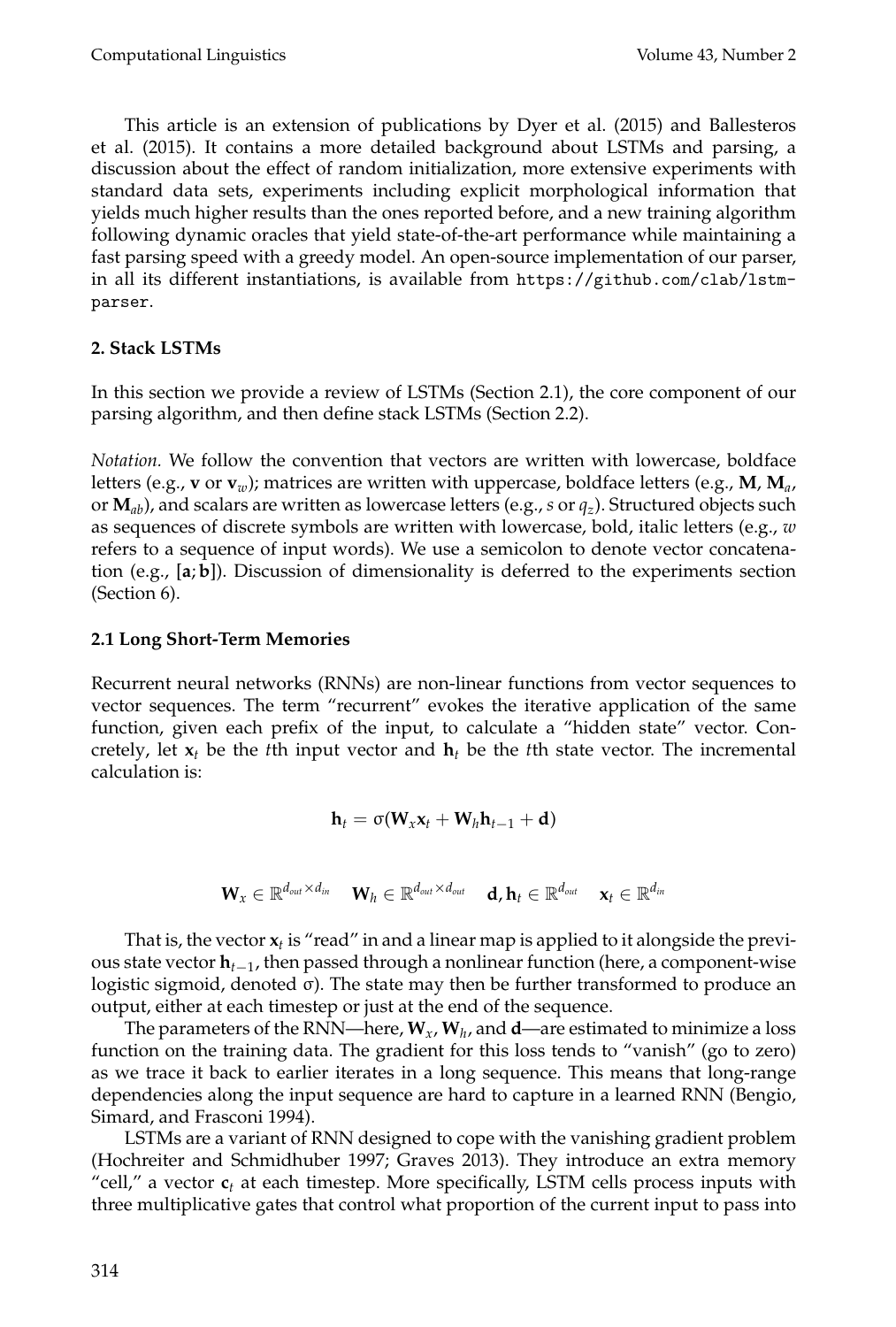the memory cell  $(i_t)$  and what proportion of the previous memory cell to "forget"  $(f_t)$ . The updated value of the memory cell after an input **x***<sup>t</sup>* is computed as follows:

$$
\mathbf{i}_t = \sigma(\mathbf{W}_{ix}\mathbf{x}_t + \mathbf{W}_{ih}\mathbf{h}_{t-1} + \mathbf{W}_{ic}\mathbf{c}_{t-1} + \mathbf{d}_i)
$$
  
\n
$$
\mathbf{f}_t = \mathbf{1} - \mathbf{i}_t
$$
  
\n
$$
\mathbf{c}_t = \mathbf{f}_t \odot \mathbf{c}_{t-1} + \mathbf{i}_t \odot \tanh(\mathbf{W}_{cx}\mathbf{x}_t + \mathbf{W}_{ch}\mathbf{h}_{t-1} + \mathbf{d}_c)
$$

where  $\odot$  is the component-wise (Hadamard) product. The value  $\mathbf{h}_t$  of the LSTM at each timestep is controlled by a third gate  $(\mathbf{o}_t)$  that is applied to the result of the application of a nonlinearity to the memory cell contents:

$$
\mathbf{o}_t = \sigma(\mathbf{W}_{ox} \mathbf{x}_t + \mathbf{W}_{oh} \mathbf{h}_{t-1} + \mathbf{W}_{oc} \mathbf{c}_t + \mathbf{d}_o)
$$

$$
\mathbf{h}_t = \mathbf{o}_t \odot \tanh(\mathbf{c}_t)
$$

$$
\mathbf{W}_{ox} \in \mathbb{R}^{d_{out} \times d_{in}} \quad \mathbf{W}_{oh}, \mathbf{W}_{oc} \in \mathbb{R}^{d_{out} \times d_{out}} \quad \mathbf{i}_t, \mathbf{f}_t, \mathbf{c}_t, \mathbf{o}_t, \mathbf{h}_t, \mathbf{d}_o \in \mathbb{R}^{d_{out}} \quad \mathbf{x}_t \in \mathbb{R}^{d_{in}}
$$

Note that our formulation differs slightly from the classic LSTM formulation in that it makes use of "peephole connections" that connect both cell values (the **c**s) and hidden states (the **h**s) to the gates (Gers, Schraudolph, and Schmidhuber 2003) and that it defines the forget gate so that it sums with the input gate to **1** (Greff et al. 2015).

To improve the representational capacity of LSTMs (and RNNs generally), LSTMs can be stacked in "layers" (Pascanu et al. 2013). In these architectures, the input LSTM at higher layers at time  $t$  is the value of  $\mathbf{h}_t$  computed by the lower layer (and  $\mathbf{x}_t$  is the input at the lowest layer).

Finally, output is produced at each timestep from the  $h_t$  value at the top layer:

$$
\mathbf{y}_t = g(\mathbf{h}_t)
$$
  

$$
\mathbf{y}_t, \mathbf{h}_t \in \mathbb{R}^{d_{out}}
$$

where  $g$  is an arbitrary differentiable function. We use the identity function in this article.

# **2.2 Stack Long Short-Term Memories**

Conventional LSTMs model sequences in a left-to-right order.<sup>4</sup> Our innovation is to augment the LSTM with a "stack pointer." Like a conventional LSTM, new inputs are always added in the right-most position, but in stack LSTMs, the current location of the stack pointer determines which cell in the LSTM provides **c***t*−<sup>1</sup> and **h***t*−<sup>1</sup> when computing the new memory cell contents.

In addition to adding elements to the end of the sequence, the stack LSTM provides a pop operation that moves the stack pointer to the previous element (i.e., the previous element that was extended, not necessarily the next-right-most element). Thus, the

<sup>4</sup> Ours is not the first deviation from a strict left-to-right order: previous variations include bidirectional LSTMs (Graves and Schmidhuber 2005) and multidimensional LSTMs (Graves, Fernandez, and ´ Schmidhuber 2007).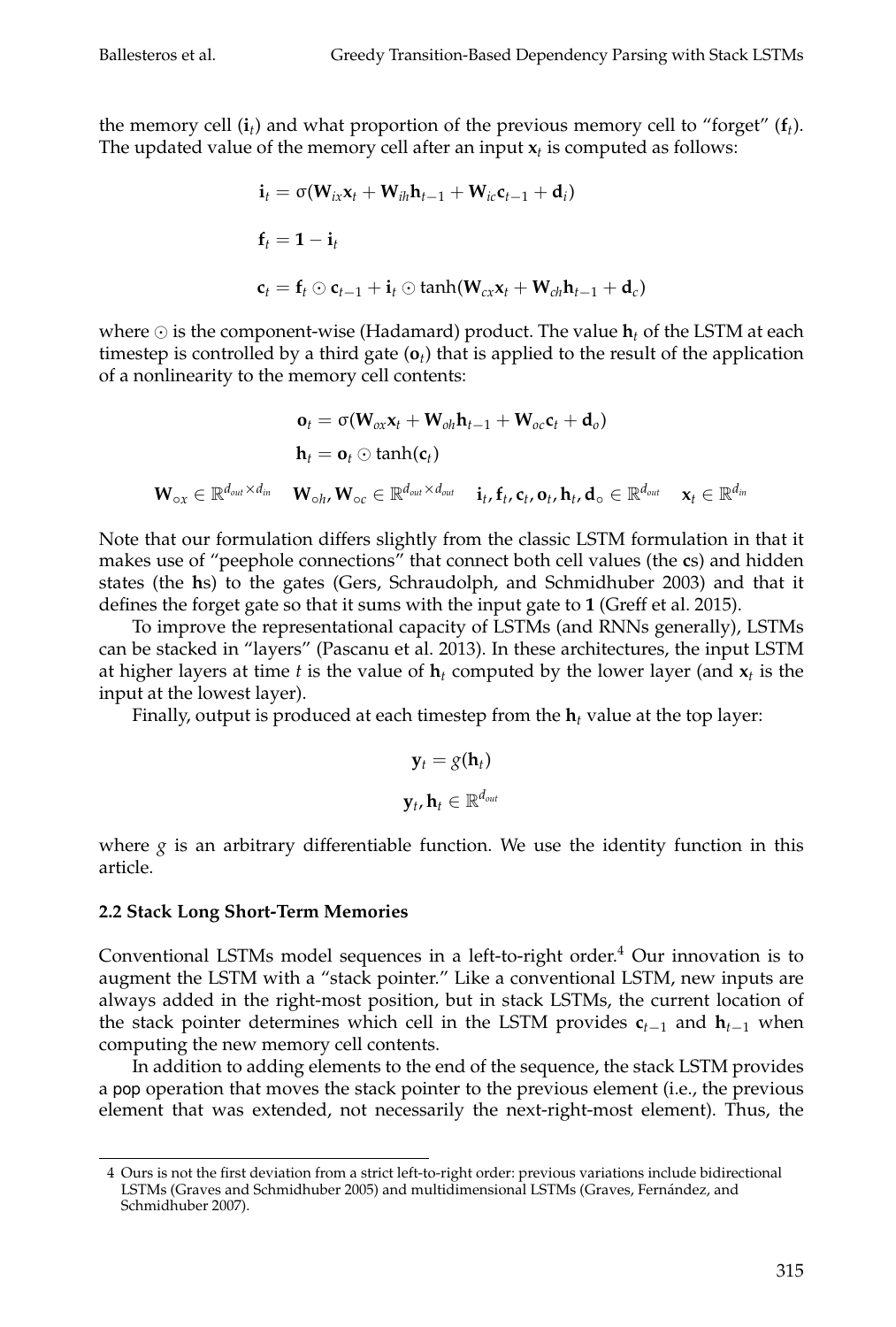

A stack LSTM extends a conventional left-to-right LSTM with the addition of a stack pointer (notated as TOP in the figure). This figure shows three configurations: a stack with a single element (left), the result of a pop operation to this (middle), and then the result of applying a push operation (right). The boxes in the lowest rows represent stack contents, which are the inputs to the LSTM, the upper rows are the outputs of the LSTM (in this article, only the output pointed to by TOP is ever accessed), and the middle rows are the memory cells (the  $\mathbf{c}_t$ s and  $\mathbf{h}_t$ s) and gates. Arrows represent function applications (usually affine transformations followed by a nonlinearity); refer to Section 2.1 for specifics.

LSTM can be understood as a stack implemented so that contents are never overwritten; that is, push always adds a new entry at the end of the list that contains a back-pointer to the previous top, and pop only updates the stack pointer.<sup>5</sup> This control structure is schematized in Figure 1.

By querying the output vector to which the stack pointer points (i.e.,  $h_{\text{TOP}}$ ), a continuous-space "summary" of the contents of the current stack configuration is available. We refer to this value as the "stack summary." Note that this structure allows a given sequence history to have various different "continuations" that are independent from each other but are all linked to the same history. Signals from each continuation can then be backpropagated to the same shared history. Although elements near the top of the stack are likely to influence the stack summary the most, the LSTM has additional flexibility allowing it to learn to extract information from arbitrary points in the stack (Hochreiter and Schmidhuber 1997).

Although this architecture is novel, it is closely related to the recurrent neural network pushdown automaton of Das et al. (1992), which added an external stack memory to an RNN; the continuous stack transducers of Grefenstette et al. (2015); or the one proposed by Joulin and Mikolov (2015). Our formulation preserves the discrete push and pop operations of conventional stack data structures, whereas prior work uses continuous-valued relaxations of these.

# **3. Dependency Parser**

We now turn to the problem of learning representations of dependency parser states. We preserve the standard data structures of a transition-based dependency parser, namely, a buffer of words to be processed (*B*) and a stack (*S*) of partially constructed syntactic elements. Each stack element is augmented with a continuous-space vector embedding representing a word and, in the case of *S*, any of its syntactic dependents. Additionally, we introduce a third stack (*A*) to represent the history of transition actions taken by the

<sup>5</sup> Goldberg et al. (2013) propose a similar stack construction to prevent stack operations from invalidating existing references to the stack in a beam-search parser that must (efficiently) maintain a priority queue of stacks.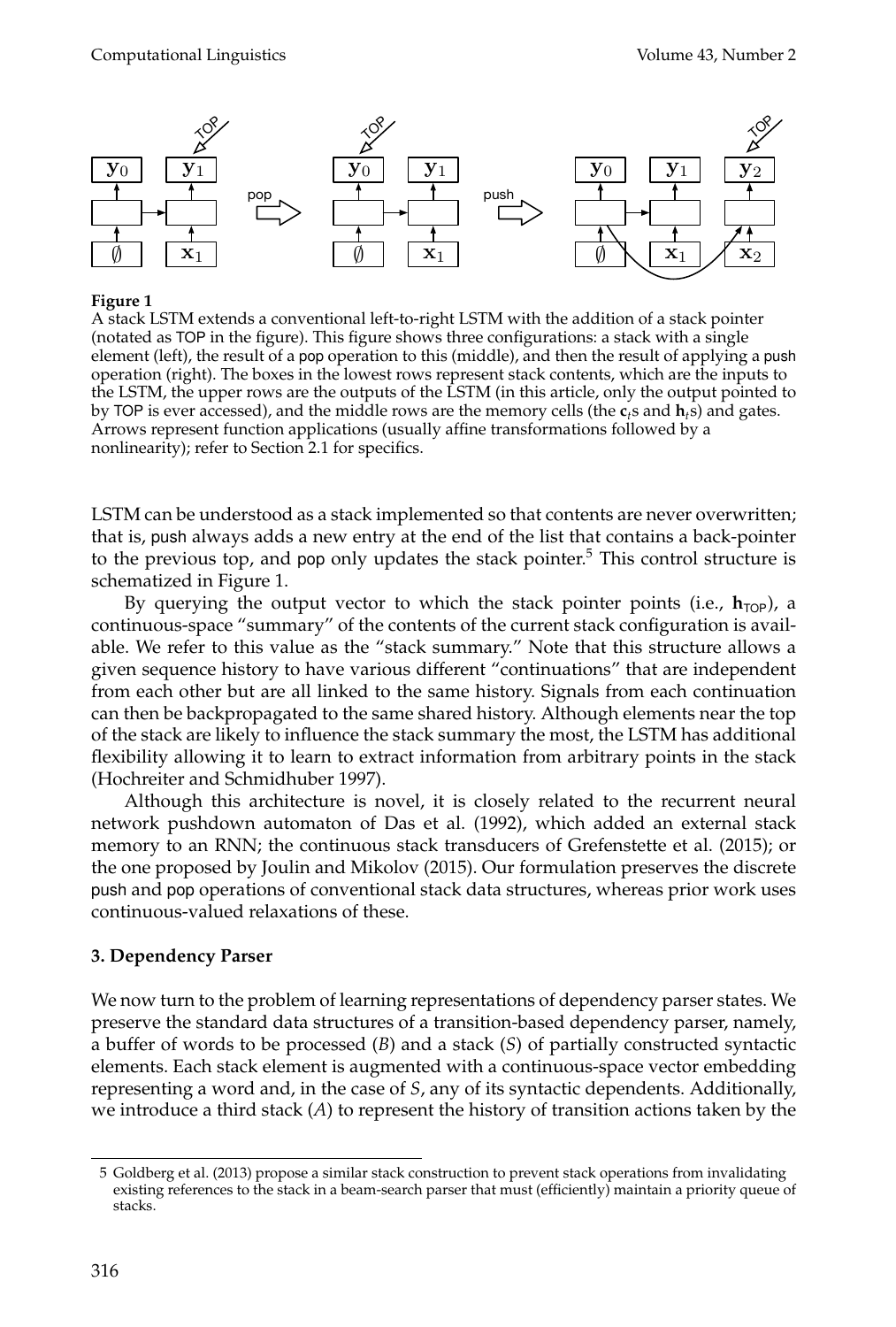

Parser state computation encountered while parsing the sentence *an overhasty decision was made*. Here *S* designates the stack of partially constructed dependency subtrees and its LSTM encoding; *B* is the buffer of words remaining to be processed and its LSTM encoding; and *A* is the stack representing the history of actions taken by the parser. These are linearly transformed, passed through a rectified linear unit nonlinearity to produce the parser state embedding  $\boldsymbol{p}_t$ . An affine transformation of this embedding is passed to a softmax layer to give a distribution over parsing decisions that can be taken.

parser.<sup>6</sup> Each of these stacks is associated with a stack LSTM that provides an encoding of its current contents. The full architecture is illustrated in Figure 2, and we will review each of the components in turn.

### **3.1 Parser Operation**

The dependency parser is initialized by pushing the words and their representations (we discuss word representations in Section 4) of the input sentence in reverse order onto *B* such that the first word is at the top of *B* and the ROOT symbol is at the bottom, and *S* and *A* each contain an empty-stack token. At each timestep, the parser computes a composite representation of the stack states (as determined by the current configurations of *B*, *S*, and *A*) and uses that to predict an action to take, which updates the stacks. Processing completes when *B* is empty (except for the empty-stack symbol), *S* contains two elements, one representing the full parse tree headed by the ROOT symbol and the other the empty-stack symbol,<sup>7</sup> and  $A$  is the history of transition operations taken by the parser.

<sup>6</sup> The *A* stack is only ever pushed to; our use of a stack here is purely for implementational and expository convenience.

<sup>7</sup> The parser has the root as the last token to be included in the buffer, following Ballesteros and Nivre (2013).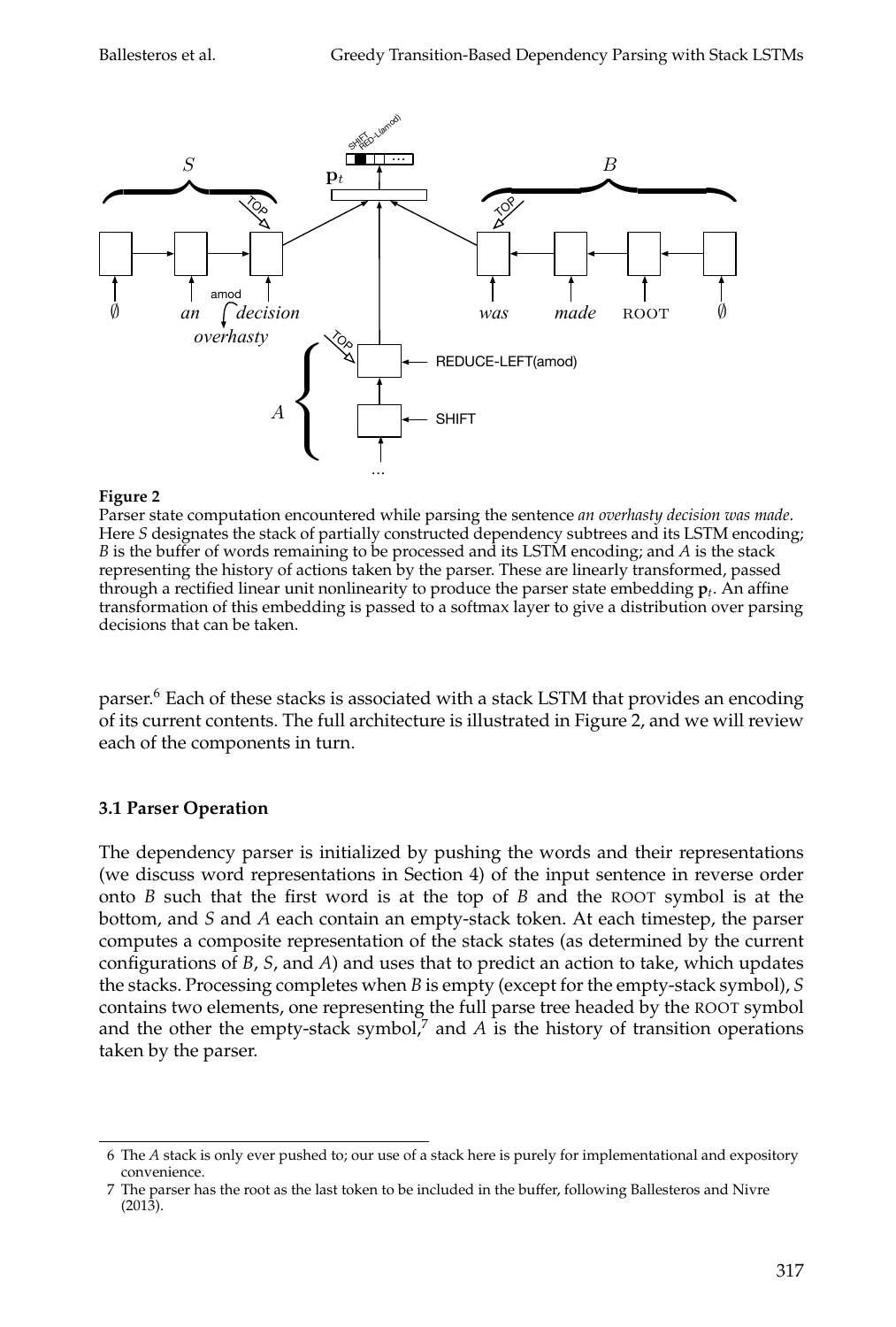The parser state representation at time *t*, which we write **p***<sup>t</sup>* , which is used to determine the transition to take, is defined as follows:

$$
\mathbf{p}_t = \max\left\{\mathbf{0}, \mathbf{W}[\mathbf{s}_t; \mathbf{b}_t; \mathbf{a}_t] + \mathbf{d}\right\}
$$
  

$$
\mathbf{s}_t, \mathbf{b}_t, \mathbf{a}_t \in \mathbb{R}^{d_{out}} \quad \mathbf{p}_t, \mathbf{d} \in \mathbb{R}^{d_{state}} \quad \mathbf{W} \in \mathbb{R}^{d_{state} \times 3d_{out}}
$$

where **W** is a learned parameter matrix, **d** is a learned bias term, and **b***<sup>t</sup>* , **s***<sup>t</sup>* , and **a***<sup>t</sup>* are the stack LSTM encodings of *B*, *S*, and *A*, respectively. These are then passed through a component-wise rectified linear unit (ReLU) nonlinearity (Glorot, Bordes, and Bengio 2011).<sup>8</sup>

Finally, the parser state  $\boldsymbol{p}_t$  is used to compute the probability of the parser action at time *t* as:

$$
p(z_t | \mathbf{p}_t) = \frac{\exp\left(\mathbf{g}_{z_t}^{\top} \mathbf{p}_t + q_{z_t}\right)}{\sum_{z' \in A(S, B)} \exp\left(\mathbf{g}_{z'}^{\top} \mathbf{p}_t + q_{z'}\right)}
$$
(1)

$$
\mathbf{p}_t, \mathbf{g}_z \in \mathbb{R}^{d_{state}}
$$

where **g***<sup>z</sup>* is a column vector representing the (output) embedding of the parser action *z*, and  $q_z$  is a bias term for action *z*. The set  $A(S, B)$  represents the valid transition actions that may be taken given the current contents of the stack and buffer.<sup>9</sup> Because  ${\bf p}_t = f({\bf s}_t, {\bf b}_t, {\bf a}_t)$  encodes information about all previous decisions made by the parser, the chain rule may be invoked to write the probability of any valid sequence of parse transitions *z* conditional on the input as:

$$
p(z \mid w) = \prod_{t=1}^{|z|} p(z_t \mid \mathbf{p}_t)
$$
\n
$$
(2)
$$

#### **3.2 Composition Functions**

Recursive neural network models enable complex phrases to be represented compositionally in terms of their parts and the relations that link them (Hermann and Blunsom 2013; Socher et al. 2011, 2013a, 2013b). We follow previous work in embedding dependency tree fragments that are present in the stack *S* in the same vector space as the token embeddings discussed in Section 4.

A particular challenge here is that a syntactic head may, in general, have an arbitrary number of dependents. To simplify the parameterization of our composition function, we combine head-modifier pairs one at a time, building up more complicated structures

<sup>8</sup> In preliminary experiments, we tried several nonlinearities and found ReLU to work slightly better than the others.

<sup>9</sup> In general, A(*S*, *B*) is the complete set of parser actions discussed in Section 3.3, but in some cases not all actions are available. For example, when *S* is empty and words remain in *B*, a SHIFT transition is obligatory (Nivre 2008).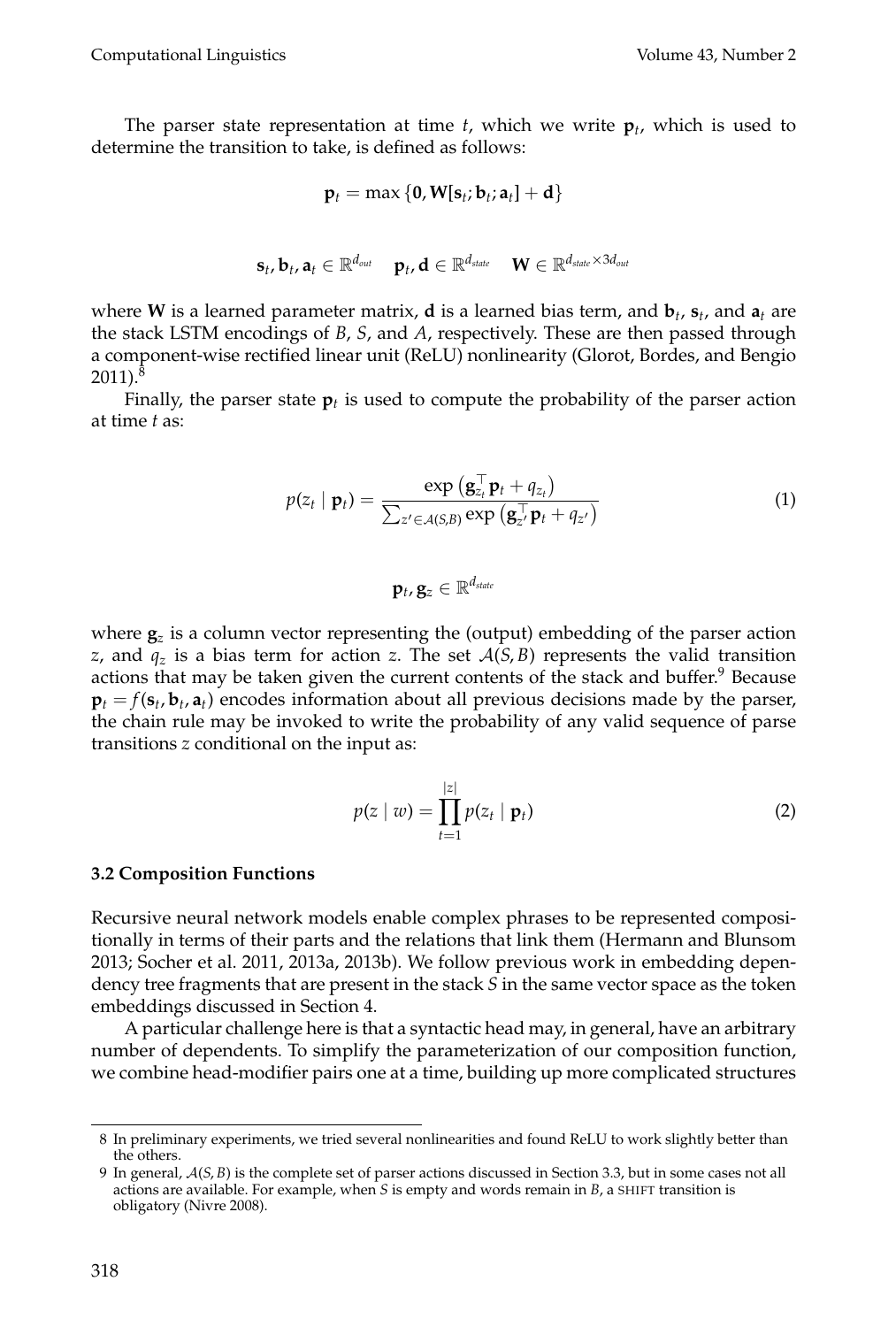

The representation of a dependency subtree (top) is computed by recursively applying composition functions to  $\langle$ head, modifier, relation $\rangle$  triples. In the case of multiple dependents of a single head, the recursive branching order is imposed by the order of the parser's reduce transition (bottom).

in the order they are "reduced" in the parser, as illustrated in Figure 3. Each node in this expanded syntactic tree has a value computed as a function of its three arguments: the syntactic head (**h**), the dependent (**m**), and the syntactic relation being satisfied (**r**). We define this by concatenating the vector embeddings of the head, dependent, and relation and applying a linear operator and a component-wise nonlinearity as follows:

$$
\mathbf{c} = \tanh\left(\mathbf{U}[\mathbf{h};\mathbf{m};\mathbf{r}]+\mathbf{e}\right)
$$

 $\mathbf{c}$ , **e**, **h**,  $\mathbf{m} \in \mathbb{R}^{d_{in}}$   $\mathbf{r} \in \mathbb{R}^{d_{rel}}$   $\mathbf{U} \in \mathbb{R}^{d_{in} \times (2d_{in} + d_{rel})}$ 

For the relation vector, we use an embedding of the parser action that was applied to construct the relation (i.e., the syntactic relation paired with the direction of attachment); **U** and **e** are additional parameters learned alongside those of the stack LSTMs.

# **3.3 Transition Systems**

Our parser implements various transition systems. The original version (Dyer et al. 2015) implements arc-standard (Nivre 2004) in its most basic set-up. In Ballesteros et al. (2015), we augmented the arc-standard system with the SWAP transition of Nivre (2009), allowing for nonprojective parsing. For the dynamic oracle training strategy, we moved to an arc-hybrid system (Kuhlmann, Gómez-Rodríguez, and Satta 2011) for which an efficient dynamic oracle is available. It is worth noting that the stack LSTM parameterization is mostly orthogonal to the transition system being used (providing that the system can be expressed as operating on stacks), making it easy to substitute transition systems.

*3.3.1 Arc-Standard.* The arc-standard transition inventory (Nivre 2004) is given in Figure 4. The SHIFT transition moves a word from the buffer to the stack, and the REDUCE-LEFT and REDUCE-RIGHT transitions pop the two items from the top of the stack, make one of them the parent of the other, and push the resulting subtree back to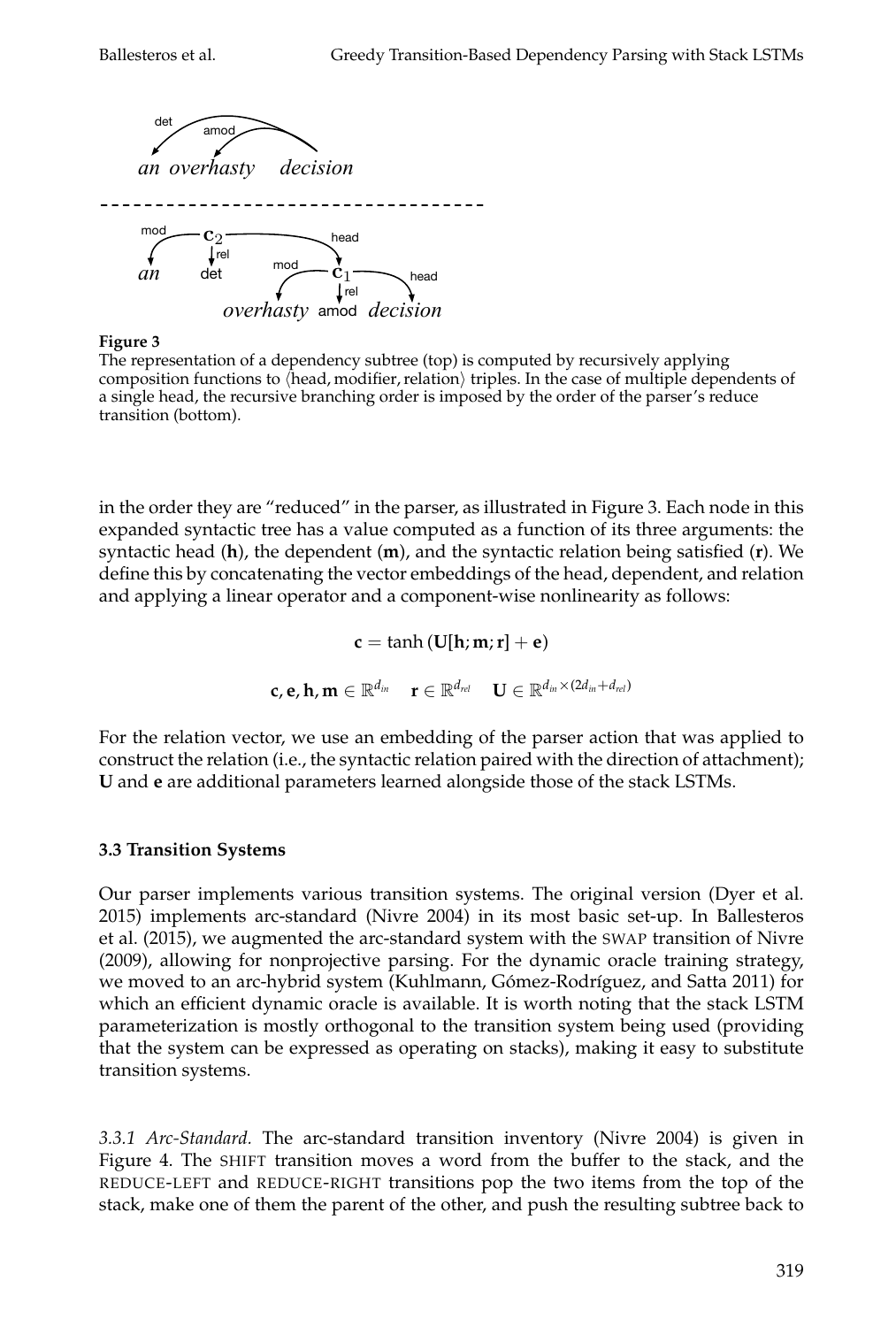| $Stack_t$                                 | Buffer,               | Action            | $Stack_{t+1}$                          | Buffer <sub><math>t+1</math></sub> | Dependency                      |
|-------------------------------------------|-----------------------|-------------------|----------------------------------------|------------------------------------|---------------------------------|
|                                           | $(\mathbf{u}, u)$ , B | <b>SHIFT</b>      | $(\mathbf{u}, u)$ , S                  |                                    |                                 |
| $(\mathbf{u}, u)$ , $(\mathbf{v}, v)$ , S | B                     | $REDUCE-RIGHT(r)$ | $(g_r(\mathbf{u}, \mathbf{v}), u)$ , S |                                    | $u \stackrel{r}{\rightarrow} v$ |
| $(\mathbf{u}, u)$ , $(\mathbf{v}, v)$ , S | B                     | $REDUCE-LEFT(r)$  | $(g_r(\mathbf{v}, \mathbf{u}), v), S$  |                                    | $u \leftarrow v$                |
| $(\mathbf{u}, u)$ , $(\mathbf{v}, v)$ , S |                       | SWAP              | $(\mathbf{u}, u)$ , S                  | (v, v), B                          |                                 |

Parser transitions of the *arc-standard* system (with swap, Section 3.3.2) indicating the action applied to the stack and buffer and the resulting stack and buffer states. Bold symbols indicate (learned) embeddings of words and relations, script symbols indicate the corresponding words and relations.  $(g_r(\mathbf{x}, \mathbf{y}), x)$  refers to the composition function presented in 3.2.

the stack. The arc-standard system allows building all and only projective trees. In order to parse nonprojective trees, this can be combined with the pseudo-projective approach (Nivre and Nilsson 2005) or follow what is presented in Section 3.3.2.

*3.3.2 Arc-Standard with Swap.* In order to deal with nonprojectivity, the arc-standard system can be augmented with a SWAP transition (Nivre 2009). The SWAP transition removes the second-to-top item from the stack and pushes it back to the buffer, allowing for the creation of nonprojective trees. We only use this transition when the training data set contains nonprojective trees. The inclusion of the SWAP transition requires breaking the linearity of the stack by removing tokens that are not at the top of the stack; however, this is easily handled with the stack LSTM. Figure 4 shows how the parser is capable of moving words from the stack (*S*) to the buffer (*B*), breaking the linear order of words. Because a node that is swapped may have already been assigned as the head of a dependent, the buffer (*B*) can now also contain tree fragments.

*3.3.3 Arc-Hybrid.* For the dynamic oracle training scenario, described in Section 5.2, we switch to the arc-hybrid transition system, which is amenable to an efficient dynamic oracle (Goldberg and Nivre 2013). The arc-hybrid system is summarized in Figure 5. The SHIFT and REDUCE-RIGHT transitions are the same as in arc-standard. However, the REDUCE-LEFT transition pops the top of the stack and attaches it as a child of the first item in the buffer. Although it is possible to extend the arc-hybrid system to support nonprojectivity by adding a SWAP transition, this extension would invalidate an important guarantee enabling efficient dynamic oracles.<sup>10</sup> We therefore restrict the dynamic-oracle experiments to the fully projective English and Chinese treebanks. In order to parse nonprojective trees, this can be combined with the pseudo-projective approach (Nivre and Nilsson 2005).

# **4. Word Representations**

Our parser's architecture makes heavy use of word representations. We describe two variants. The first is a "standard" approach in which each word is represented

<sup>10</sup> Specifically: For every possible parser configuration **p** and group of arcs *A*, if each arc in *A* can be derived from **p**, then a valid tree structure containing *all* of the arcs in *A* can also be derived from **p**. This is a sufficient condition, but whether it is necessary is unknown; hence the question of an efficient, *O*(1) dynamic oracle for the augmented system is an open research problem.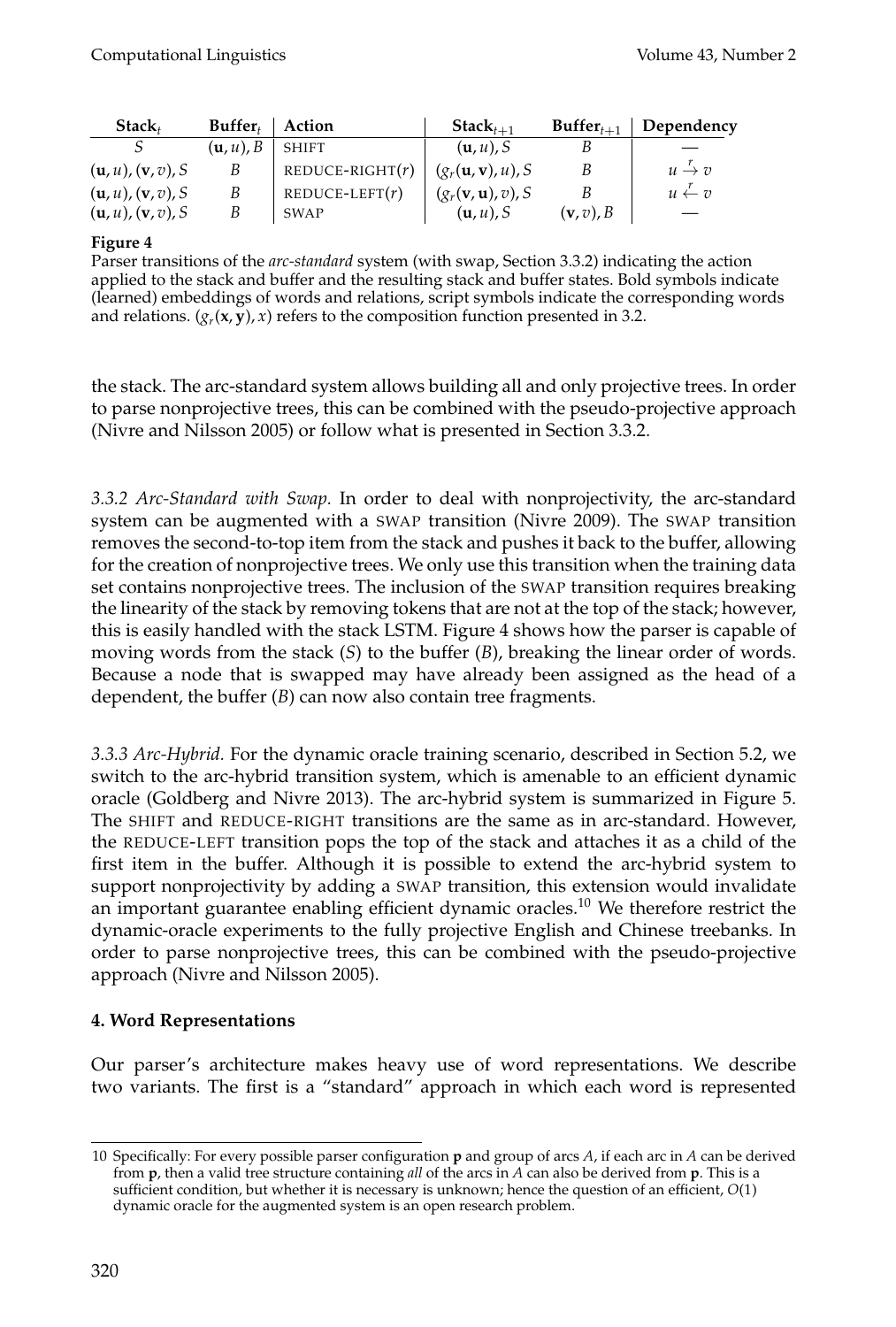| Stack.                                    | $Buffer_{t}$                    | Action                                                   | $Stack_{t+1}$         | Buffer $_{t+1}$                       | Dependency                      |
|-------------------------------------------|---------------------------------|----------------------------------------------------------|-----------------------|---------------------------------------|---------------------------------|
|                                           | $(\mathbf{u}, u)$ , $B$   SHIFT |                                                          | $(\mathbf{u}, u)$ , S |                                       |                                 |
| $(\mathbf{u}, u)$ , $(\mathbf{v}, v)$ , S | B                               | REDUCE-RIGHT $(r)   (g_r(\mathbf{u}, \mathbf{v}), u), S$ |                       |                                       | $u \stackrel{I}{\rightarrow} v$ |
| $(\mathbf{u}, u)$ , S                     |                                 | $(v, v), B$   REDUCE-LEFT $(r)$                          |                       | $(g_r(\mathbf{v}, \mathbf{u}), v), B$ | $u \leftarrow v$                |

Parser transitions of the arc-hybrid system (Section 3.3.3). **Bold** symbols indicate (learned) embeddings of words and relations, italic symbols indicate the corresponding words and relations. (*g<sup>r</sup>* (**x**, **y**), *x*) refers to the composition function presented in 3.2.

as a vector, which is pretrained on unannotated data (Section 4.1). The second is a character-based representation, in which the word's representation is highly dependent on its orthography. These character-based representations are trained without additional resources and work well for implicitly capturing the morphology of words (Section 4.2).

### **4.1 Standard Word Representations**

To represent each input token, we concatenate three vectors: a learned vector representation for each word type (**w**), a fixed vector representation from a neural language model ( $\tilde{\mathbf{w}}_{LM}$ ), and a learned representation (**t**) of the POS tag of the token, provided as auxiliary input to the parser. A linear map (**V**) is applied to the resulting vector and passed through a component-wise ReLU:

$$
\mathbf{x} = \max\left\{0, \mathbf{V}[\mathbf{w}; \tilde{\mathbf{w}}_{LM}; \mathbf{t}] + \mathbf{d}\right\}
$$

 $\mathbf{x}, \mathbf{d} \in \mathbb{R}^{d_{in}} \quad \mathbf{w} \in \mathbb{R}^{d_{word}} \quad \tilde{\mathbf{w}}_{\text{LM}} \in \mathbb{R}^{d_{lm}} \quad \mathbf{t} \in \mathbb{R}^{d_{pos}} \quad \mathbf{V} \in \mathbb{R}^{d_{in} \times (d_{word} + d_{lm} + d_{pos})}$ 

This mapping can be shown schematically as in Figure 6.

If there are morphological features available, containing information about gender, number or case, then we can also concatenate with a fourth vector that is a learned



#### **Figure 6**

Token embedding of the words *decision*, which is present in both the parser's training data and the language model data, and *overhasty*, an adjective that is not present in the parser's training data but is present in the LM data.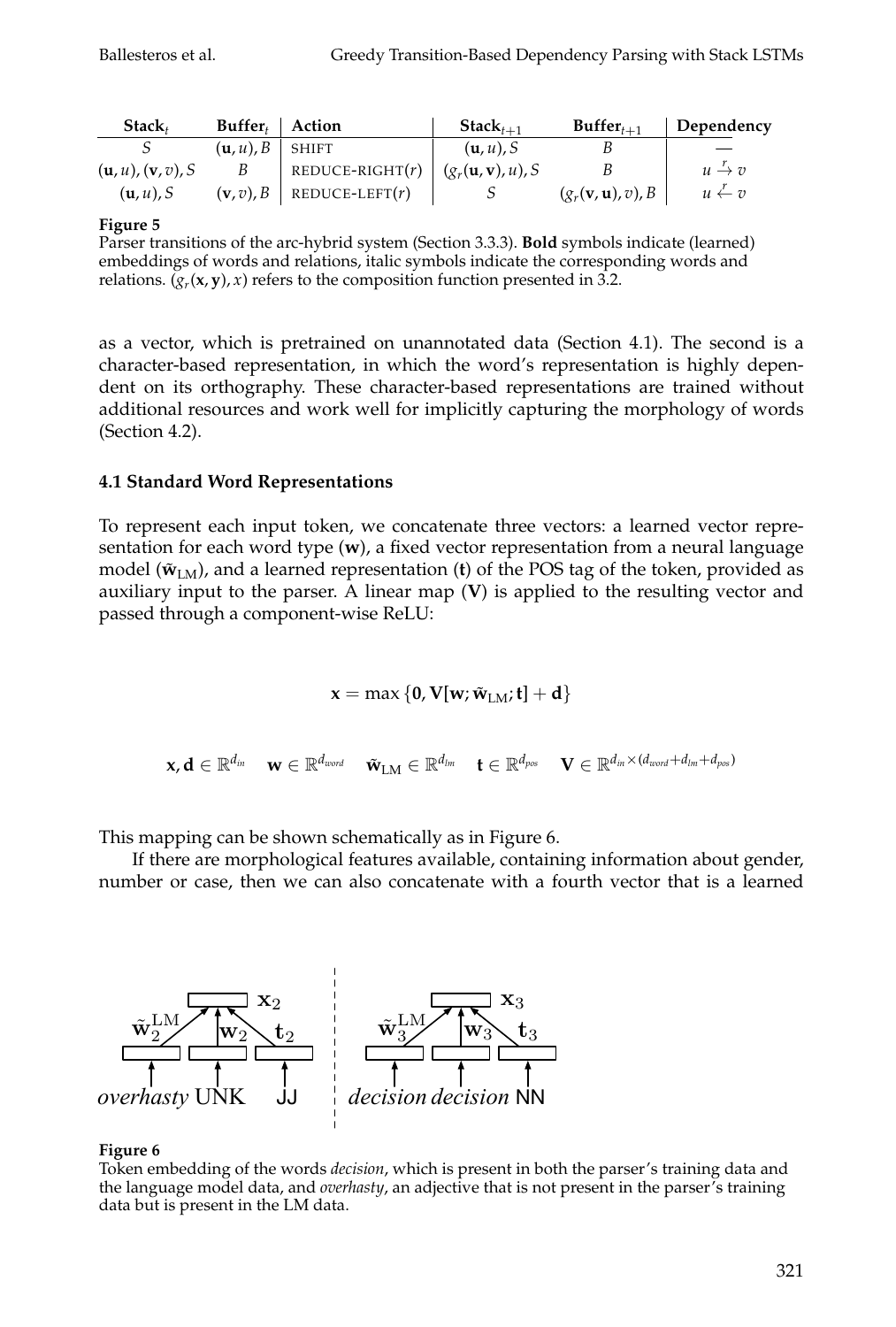representation (**f**) of the morphological tags of the token, again provided as auxiliary input to the parser. The linear map (**V**) would then be:

 $x = \max\{0, V[w; \tilde{w}_{LM}; t; f] + d\}$ 

 $\mathbf{x}, \mathbf{d} \in \mathbb{R}^{d_{in}}$   $\mathbf{w} \in \mathbb{R}^{d_{word}}$   $\mathbf{\tilde{w}}_{\text{LM}} \in \mathbb{R}^{d_{lm}}$   $\mathbf{t} \in \mathbb{R}^{d_{pos}}$   $\mathbf{f} \in \mathbb{R}^{d_{morph}}$ 

 $\mathbf{V} \in \mathbb{R}^{d_{in} \times (d_{word} + d_{lm} + d_{pos} + d_{morph})}$ 

This representation lets us deal flexibly with out-of-vocabulary (OOV) words those that are OOV in the very limited parsing data but present in the pretraining language model (LM), and words that are OOV in both. To ensure we have estimates of the OOVs in the parsing training data, we stochastically replace (with probability 0.5) each singleton word type in the parsing training data with the UNK token in each training iteration.

*Pretrained Word Embeddings.* There are several options for creating word embeddings, meaning numerous pretraining options for  $\mathbf{\tilde{w}}_{LM}$  are available. However, for syntax modeling problems, embedding approaches that discard order perform less well (Bansal, Gimpel, and Livescu 2014); therefore, we used a variant of the skip *n*-gram model introduced by Ling et al. (2015a), named "structured skip *n*-gram," where a different set of parameters is used to predict each context word depending on its position relative to the target word.

### **4.2 Modeling Characters Instead of Words**

Following Ling et al. (2015b), we compute character-based continuous-space vector embeddings of words using bidirectional LSTMs (Graves and Schmidhuber 2005). When the parser initiates the learning process and populates the buffer with all the words from the sentence, it reads the words character by character from left to right and computes a continuous-space vector embedding the character sequence, which is the **h** vector of the LSTM; we denote it by  $\vec{w}$ . The same process is also applied in reverse (albeit with different parameters), computing a similar continuous-space vector embedding starting from the last character and finishing at the first ( $\overline{w}$ ); again each character is represented with an LSTM cell. After that, we concatenate these vectors and a (learned) representation of their tag to produce the representation **w**. As in Section 4.1, a linear map (**V**) is applied and passed through a component-wise ReLU.

$$
x = \max\left\{0, V[\overrightarrow{w}; \overleftarrow{w}; t] + d\right\}
$$

$$
\mathbf{x}, \mathbf{d} \in \mathbb{R}^{d_{in}} \quad \overrightarrow{\mathbf{w}}, \overleftarrow{\mathbf{w}} \in \mathbb{R}^{d_{out}} \quad \mathbf{t} \in \mathbb{R}^{d_{pos}} \quad \mathbf{V} \in \mathbb{R}^{d_{in} \times 2d_{out} + d_{pos}}
$$

This process is shown schematically in Figure 7.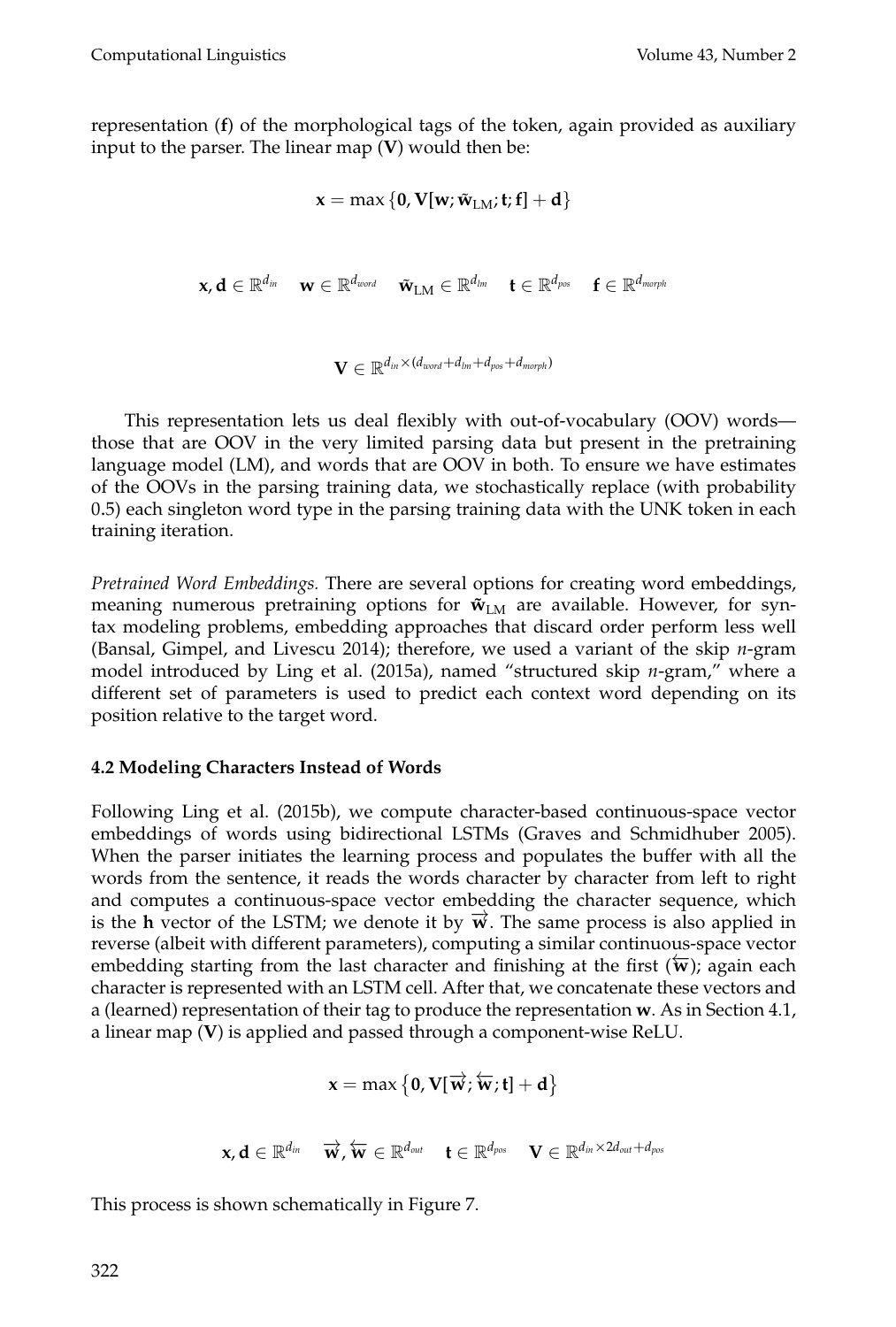

Character-based word embedding of the word *party*. This representation is used for both in-vocabulary and out-of-vocabulary words.

As with the standard word representations, it is possible to concatenate with a fourth vector which is a learned representation (**f**) of the morphological tags of the token, again provided as auxiliary input to the parser:

$$
\mathbf{x} = \max\left\{0, \mathbf{V}[\overrightarrow{\mathbf{w}}; \overleftarrow{\mathbf{w}}; \mathbf{t}; \mathbf{f}] + \mathbf{d}\right\}
$$

$$
\mathbf{x}, \mathbf{d} \in \mathbb{R}^{d_{in}} \quad \overrightarrow{\mathbf{w}}, \overleftarrow{\mathbf{w}} \in \mathbb{R}^{d_{out}} \quad \mathbf{t} \in \mathbb{R}^{d_{pos}} \quad \mathbf{f} \in \mathbb{R}^{d_{morph}} \quad \mathbf{V} \in \mathbb{R}^{d_{in} \times 2d_{out} + d_{pos} + d_{morph}}
$$

Note that under this representation, OOV words are treated as bidirectional LSTM encodings and thus they will be "close" to other words that the parser has seen during training, ideally close to their more frequent morphological relatives. We conjecture that this will give a clear advantage over a single "UNK" token for all the words that the parser does not see during training, as done in Section 4.1 and other parsers without additional resources. In Section 6 we confirm this hypothesis.

*Learned Word Representations.* Figure 8 visualizes a sample of the character-based bidirectional LSTMs learned representations (using the model referred to as **Chars** in Section 6.4). Clear clusters of past tense verbs, gerunds, and other syntactic classes are visible. The colors in the figure represent the most common POS tag for each word.

### **5. Training Procedure**

The parser is trained to maximize the conditional probability of taking a "correct" action at each parsing state. (The definition of what constitutes a "correct" action is the major difference between static oracle and dynamic oracle training.) We begin with the simpler strategy of training with a static oracle (Section 5.1), then turn to dynamic oracles (Section 5.2).

Regardless of the oracle, our training implementation constructs a computation graph (nodes that represent values, linked by directed edges from each function's inputs to its outputs) for the negative log probability for the oracle transition sequence as a function of the current model parameters and uses forward- and backpropagation to obtain the gradients with respect to the model parameters (LeCun et al. 1998,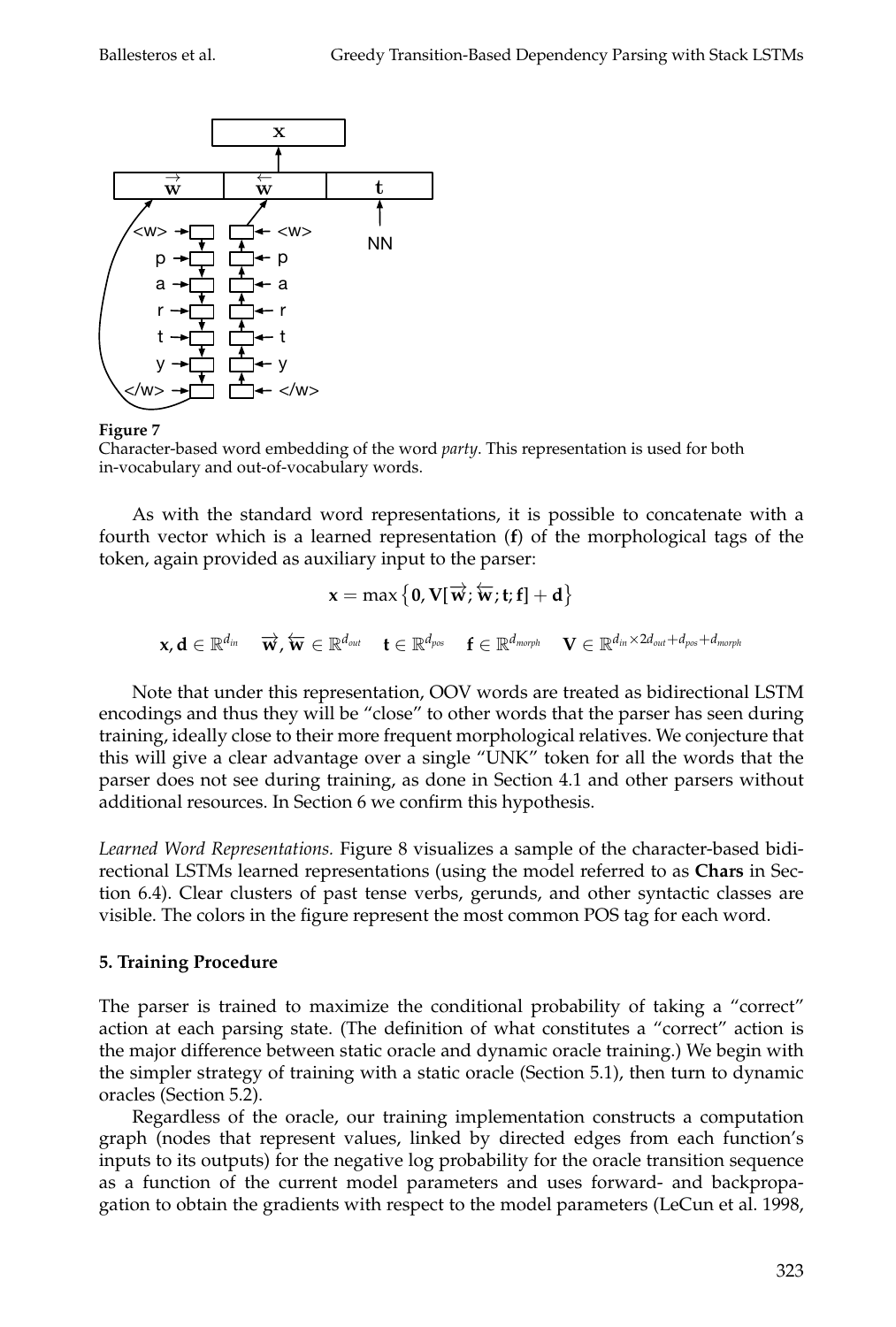

Character-based word representations of 30 random words from the English development set (**Chars** model; see Section 6.4). Dots in red represent past tense verbs; dots in orange represent gerund verbs; dots in black represent present tense verbs; dots in blue represent adjectives; dots in green represent adverbs; dots in yellow represent singular nouns; dots in brown represent plural nouns. The visualization was produced using t-SNE; see http://lvdmaaten.github.io/ tsne/.

section 4). The computations for a single parsing model were run on a single thread on a CPU. Using the dimensions discussed in the next section, we required between 8 and 12 hours to reach convergence on a held-out development set.<sup>11</sup>

# **5.1 Static Oracle Training**

With a static oracle, the training procedure computes a canonical reference series of transitions for each gold parse tree. It then runs the parser through this canonical sequence of transitions, while keeping track of the state representation  $\mathbf{p}_t$  at each step *t*, as well as the distribution over transitions  $p(z_t | p_t)$  that is predicted by the current classifier for the state representation. Once the end of the sentence is reached, the parameters are updated towards minimizing the cross-entropy of the reference transition sequence (Equation (2)) by minimizing the cross-entropy (i.e., maximizing the log-likelihood) of the correct transition  $p(z_t | p_t)$  at each state along the path.

<sup>11</sup> Software for replicating the experiments is available from https://github.com/clab/lstm-parser.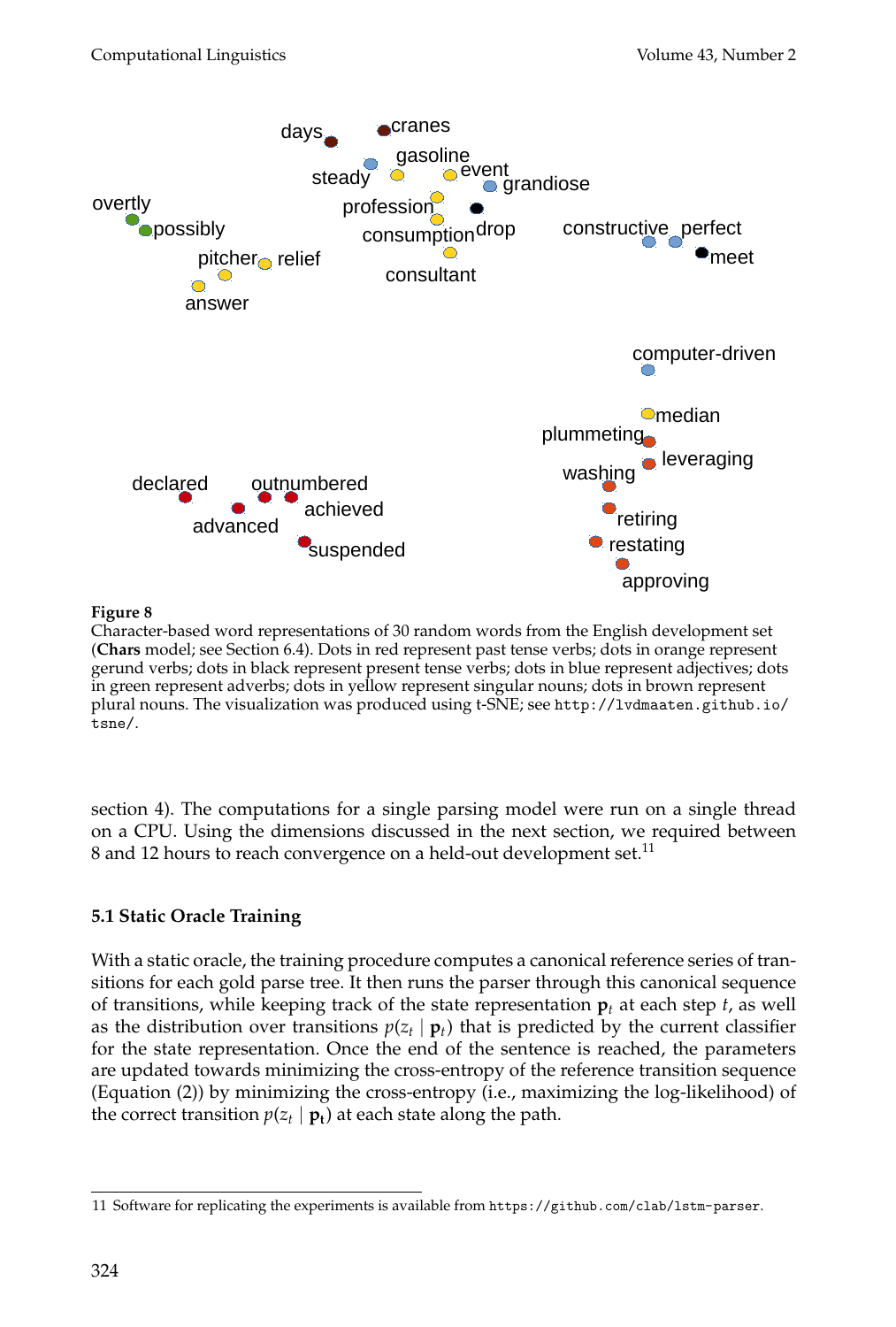### **5.2 Training with Exploration using Dynamic Oracles**

In the static oracle case, the parser is trained to predict the best transition to take at each parsing step, assuming all previous transitions were correct. Because the parser is likely to make mistakes at test time and encounter states it has not seen during training, this training criterion is problematic (Daumé III, Langford, and Marcu 2009; Ross, Gordon, and Bagnell 2011; Goldberg and Nivre 2012, 2013, inter alia). Instead, we would prefer to train the parser to behave optimally also after making a mistake (under the constraints that it cannot backtrack or fix any previous decision). We thus need to include in the training examples states that result from wrong parsing decisions, together with the optimal transitions to take in these states. To this end we reconsider which training examples to show, and what it means to behave optimally on these training examples. The dynamic oracles framework for training with exploration, suggested by Goldberg and Nivre (2012, 2013), provides answers to these questions.

Although the application of dynamic oracle training is relatively straightforward, some adaptations were needed to accommodate the probabilistic training objective. These adaptations mostly follow Goldberg (2013).

*5.2.1 Dynamic Oracles.* A **dynamic oracle** is the component that, given a gold parse tree, provides the optimal set of possible actions to take under a given parser state. In contrast to static oracles that derive a canonical sequence for each gold parse tree and say nothing about parsing states that do not stem from this canonical path, the dynamic oracle is well-defined for states that result from parsing mistakes, and may produce more than a single gold action for a given state. Under the dynamic oracle framework, a parsing action is said to be optimal in a given state if the best tree that can be reached after taking the action is no worse (in terms of accuracy with respect to the gold tree) than the best tree that could be reached prior to taking that action.

Goldberg and Nivre (2013) define the arc-decomposition property of transition systems, and show how to derive efficient dynamic oracles for transition systems that are arc-decomposable (see footnote 10). Unfortunately, the arc-standard transition system does not have this property. Although it is possible to compute dynamic oracles for the arc-standard system (Goldberg, Sartorio, and Satta 2014), the computation relies on a dynamic programming algorithm that is polynomial in the length of the stack. As the dynamic oracle has to be queried for each parser state seen during training, the use of this dynamic oracle will make the training times several times longer. We chose instead to switch to the arc-hybrid transition system (Kuhlmann, Gómez-Rodríguez, and Satta 2011), which is very similar to the arc-standard system but is arc-decomposable and hence admits an efficient *O*(1) dynamic oracle, resulting in only negligible burden on the training time. We implemented the dynamic oracle to the arc-hybrid system as described by Goldberg (2013).

*5.2.2 Training with Exploration.* In order to expose the parser to configurations that are likely to result from incorrect parsing decisions, we make use of the probabilistic nature of the classifier. During training, instead of following the gold action, we sample the next transition according to the output distribution the classifier assigns to the current configuration. Another option, taken by Goldberg and Nivre, is to follow the one-best action predicted by the classifier. However, initial experiments showed that the one-best approach did not work well. Because the neural-network classifier becomes accurate early on in the training process, the one-best action is likely to be correct, and the parser is then exposed to very few error states in its training process. By sampling from the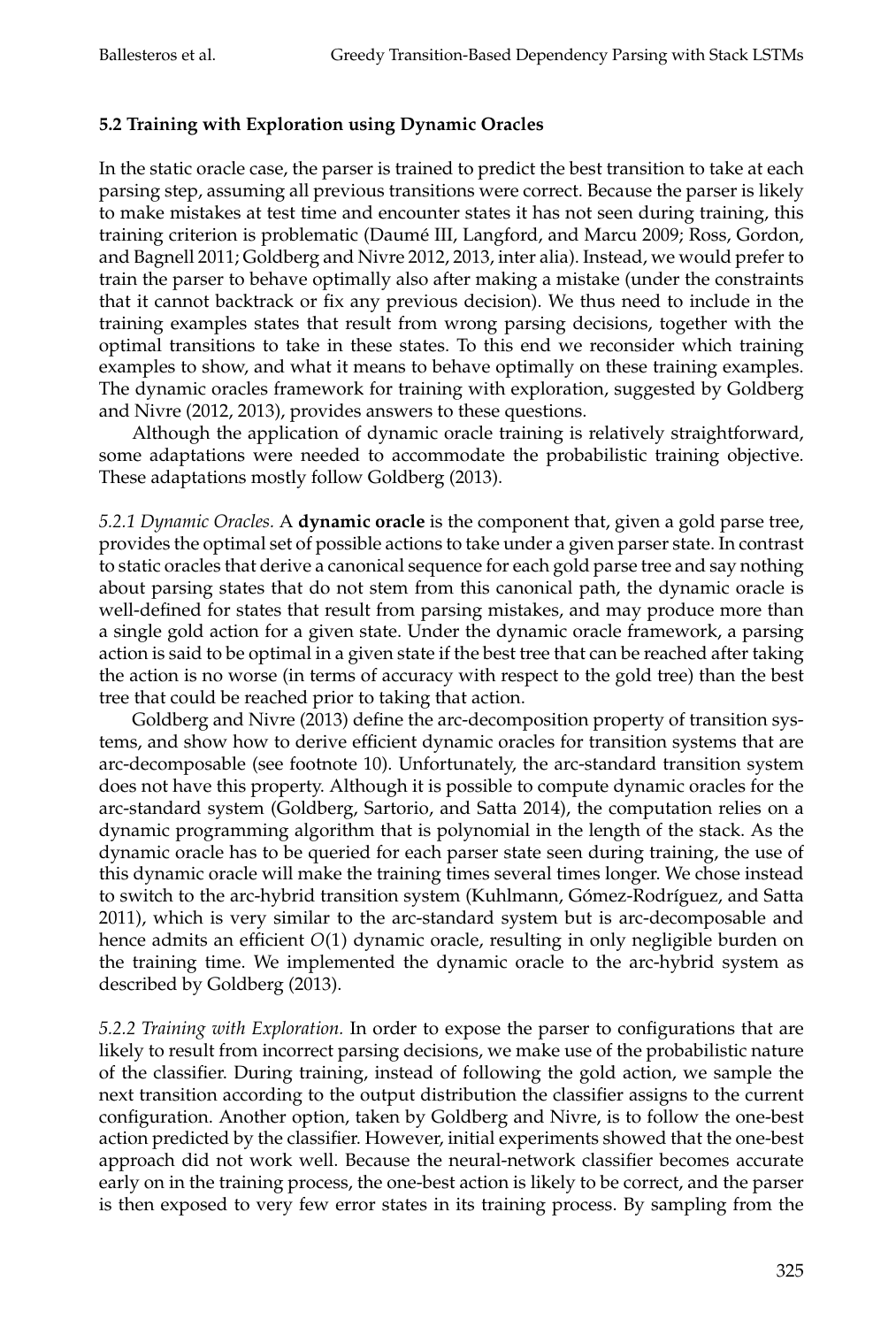predicted distribution, we are effectively increasing the chance of straying from the gold path during training, while still focusing on mistakes that receive relatively high parser scores. We believe further formal analysis of this method will reveal connections to reinforcement learning and, perhaps, other methods for learning complex policies.

Taking this idea further, we could increase the number of error-states observed in the training process by changing the sampling distribution so as to bias it toward more low-probability states. We do this by raising each probability to the power of  $\alpha$  (0  $\lt \alpha \leq$  1) and re-normalizing. This transformation keeps the relative ordering of the events, while shifting probability mass towards less frequent events. As we show subsequently, this turns out to be very beneficial for the configurations that make use of external embeddings. Indeed, these configurations achieve high accuracies and shared class distributions early on in the training process.

The parser is trained to optimize the log-likelihood of a correct action  $z_g$  at each parsing state  $\mathbf{p}_t$  according to Equation (1). When using the dynamic oracle, a state  $\mathbf{p}_t$ may admit multiple correct actions  $z_g = \{z_{g_i}, \ldots, z_{g_k}\}$ . Our objective in such cases is that the set of correct actions receives high probability. We optimize for the log of  $p(z_g | p_t)$ , defined as:

$$
p(z_g \mid \mathbf{p}_t) = \sum_{z_{g_i} \in z_g} p(z_{g_i} \mid \mathbf{p}_t)
$$
\n(3)

A similar approach was taken by Riezler et al. (2000), Charniak and Johnson (2005), and Goldberg (2013) in the context of log-linear probabilistic models.

# **6. Experiments**

After describing the implementation details of our optimization procedure (Section 6.1) and the data used in our experiments (Section 6.2), we turn to four sets of experiments:

- 1. First, we assess the quality of our greedy, global-state stack LSTM parsers on a wide range of data sets, showing that it is highly competitive with the state of the art (Section 6.3).
- 2. We compare the performance of the two different word representations (Section 4) across different languages, finding that they are quite beneficial in some cases and harmless in most others (Section 6.4).
- 3. We compare dynamic oracles to static oracles, showing that training with dynamic oracles attains even better performance (Section 6.5).
- 4. We compare our parser with other existing methods on the CoNLL-2009 data sets (Section 6.6).

# **6.1 Optimization Procedure Details**

Parameter optimization was performed using stochastic gradient descent with an initial learning rate of  $\eta_0 = 0_1$ ; the learning rate was updated on each pass through the training data as  $η_t = η_0/(1 + ρt)$ , with  $ρ = 0.1$  and where *t* is the number of epochs completed. No momentum was used. To mitigate the effects of "exploding" gradients, we clipped the  $\ell_2$  norm of the gradient to 5 before applying the weight update rule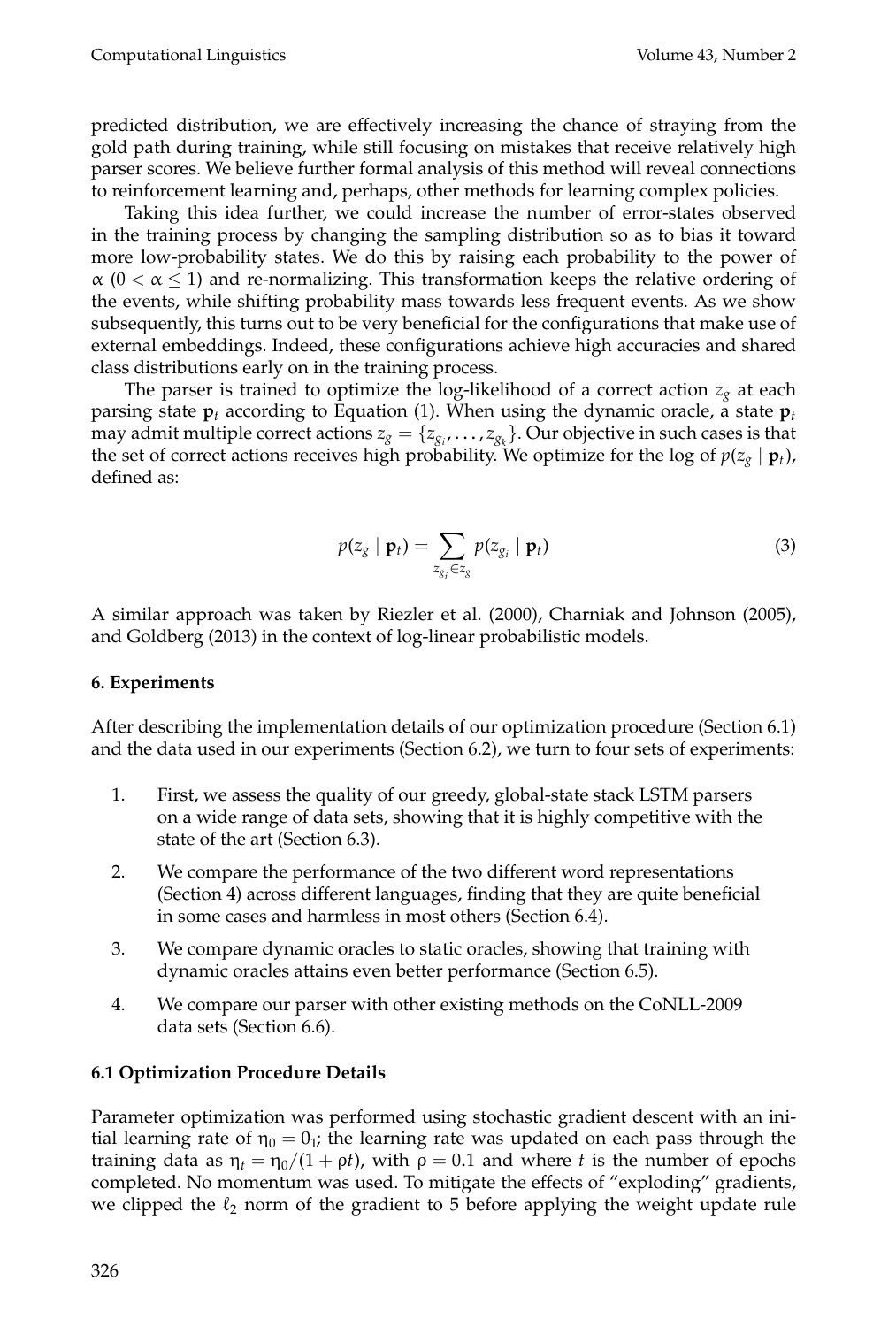(Graves 2013; Sutskever, Vinyals, and Le 2014). An  $\ell_2$  penalty of  $1 \times 10^{-6}$  was applied to all weights.

Matrix and vector parameters were initialized with uniform samples in  $\pm \sqrt{6/(r+c)}$ , where *r* and *c* were the number of rows and columns in the structure (Glorot and Bengio 2010). We use mini-batches of 1,000 sentences each and update every 25 iterations.

*Dimensionality.* The full version of our parsing model sets dimensionalities as follows. LSTM hidden states (*dout*) are of size 100, and we use two layers of LSTMs for each stack. Embeddings of the parser actions used in the composition functions (*dstate*) have 16 dimensions, and the output embedding (*dout*) size is 20 dimensions. Pretrained word embeddings ( $d_{d,m}$ ) have 100 dimensions (English) and 80 dimensions (Chinese), and the learned word embeddings (*dword*) have 32 dimensions. Part of speech and morphological tag embeddings (*dpos* and *dmorph*) have 12 dimensions, when included. The characterbased embeddings are of size 100, when included. The combined representations of the inputs have 100 dimensions.

These dimensions were chosen based on intuitively reasonable values (words should have higher dimensionality than parsing actions, POS tags, and relations; LSTM states should be relatively large), and it was confirmed on development data that they performed well.<sup>12</sup> Future work might more carefully optimize the parser's hyperparameters. A variety of automated techniques have been developed for hyperparameter optimization, including ones that enable evidence-sharing across related tasks (Yogatama and Mann 2014; Yogatama, Kong, and Smith 2015). Our architecture strikes a balance between minimizing computational expense and finding solutions that work.

*Pretrained Word Vectors.* The hyperparameters of the structured skip *n*-gram model are the same as in the skip *n*-gram model defined in the widely used word2vec implementation (Mikolov et al. 2013). We set the window size to 5, used a negative sampling rate to 10, and ran 5 epochs through unannotated corpora described in Section 6.2.

# **6.2 Data**

We use different data depending on the targeted experiment; in this section we describe the data sets that we used to test the basic model, the character-based representations that are geared towards morphology, and the dynamic oracles. Finally, we also report results with the CoNLL 2009 data sets (Hajič et al. 2009) to make a complete comparison with similar systems.

*6.2.1 Data for the Simplest Model that Uses Word Representations and Static Oracle for Training.* We used the same data set-up as Chen and Manning (2014), namely, an English task and a Chinese task. This baseline configuration was chosen because they likewise used a neural parameterization to predict actions in an arc-standard transition-based parser.

r For English, we used the Stanford Dependency (SD) treebank (Marneffe, MacCartney, and Manning 2006) used in Chen and Manning (2014), which

<sup>12</sup> We did perform preliminary experiments with LSTM states of 32, 50, and 80, but the other dimensions were our initial guesses.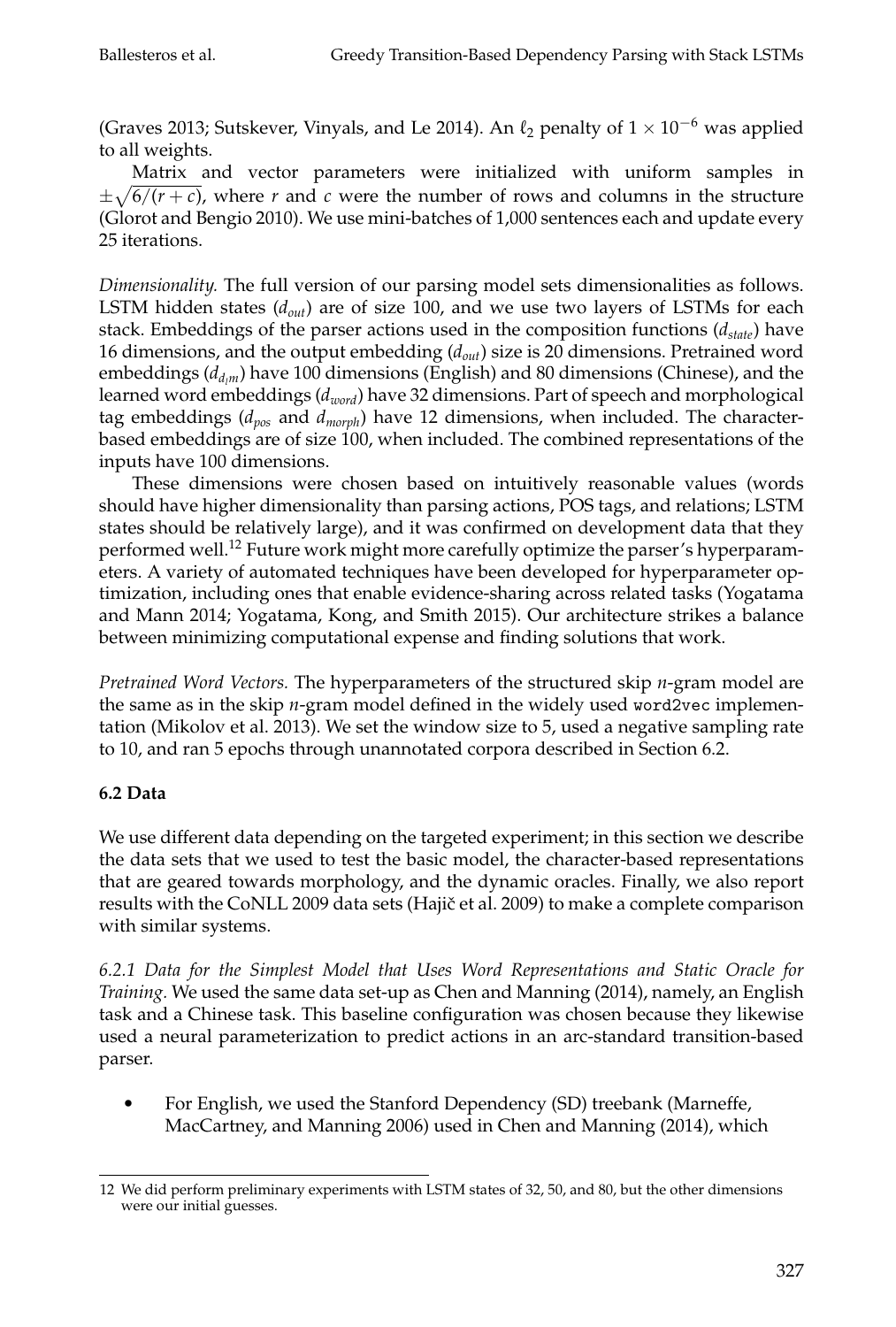is the closest model published, with the same splits.<sup>13</sup> The part-of-speech tags are predicted by using the Stanford POS tagger (Toutanova et al. 2003) with an accuracy of 97.3%. This treebank contains a negligible number of nonprojective arcs (Chen and Manning 2014).

• For Chinese, we use the Penn Chinese Treebank 5.1 (CTB5) following Zhang and Clark  $(2008)^{14}$  with gold part-of-speech tags, which is also the same as in Chen and Manning (2014).

Language model word embeddings were generated from the AFE portion of the English Gigaword corpus (version 5), and from the complete Chinese Gigaword corpus (version 2), as segmented by the Stanford Chinese Segmenter (Tseng et al. 2005).

*6.2.2 Data to Test the Character-Based Representations and Static Oracle for Training.* For the character-based representations we applied our model to the treebanks of the SPMRL Shared Task (Seddah et al. 2013; Seddah, Kübler, and Tsarfaty 2014): Arabic (Maamouri et al. 2004), Basque (Aduriz et al. 2003), French (Abeillé, Clément, and Toussenel 2003), German (Seeker and Kuhn 2012), Hebrew (Sima'an et al. 2001), Hungarian (Vincze et al. 2010), Korean (Choi 2013), Polish (Świdziński and Woliński 2010), and Swedish (Nivre, Nilsson, and Hall 2006). For all the corpora of the SPMRL Shared Task, we used predicted POS tags as provided by the shared task organizers.<sup>15</sup> We also ran the experiment with the Turkish dependency treebank<sup>16</sup> (Oflazer et al. 2003) of the CoNLL-X Shared Task (Buchholz and Marsi 2006) and we use gold POS tags when used as it is common with the CoNLL-X data sets. In addition to these, we include the English and Chinese data sets described in Section 6.2.1.

*6.2.3 Data for the Dynamic Oracle.* Because the arc-hybrid transition-based parsing algorithm is limited to fully projective trees, we use the same data as in Section 6.2.1, which makes it comparable with the basic model that uses standard word representations and a static oracle arc-standard algorithm.

6.2.4 CoNLL-2009 Data. We also report results with all the CoNLL 2009 data sets (Hajič et al. 2009) to make a complete comparison with similar systems both for static and dynamic oracles.

# **6.3 Experiments with Static Oracle and Standard Word Representations**

We report results on five experimental configurations per language, as well as the Chen and Manning (2014) baseline. These are: the full stack LSTM parsing model (S-LSTM), the stack LSTM parsing model without POS tags (−POS), the stack LSTM parsing model without pretrained language model embeddings (−pretraining), the

<sup>13</sup> Training: 02-21. Development: 22. Test: 23.

<sup>14</sup> Training: 001–815, 1001–1136. Development: 886–931, 1148–1151. Test: 816–885, 1137–1147.

<sup>15</sup> The POS tags were calculated with MarMot tagger (Mueller, Schmid, and Schutze 2013) by the best ¨ performing system of the SPMRL Shared Task (Björkelund et al. 2013). Arabic: 97.38. Basque: 97.02. French: 97.61. German: 98.10. Hebrew: 97.09. Hungarian: 98.72. Korean: 94.03. Polish: 98.12. Swedish: 97.27.

<sup>16</sup> Because the Turkish dependency treebank does not have a development set, we extracted the last 150 sentences from the 4,996 sentences of the training set as a development set.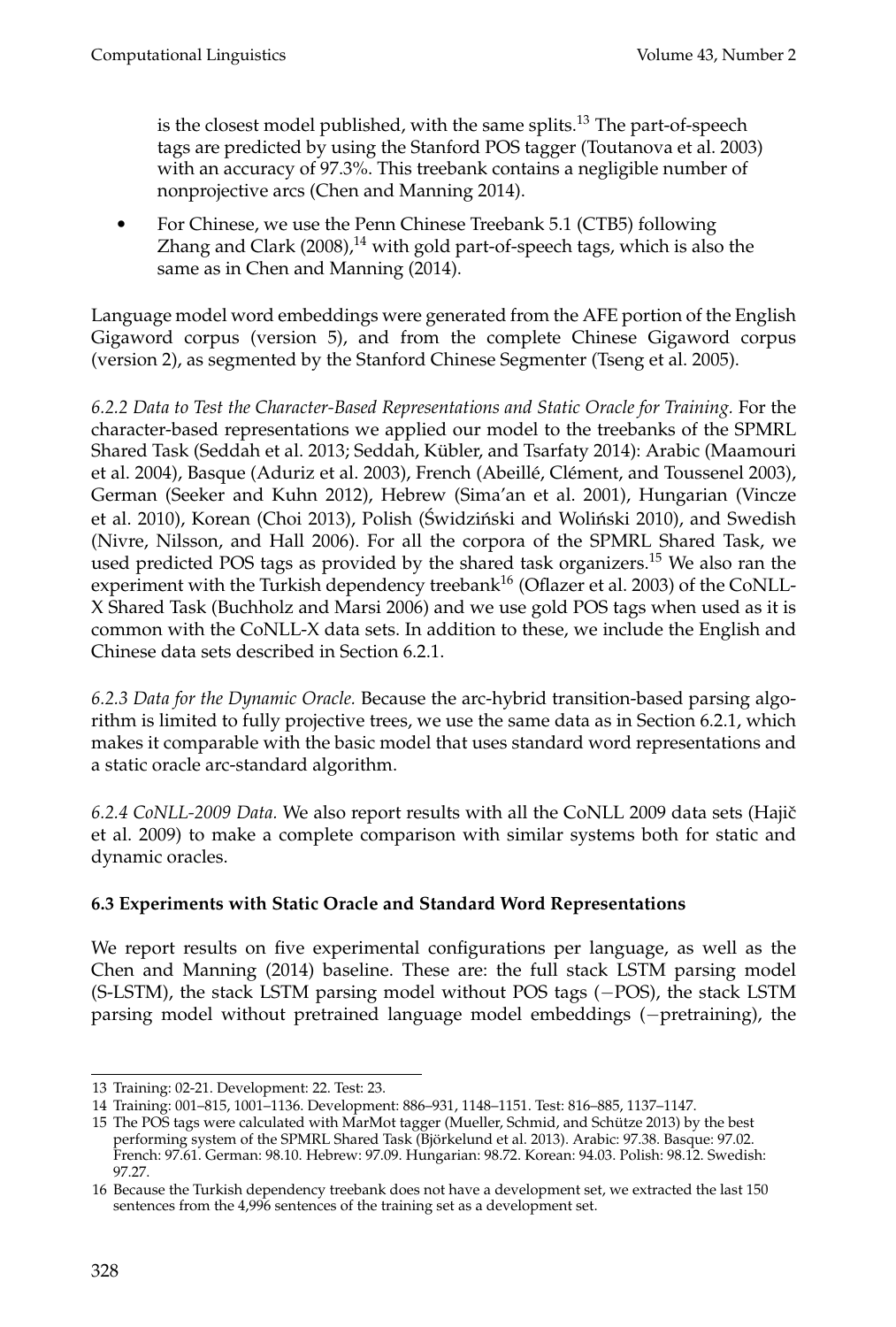Unlabeled attachment scores and labeled attachment scores on the **development** sets (top) and the final **test** sets (bottom) for Chinese and English (SD). The columns marked with S-LSTM show the results of the parser with the whole S-LSTM model. The columns marked with −POS show the results of the parser without POS tags. The columns marked with −pretraining show the results of the parser without pretraining. The columns marked with S-RNN show the results of the parser in which the S-LSTM is replaced by a recurrent neural network. The columns marked with C&M (2014) show the results of Chen and Manning (2014).

| Development                                                                                                |        |         |                                           |  |  |                                                                  |  |                   |  |        |
|------------------------------------------------------------------------------------------------------------|--------|---------|-------------------------------------------|--|--|------------------------------------------------------------------|--|-------------------|--|--------|
|                                                                                                            | S-LSTM | $-$ POS | $-prefraining$ $  -composition$ $ $ S-RNN |  |  |                                                                  |  | $\sim$ C&M (2014) |  |        |
| Language UAS LAS UAS LAS UAS LAS UAS LAS UAS LAS UAS LAS LAS                                               |        |         |                                           |  |  |                                                                  |  |                   |  |        |
| Chinese                                                                                                    |        |         |                                           |  |  | 87.23 85.87 82.65 79.84 85.96 84.37 86.32 84.59 86.30 84.70 84.0 |  |                   |  | 82.4   |
| English   $93.11$ $90.80$   $92.58$ $89.96$   $92.58$ $90.24$   $92.50$ $89.79$   $92.80$ $90.40$   $92.2$ |        |         |                                           |  |  |                                                                  |  |                   |  | - 89.7 |

| <b>Test</b> |       |                                           |                               |               |                                                         |               |              |            |      |
|-------------|-------|-------------------------------------------|-------------------------------|---------------|---------------------------------------------------------|---------------|--------------|------------|------|
|             |       | S-LSTM                                    | $-POS$                        |               | $-prefrainine$ $-composition$                           | S-RNN         |              | C&M (2014) |      |
| Language    |       |                                           |                               |               | UAS LAS UAS LAS UAS LAS LAS UAS LAS UAS LAS UAS LAS LAS |               |              |            |      |
| Chinese     | 86.85 | 85.36   82.15 79.04   85.48 83.94   86.20 |                               |               |                                                         | 84.49 86.10   | 84.60        | 83.9       | 82.4 |
| English     | 93.04 |                                           | $90.87$   92.57 90.21   92.40 | 90.04   92.10 |                                                         | 89.61   92.30 | 90.10   91.8 |            | 89.6 |

stack LSTM parsing model that uses just head words on the stack instead of composed representations (−composition), and the full parsing model where rather than an LSTM, a simple recurrent neural network in which normal sigmoidal hidden units are used instead of the LSTM, but augmented with a stack pointer (S-RNN).

*6.3.1 Results.* Following Chen and Manning (2014), we exclude punctuation symbols for evaluation. Table 1 shows parsing scores comparable to Chen and Manning  $(2014)$ ,<sup>17</sup> and we show that our model is better than their model on both the development set and the test set.

Overall, our parser substantially outperforms the baseline neural network parser of Chen and Manning (2014), both in the full configuration and in the various ablated conditions we report. The one exception to this is the −POS condition for the Chinese parsing task, in which we underperform their baseline (which used gold POS tags), although we do still obtain reasonable parsing performance in this limited case. We note that predicted POS tags in English add very little value—suggesting that we can think of parsing sentences directly without first tagging them. We also find that using composed representations of dependency tree fragments outperforms using representations of head words alone. Finally, we find that whereas LSTMs outperform classical RNNs, the latter are still quite capable of learning good representations.

*Training and Testing Times.* Training is performed with mini-batches and requires around 20 hours to achieve convergence in the English data set although it depends on the effect of initialization; the parser achieves an end-to-end runtime of 40,539.8 milliseconds to parse the entire English test data (2.4k sentences) on a single CPU core. Other data sets require similar runtime per sentence.

<sup>17</sup> The results reported by Dyer et al. (2015) were obtained with an earlier version of the neural network machinery and are similar, though not exactly the same, as those reported in this article.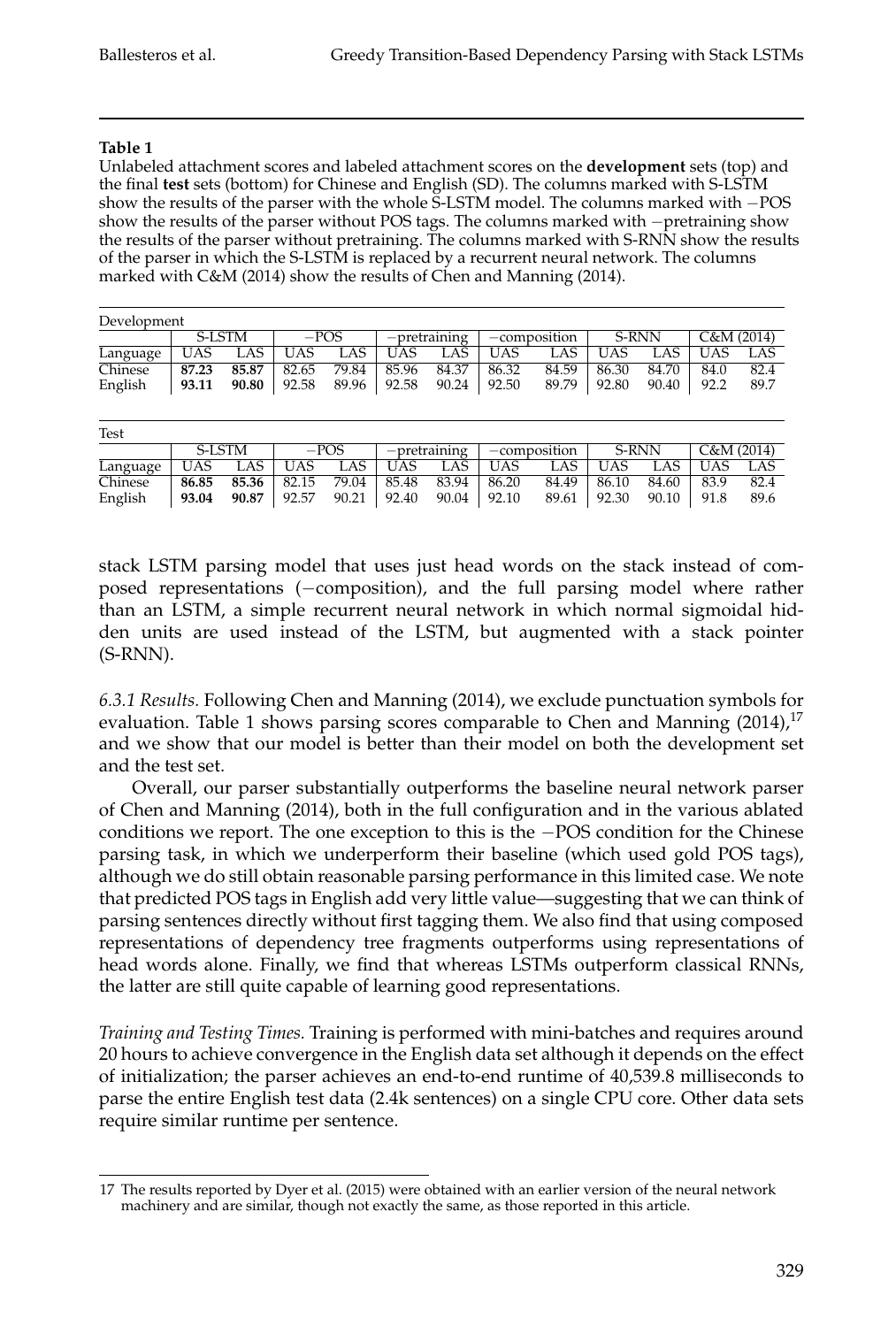

Histogram with the results obtained with 100 different initializations. The *x*-axis plots the unlabeled attachment score on the test set, and the *y*-axis plots the number of times a result occurred.

*Effect of Initialization.* The parser uses random seeds to create the mini-batches that it uses to train the model, which has an effect on the parsing results. In order to see the effect of initialization, we trained the whole S-LSTM parser with POS tags, pretrained word embeddings, and composition functions on the English SD data set, for the same amount of time (around 20 hours) using different random seeds. Figure 9 shows the variation due to initialization for 100 different random seeds and their results on the English test set. We observe that even though the results are very similar with a minimum of 92.3 and a maximum of 93.1, there are differences. The modal result is 92.8.<sup>18</sup>

*Effect of Beam Size.* Beam search was determined to have minimal impact on scores (absolute improvements of  $\leq 0.3\%$  were observed with small beams). Therefore, all results we report used greedy decoding—Chen and Manning (2014) likewise only report results with greedy decoding. This finding is in line with previous work that generates sequences from recurrent networks (Grefenstette et al. 2014), although Vinyals et al.  $(2015)^{19}$  Zhou et al.  $(2015)$ , and Weiss et al.  $(2015)$  did report much more substantial improvements with beam search on their parsers.

# **6.4 Experiments with Character-Based Word Representations**

In order to isolate the improvements provided by the LSTM encodings of characters described in Section 4.2, we run the stack LSTM parser in the following configurations:

- **Words**: words only, as in Section 4.1 (but without POS tags)
- r **Chars**: character-based representations of words with bidirectional LSTMs, as in Section 4.2 (but without POS tags)
- **Words + POS**: words and POS tags (Section 4.1)

<sup>18</sup> The results shown in Table 1 for the whole S-LSTM parser and English-SD are the best results for the development set, even though the histogram in Figure 9 shows a couple of models with better results on the test set.

<sup>19</sup> Although superficially similar to ours, Vinyals et al. (2015) is a phrase-structure parser and adaptation to the dependency parsing scenario would have been nontrivial. We discuss their work in Section 7.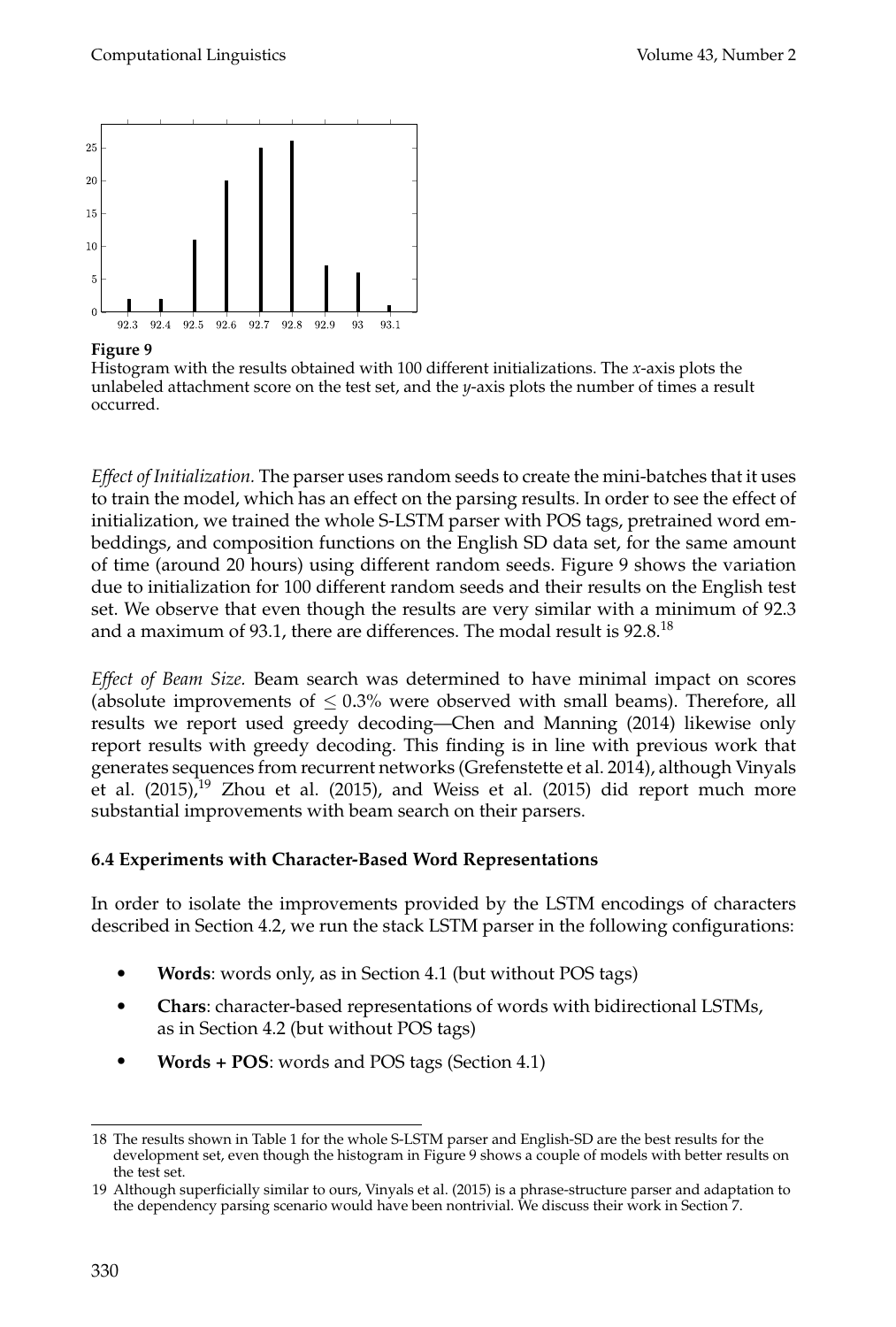- Chars + POS: character-based representations of words with bidirectional LSTMs plus POS tags (Section 4.2)
- Words + POS + Morph: words, POS tags and morphological tags (Section 4.1)
- r **Chars + POS + Morph**: character-based representations of words with bidirectional LSTMs plus POS tags and morphological tags (Section 4.2)

None of the experimental configurations include pretrained word-embeddings or any additional data resources. All experiments include SWAP transition, meaning that nonprojective trees could be produced in any language. Finally, in addition to the dimensionality described in Section 6.1, the character-based representations of words have 100 dimensions.

*6.4.1 Results and Discussion.* Tables 2 and 3 show the results of the parsers for the development sets and the final test sets, respectively. Most notable are improvements for agglutinative languages—Basque, Hungarian, Korean, and Turkish—both when POS tags are included and when they are not. Consistently, across all languages, **Chars** outperforms **Words**, suggesting that the character-level LSTMs are learning representations that capture similar information to parts of speech. On average, **Chars** is on par with **Words + POS**, and the best average of labeled attachment scores is achieved with **Chars + POS**.

Even if our character-based representations are capable of encoding the same kind of information, existing POS tags suffice for high accuracy. However, the POS tags in treebanks for morphologically rich languages do not seem to be enough. This is evidenced by the results including explicit morphological features, which outperforms the ones without them in most cases, and outperforms the results using characterbased representations. It is interesting to see that for some languages, such as German, Hungarian, Korean, and Swedish, the character-based representations seem to be enough to approach or even surpass the results of the parser by using rich morphological features. In Korean, **Chars** is the best model, which suggests that the character-based word representations encode as much useful information for parsing for that particular language as is currently available.

Swedish, English, and French use suffixes for the verb tenses and number, $2^0$  and Hebrew uses a root-and-pattern system. Even for Chinese, which is not morphologically rich, **Chars** shows a benefit over **Words**, perhaps by capturing regularities in syllable structure within words.

*6.4.2 Out-of-Vocabulary Words.* The character-based representation for words is notably beneficial for OOV words. We tested this specifically by comparing **Chars** to a model in which all OOVs are replaced by the string "UNK" during parsing. This always has a negative effect on LAS (average −4.5 points, −2.8 UAS). Figure 10 shows how this drop varies with the development OOV rate across treebanks; the most extreme is Korean, which drops 15.5 LAS. A similar, but less pronounced, pattern was observed for models that include POS.

<sup>20</sup> Tense and number features provide little improvement in a transition-based parser, compared with other features such as case, when the POS tags are included (Ballesteros 2013).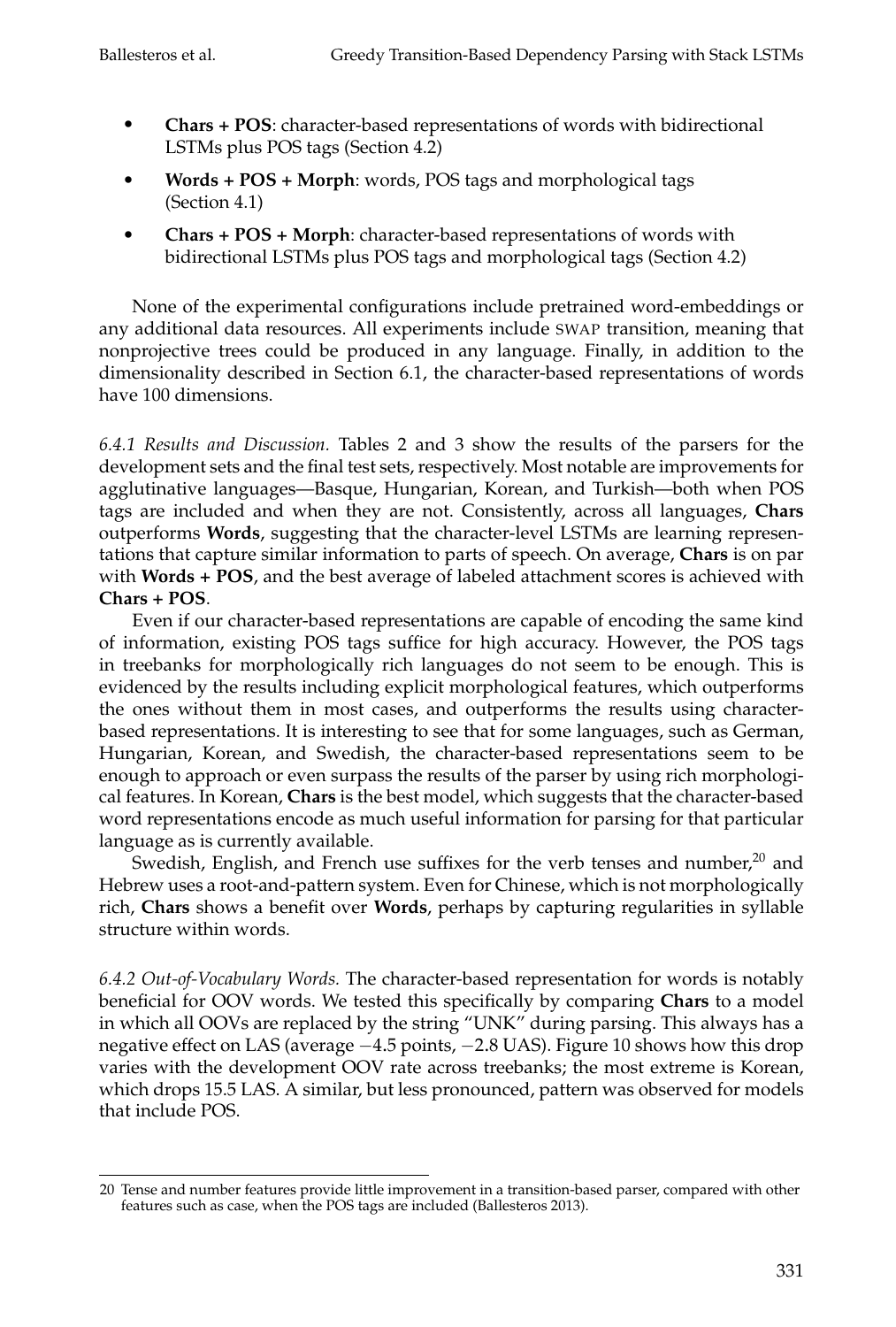Unlabeled attachment scores (top) and labeled attachment scores (bottom) on the **development** sets (not a standard development set for Turkish). In each table, the first two columns show the results of the parser with word lookup (**Words**) vs. character-based (**Chars**) representations. Boldface shows the better result comparing **Words** vs. **Chars**, comparing **Words + POS** vs. **Chars + POS**, and comparing **Words + POS + Morph** vs. **Chars + POS + Morph**.

| UAS:      |       |       |                |                  |                           |                           |  |
|-----------|-------|-------|----------------|------------------|---------------------------|---------------------------|--|
| Language  | Words | Chars | Words<br>+ POS | Chars<br>$+ POS$ | Words<br>+ POS<br>+ Morph | Chars<br>+ POS<br>+ Morph |  |
| Arabic    | 86.14 | 87.20 | 87.44          | 87.07            | 87.35                     | 86.78                     |  |
| Basque    | 78.42 | 84.97 | 83.49          | 85.58            | 87.20                     | 86.90                     |  |
| French    | 84.84 | 86.21 | 87.00          | 86.33            | 87.19                     | 86.57                     |  |
| German    | 88.14 | 90.94 | 91.16          | 91.23            | 91.44                     | 91.45                     |  |
| Hebrew    | 79.73 | 79.92 | 81.99          | 80.76            | 82.10                     | 80.69                     |  |
| Hungarian | 72.38 | 80.16 | 78.47          | 80.85            | 80.29                     | 80.55                     |  |
| Korean    | 78.98 | 88.98 | 87.36          | 89.14            | 87.48                     | 89.04                     |  |
| Polish    | 73.29 | 85.69 | 89.32          | 88.54            | 90.34                     | 89.36                     |  |
| Swedish   | 73.44 | 75.03 | 80.02          | 78.85            | 80.14                     | 79.79                     |  |
| Turkish   | 71.10 | 74.91 | 77.13          | 77.96            | 79.28                     | 79.18                     |  |
| Chinese   | 79.43 | 80.36 | 85.98          | 85.81            |                           |                           |  |
| English   | 91.64 | 91.98 | 92.94          | 92.49            |                           |                           |  |
| Average   | 79.79 | 83.86 | 85.19          | 85.38            |                           |                           |  |
| LAS:      |       |       |                |                  |                           |                           |  |
| Language  | Words | Chars | Words<br>+ POS | Chars<br>+ POS   | Words<br>+ POS            | Chars<br>+ POS            |  |

|           |       |       | + rus | + rus | + rus<br>+ Morph | + rus<br>+ Morph |  |
|-----------|-------|-------|-------|-------|------------------|------------------|--|
| Arabic    | 82.73 | 84.34 | 84.81 | 84.36 | 84.71            | 83.95            |  |
| Basque    | 67.08 | 78.22 | 74.31 | 79.52 | 81.50            | 80.85            |  |
| French    | 80.32 | 81.70 | 82.71 | 81.51 | 82.68            | 82.12            |  |
| German    | 85.36 | 88.68 | 89.04 | 88.83 | 89.42            | 89.31            |  |
| Hebrew    | 69.42 | 70.58 | 74.11 | 72.18 | 73.98            | 72.37            |  |
| Hungarian | 62.14 | 75.61 | 69.50 | 76.16 | 75.55            | 75.85            |  |
| Korean    | 67.48 | 86.80 | 83.80 | 86.88 | 83.78            | 86.92            |  |
| Polish    | 65.13 | 78.23 | 81.84 | 80.97 | 84.62            | 82.89            |  |
| Swedish   | 64.77 | 66.74 | 72.09 | 69.88 | 73.13            | 70.87            |  |
| Turkish   | 53.98 | 62.91 | 62.30 | 62.87 | 71.42            | 71.05            |  |
| Chinese   | 75.64 | 77.06 | 84.36 | 84.10 |                  |                  |  |
| English   | 88.60 | 89.58 | 90.63 | 90.08 |                  |                  |  |
| Average   | 71.89 | 78.37 | 79.13 | 79.78 |                  |                  |  |

Interestingly, this artificially impoverished model is still consistently better than **Words** for all languages (e.g., for Korean, by 4 LAS). This implies that not all of the improvement is due to OOV words; statistical sharing across orthographically close words is beneficial as well.

Finally, Table 4 shows the results obtained when combining the pretrained word embeddings of Section 6.3 with the character-based representations of this section for the English and Chinese Treebanks. We also run the experiments by including and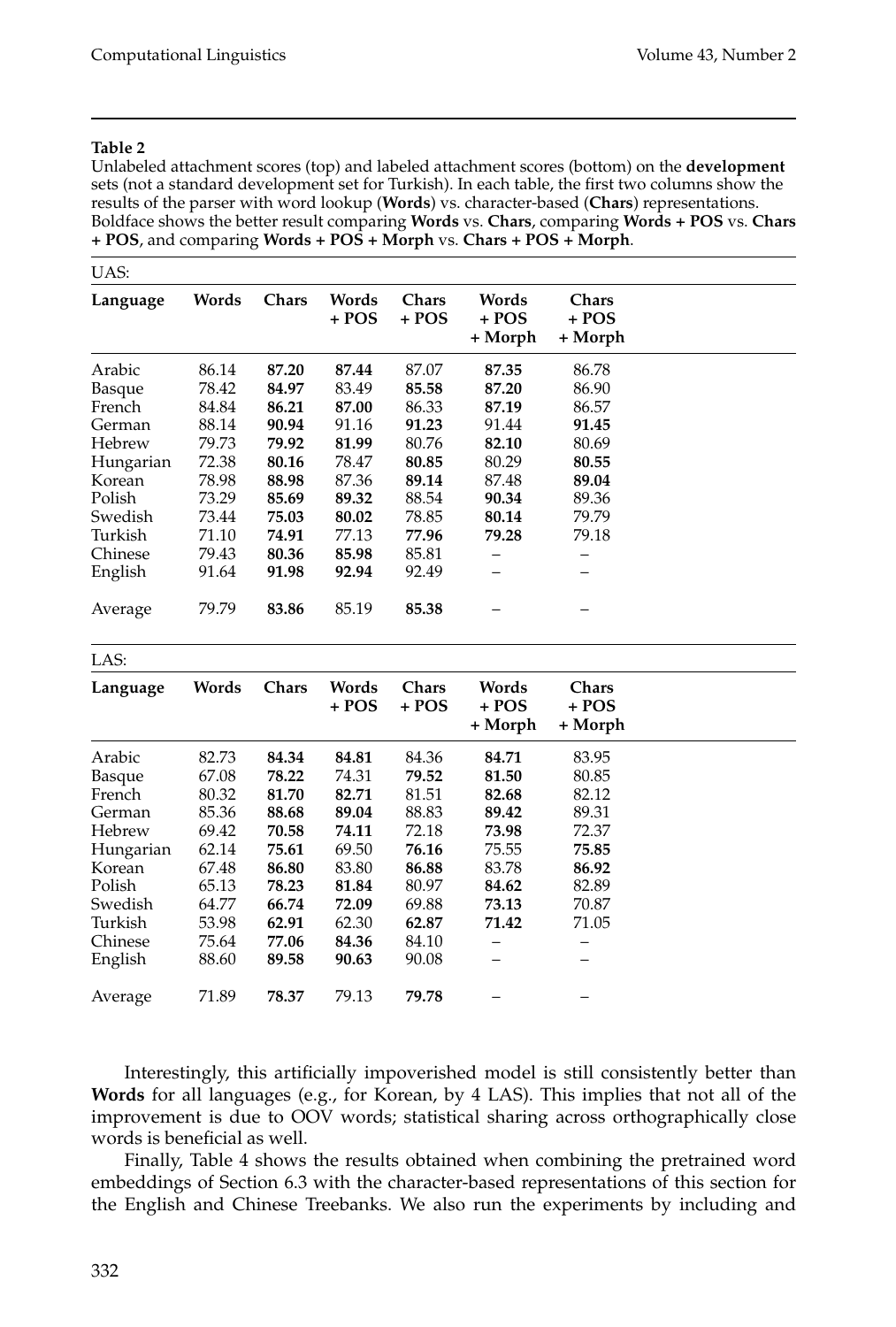Unlabeled attachment scores (top) and labeled attachment scores (bottom) on the **test** sets. In each table, the first two columns show the results of the parser with word lookup (**Words**) vs. character-based (**Chars**) representations. Boldface shows the better result comparing **Words** vs. **Chars**, comparing **Words + POS** vs. **Chars + POS**, and comparing **Words + POS + Morph** vs. **Chars + POS + Morph**.

| Chars<br>Words<br>Chars<br>$+ POS$<br>+ POS<br>+ POS<br>+ Morph<br>+ Morph |
|----------------------------------------------------------------------------|
| 85.79<br>86.07<br>86.35                                                    |
| 85.22<br>86.02<br>86.87                                                    |
| 85.78<br>86.81<br>86.21                                                    |
| 87.26<br>87.40<br>87.48                                                    |
| 80.17<br>79.83<br>81.36                                                    |
| 80.92<br>81.06<br>81.07                                                    |
| 88.30<br>86.84<br>88.24                                                    |
| 85.97<br>88.44<br>88.93                                                    |
| 83.24<br>82.04<br>83.18                                                    |
| 78.28<br>76.34<br>79.52                                                    |
| 85.30                                                                      |
| 91.63                                                                      |
| 84.68                                                                      |
|                                                                            |

LAS:

| Language  | Words | Chars | Words<br>$+ POS$ | Chars<br>+ POS | Words<br>$+ POS$<br>+ Morph | Chars<br>+ POS<br>+ Morph |  |
|-----------|-------|-------|------------------|----------------|-----------------------------|---------------------------|--|
| Arabic    | 82.05 | 83.41 | 83.46            | 83.40          | 83.83                       | 83.11                     |  |
| Basque    | 66.61 | 79.09 | 73.56            | 78.61          | 80.83                       | 79.92                     |  |
| French    | 79.22 | 80.92 | 82.03            | 81.08          | 82.65                       | 81.97                     |  |
| German    | 79.15 | 84.04 | 84.62            | 84.49          | 84.79                       | 84.86                     |  |
| Hebrew    | 68.71 | 71.26 | 72.70            | 72.26          | 73.67                       | 72.06                     |  |
| Hungarian | 61.93 | 75.19 | 69.31            | 76.34          | 76.66                       | 76.45                     |  |
| Korean    | 67.50 | 86.27 | 83.37            | 86.21          | 83.41                       | 86.25                     |  |
| Polish    | 63.96 | 76.84 | 79.83            | 78.24          | 82.67                       | 82.21                     |  |
| Swedish   | 67.69 | 71.19 | 76.40            | 74.47          | 76.42                       | 74.41                     |  |
| Turkish   | 54.55 | 64.34 | 61.22            | 62.28          | 70.93                       | 68.28                     |  |
| Chinese   | 74.79 | 76.29 | 84.40            | 83.72          |                             |                           |  |
| English   | 88.42 | 88.94 | 90.31            | 89.44          |                             |                           |  |
| Average   | 71.22 | 78.15 | 78.43            | 79.21          |                             |                           |  |

excluding part-of-speech tags to see the effect of the character-based representations when they are combined with pretrained word embeddings. The main conclusion is that when we combine character-based representations with pretrained word embeddings and part-of-speech tags, they do not have the same effect as when we only apply character-based embeddings; however, the model learns better when the part-of-speech tags or the pretrained word embeddings are not included. And finally, the model that incorporates character-based embeddings and pretraining is a bit better than the model that uses pretrained embeddings and part-of-speech tags.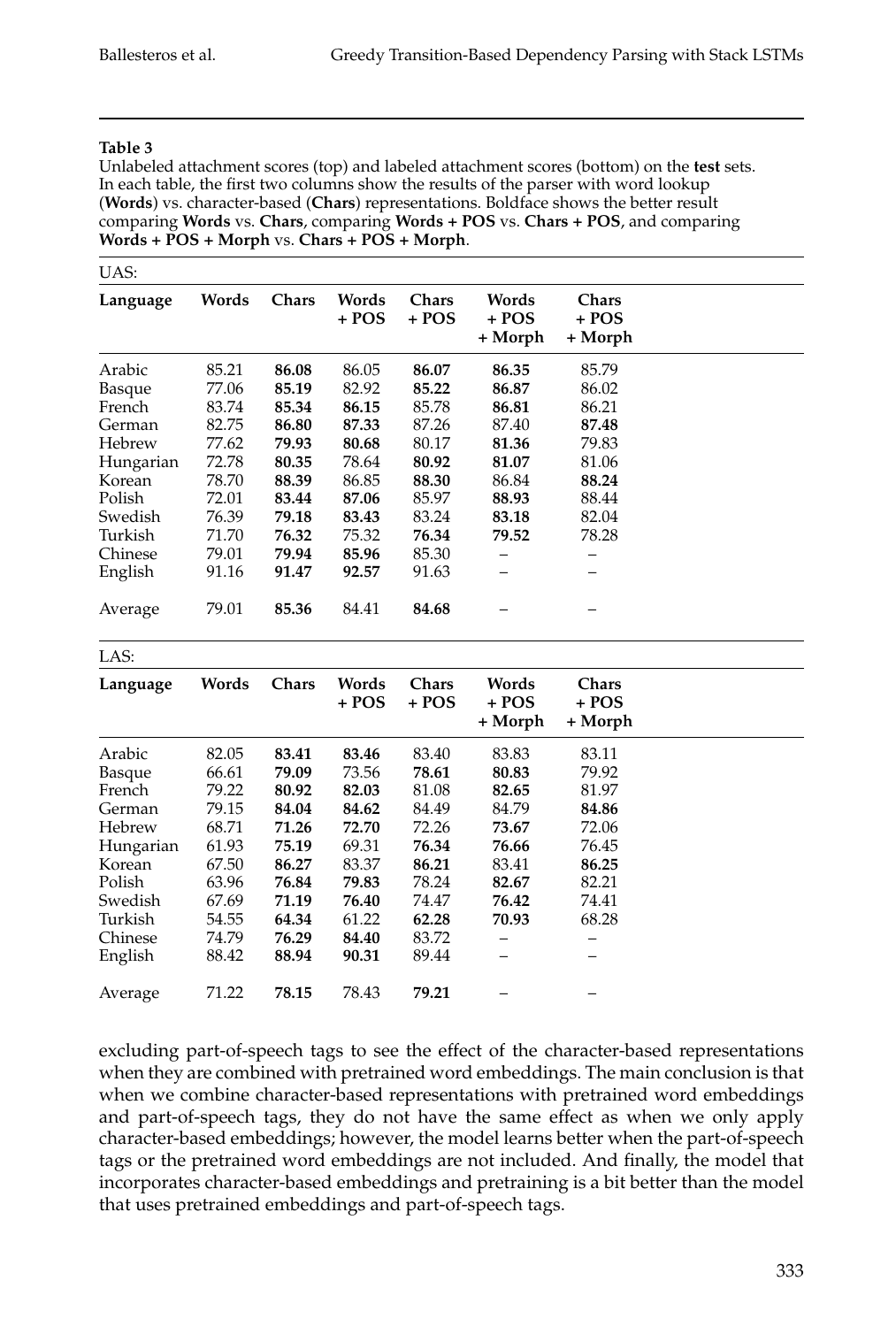

On the *x*-axis is the OOV rate in development data, by treebank; on the *y*-axis is the difference in development-set LAS between **Chars** model as described in Section 4.2 and one in which all OOV words are given a single representation.

### **Table 4**

 $Toet:$ 

Unlabeled attachment scores and labeled attachment scores on the **development** sets (top) and the final **test** sets (bottom) for Chinese and English (SD). The columns marked with **Words** show the results of the parser with the whole S-LSTM model presented in Section 6.3, and the column marked with **Words + POS** also includes part-of-speech tags. The columns marked with **Words + Chars** show the results of the parser when combining the pretrained word embeddings of Section 6.3 with the character-based representations of this section and the columns marked with **Words + Chars + POS** also includes part-of-speech tags.

| Development: |       |                                |               |                 |       |       |       |                                                       |  |
|--------------|-------|--------------------------------|---------------|-----------------|-------|-------|-------|-------------------------------------------------------|--|
|              |       | Words                          |               |                 |       |       |       | Words + $POS$   Words + Chars   Words + Chars + $POS$ |  |
| Language     | UAS   | LAS                            | UAS.          | LAS.            | UAS   | LAS   | UAS   | LAS.                                                  |  |
| Chinese      | 82.65 |                                | 79.84   87.23 | 85.87           | 82.20 | 79.26 | 86.93 | 85.51                                                 |  |
| English      |       | $92.58$ $89.96$   <b>93.11</b> |               | $90.80$   92.74 |       | 90.35 | 92.87 | 90.49                                                 |  |

| 1551.                                       |              |  |  |                                          |                                                       |                  |       |  |
|---------------------------------------------|--------------|--|--|------------------------------------------|-------------------------------------------------------|------------------|-------|--|
|                                             | <b>Words</b> |  |  |                                          | Words + $POS$   Words + Chars   Words + Chars + $POS$ |                  |       |  |
| Language   UAS LAS   UAS LAS   UAS LAS      |              |  |  |                                          |                                                       | UAS <sup>.</sup> | LAS   |  |
| Chinese                                     |              |  |  | $\mid$ 82.15 79.04   86.85 85.36   81.90 | 78.81                                                 | 86.92            | 85.49 |  |
| English   92.57 90.21   93.04 90.87   92.56 |              |  |  |                                          | 90.38 92.75                                           |                  | 90.62 |  |

*6.4.3 Comparison with State-of-the-Art Parsers.* Table 5 shows a comparison with state-ofthe-art parsers. We include greedy transition-based parsers that, like ours, do not apply beam search. For all the SPMRL languages we show the results of Ballesteros (2013), who reported results after carrying out a careful automatic morphological feature selection experiment. For Turkish, we show the results of Nivre et al. (2006), who also carried out a careful manual morphological feature selection. Our parser outperforms these in most cases. For English and Chinese, we report our results of the best parser on the develpment set in Section 6.3—which is **Words + POS** but with pretrained word embeddings.

We also show the best reported results on these data sets. For the SPMRL data sets, the best performing system of the shared task is either Björeklund et al. (2013) or Björkelund et al. (2014), which are better than our system. Note that the comparison is harsh to our system, which does not use unlabeled data nor any combination of different parsers. For Turkish, our system provides the best results ever reported in this data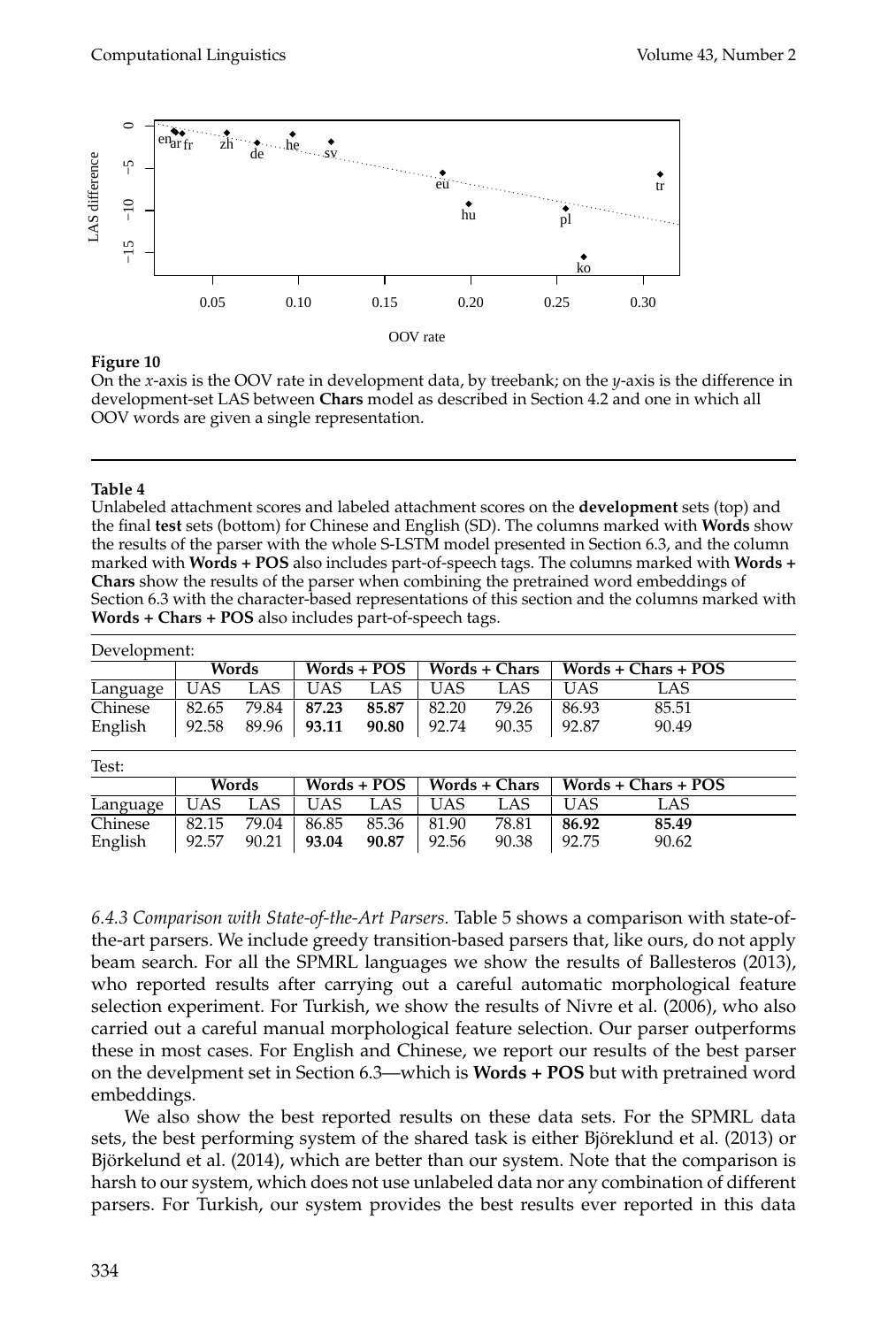Test-set performance of our best results (according to UAS or LAS, whichever has the larger difference), compared with state-of-the-art greedy transition-based parsers ("Best Greedy Result") and best results reported ("Best Published Result"). Note that B+'13 and B+'14 are a combination of parsers and use unlabeled data; our models do not. We only use unlabeled data for the pretrained word embeddings of *DWPP*. **W** refers to **Words**; **C** refers to **Chars**; **WP** refers to **Words + Pos**; **WPM** refers to **Words + Pos + Morph**; **CP** refers to **Chars + Pos**; **CPM** refers to **Chars + Pos + Morph**; B'13 is (Ballesteros 2013); N+'06a is (Nivre et al. 2006); **DWPP** is our model **Word + Pos** with pretrained embeddings and dynamic oracles as in Section 6.5; **WPM** is our model **Word + Pos + Morph**; B+'13 is (Björkelund et al. 2013); B+'14 is (Björkelund et al. 2014); W+'15 is (Weiss et al. 2015).

|           |            | <b>This Work</b> |            |            | <b>Best Greedy Result</b> |             |            |            | <b>Best Published Result</b> |
|-----------|------------|------------------|------------|------------|---------------------------|-------------|------------|------------|------------------------------|
| Language  | <b>UAS</b> | LAS              | System     | <b>UAS</b> | LAS                       | System      | <b>UAS</b> | <b>LAS</b> | <b>System</b>                |
| Arabic    | 86.35      | 83.83            | WPM        | 84.57      | 81.90                     | B'13        | 88.32      | 86.21      | $B+13$                       |
| Basque    | 86.87      | 80.63            | <b>WPM</b> | 84.33      | 78.58                     | B'13        | 89.96      | 85.70      | $B+'14$                      |
| French    | 86.81      | 82.65            | <b>WPM</b> | 83.35      | 77.98                     | B'13        | 89.02      | 85.66      | $B+'14$                      |
| German    | 87.48      | 84.86            | <b>CPM</b> | 85.38      | 82.75                     | B'13        | 91.64      | 89.65      | $B+'13$                      |
| Hebrew    | 81.36      | 73.57            | <b>WPM</b> | 79.89      | 73.01                     | B'13        | 87.41      | 81.65      | $B+'14$                      |
| Hungarian | 81.07      | 76.66            | <b>WPM</b> | 83.71      | 79.63                     | B'13        | 89.81      | 86.13      | $B+'13$                      |
| Korean    | 88.39      | 86.27            | C          | 85.72      | 82.06                     | B'13        | 89.10      | 87.27      | $B+'14$                      |
| Polish    | 88.93      | 79.83            | <b>WPM</b> | 85.80      | 79.89                     | B'13        | 91.75      | 87.07      | $B+'13$                      |
| Swedish   | 83.43      | 76.40            | WP         | 83.20      | 75.82                     | B'13        | 88.48      | 82.75      | $B+'14$                      |
| Turkish   | 79.52      | 70.93            | <b>WPM</b> | 75.82      | 65.68                     | $N+′06a$    | 79.52      | 70.93      | <b>WPM</b>                   |
| Chinese   | 85.96      | 84.40            | <b>WP</b>  | 87.65      | 86.21                     | <b>DWPP</b> | 87.65      | 86.21      | <b>DWPP</b>                  |
| English   | 92.57      | 90.31            | WP         | 93.56      | 91.42                     | <b>DWPP</b> | 94.08      | 92.19      | $W+15$                       |

set. For English, we report Weiss et al. (2015), and for Chinese, we report our results in Section 6.3—which is **Words + POS** but with pretrained word embeddings and dynamic oracles (see next section).

### **6.5 Experiments with Dynamic Oracles**

Table 6 shows the results of the parser with arc-hybrid and dynamic oracles for the English data set (with Stanford dependencies) and the Chinese CTB data sets with and without pretrained word embeddings, respectively. The table also shows the best result reported in Section 6.3 for the sake of comparison between static and dynamic training strategies.

The results achieved by the dynamic oracle for English are actually one of the best results ever reported in this data set, achieving 93.56 unlabeled attachment score. This is remarkable given that the parser uses a completely greedy inference procedure. Moreover, the Chinese numbers establish the state-of-the-art by using the same settings as in Chen and Manning (2014).

The error-exploring dynamic-oracle training always improves above static oracle training using the same transition system, but the arc-hybrid system slightly underperforms the arc-standard system when trained with static oracle. Transforming the sampling distribution towards preferring less probable events ( $\alpha = 0.75$ ) is especially beneficial when training with pretrained word embeddings.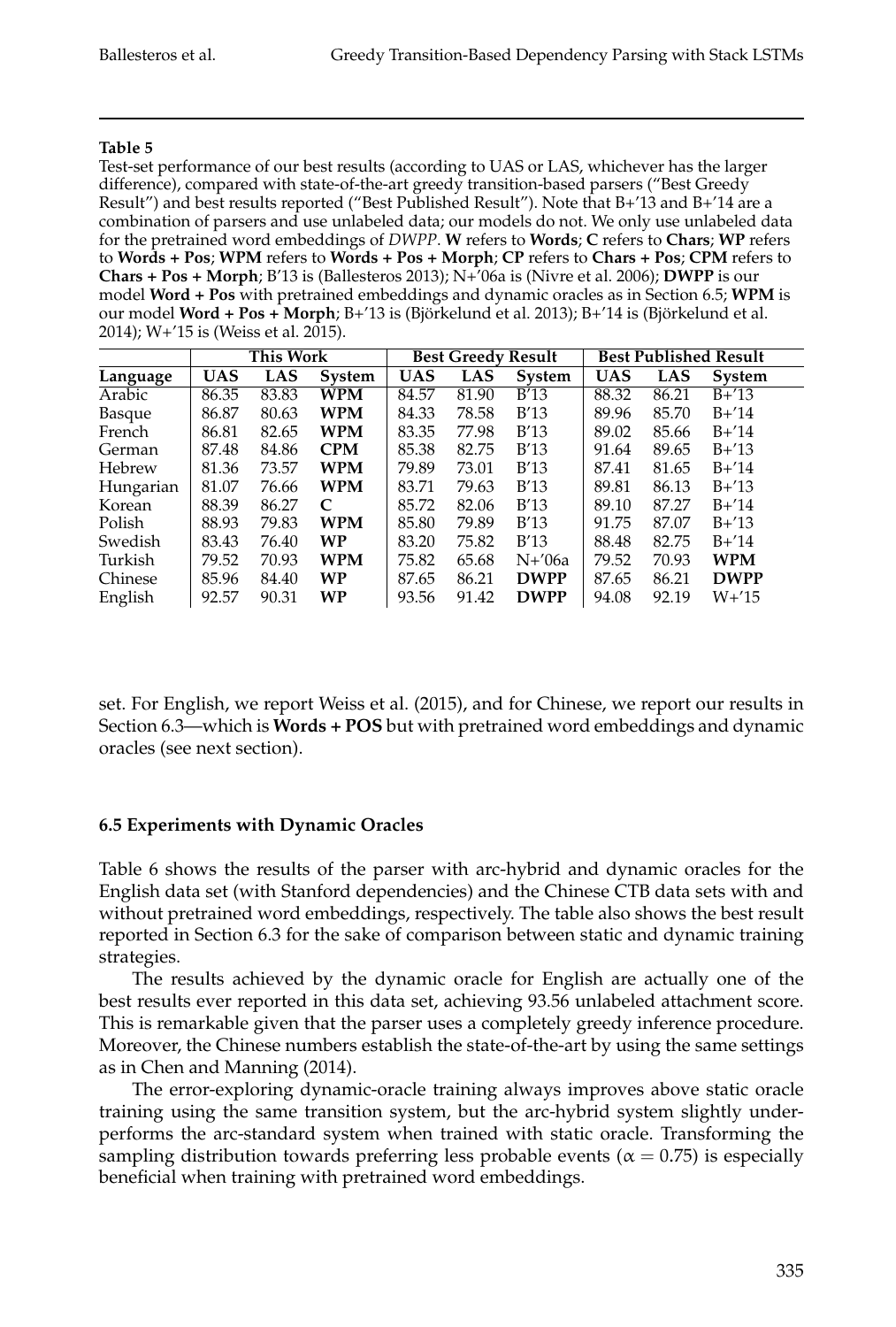Unlabeled attachment scores and labeled attachment scores on the **development** sets (top) and the final **test sets** (bottom) for Chinese and English (SD). The columns marked with "Arc-std." show the results of the parser arc-standard oracle, which are the same numbers as in Table 1. The columns marked with "Arc-hybrid" show the results of the parser with the arc-hybrid oracle. The columns marked with "static" ("dynamic") show the results of the parser with static (dynamic) oracles.

| Development            |       |          |       |            |           |            |            |                             |
|------------------------|-------|----------|-------|------------|-----------|------------|------------|-----------------------------|
|                        |       | Arc-std. |       | Arc-hybrid |           | Arc-hybrid | Arc-hybrid |                             |
|                        |       | (static) |       | (static)   | (dynamic) |            |            | (dynamic, $\alpha = 0.75$ ) |
| Language               | UAS   | LAS      | UAS   | LAS        | UAS       | LAS        | <b>UAS</b> | LAS                         |
| Chinese (-pretraining) | 85.96 | 84.37    | 82.65 | 79.84      | 85.96     | 84.37      | 86.32      | 84.59                       |
| Chinese (+pretraining) | 87.23 | 85.87    | 87.11 | 85.64      | 87.41     | 85.99      | 87.41      | 85.87                       |
| English (-pretraining) | 92.58 | 90.24    | 92.64 | 90.26      | 93.01     | 90.68      | 93.04      | 90.64                       |
| English (+pretraining) | 93.11 | 90.80    | 93.16 | 90.88      | 93.38     | 91.03      | 93.51      | 91.29                       |

| <b>Test</b>            |                      |       |                        |       |                         |       |                                           |       |
|------------------------|----------------------|-------|------------------------|-------|-------------------------|-------|-------------------------------------------|-------|
|                        | Arc-std.<br>(static) |       | Arc-hybrid<br>(static) |       | Arc-hybrid<br>(dynámic) |       | Arc-hybrid<br>(dynamic, $\alpha = 0.75$ ) |       |
| Language               | UAS                  | LAS   | UAS                    | LAS   | UAS                     | LAS   | UAS                                       | LAS   |
| Chinese (-pretraining) | 85.48                | 83.94 | 85.66                  | 84.03 | 86.07                   | 84.46 | 86.13                                     | 84.53 |
| Chinese (+pretraining) | 86.85                | 85.36 | 86.94                  | 85.46 | 87.05                   | 85.63 | 87.65                                     | 86.21 |
| English (-pretraining) | 92.40                | 90.04 | 92.08                  | 89.80 | 92.66                   | 90.43 | 92.73                                     | 90.60 |
| English (+pretraining) | 93.04                | 90.87 | 92.78                  | 90.67 | 93.15                   | 91.05 | 93.56                                     | 91.42 |

# **6.6 Experiments with CoNLL 2009 Data Sets**

In order to be able to compare with similar greedy parsers (Yazdani and Henderson 2015; Andor et al. 2016)<sup>21</sup> we report the performance of the parser on the multilingual treebanks of the CoNLL 2009 Shared Task (Hajič et al. 2009). Because some of the treebanks contain nonprojective sentences and arc-hybrid does not allow nonprojective trees, we use the pseudo-projective approach (Nivre and Nilsson 2005). For all the experiments presented in this section we used the predicted part-of-speech tags provided by the CoNLL 2009 shared task organizers. In order to see if the pretrained word embeddings are useful for other languages we also include results with pretrained word embeddings for English, Chinese, German, and Spanish following the same training set-up as in Section 4; for English and Chinese we used the same pretrained word embeddings as in previous experiments, for German we pretrained embeddings using the monolingual training data from the WMT 2015 data set<sup>22</sup>, and for Spanish we used the Spanish Gigaword version 3.

The results for the parser with character-based representations on these data sets (last line of the table) were published by Andor et al. (2016). In Zhang and Weiss (2016), it is also possible to find results of the same version of the parser on the Universal Dependency treebanks (Nivre et al. 2015).

<sup>21</sup> We report the performance of these parsers in the most comparable set-up, that is, with beam = 1 or greedy.

<sup>22</sup> http://www.statmt.org/wmt15/translation-task.html.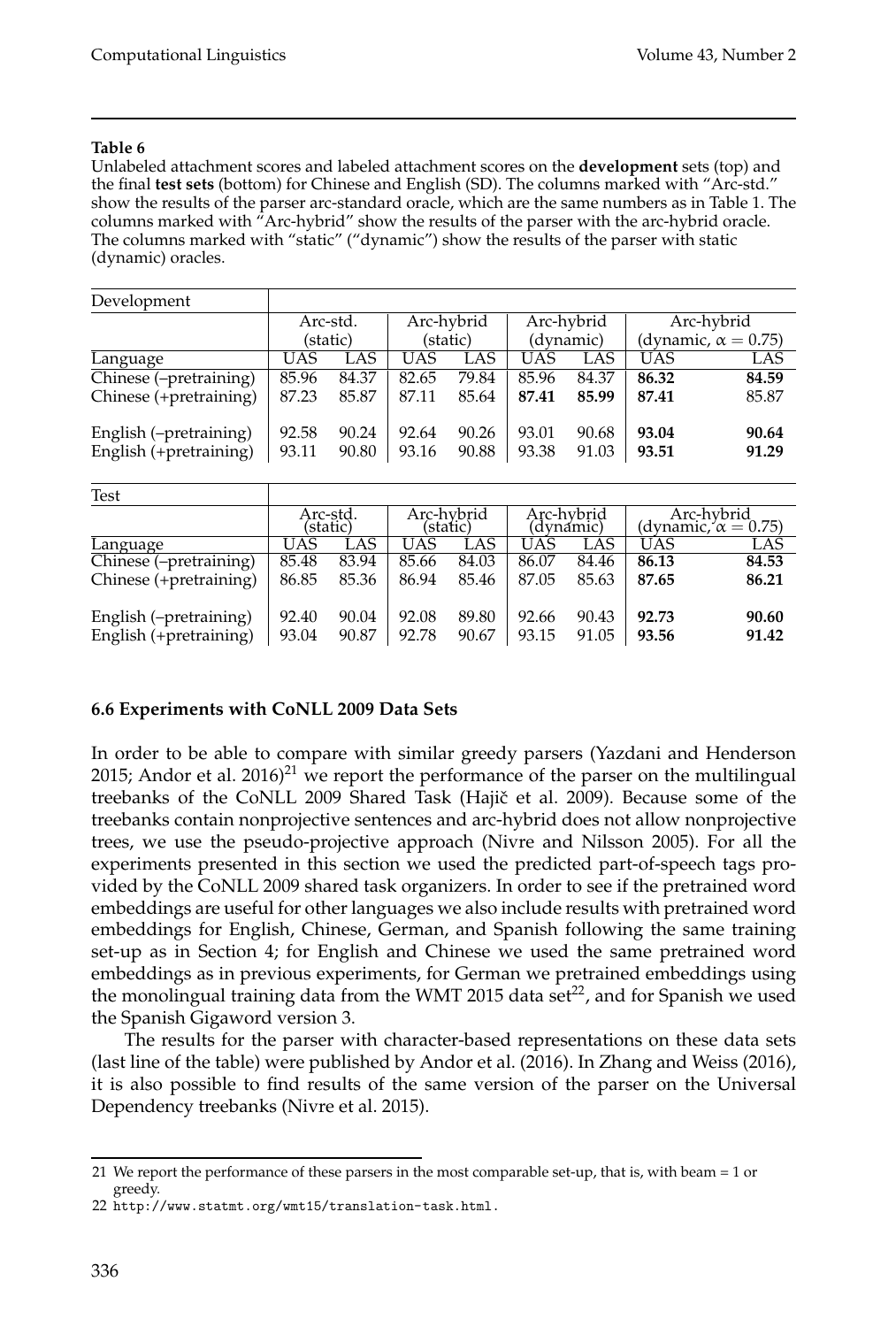Results of the parser in its different versions including comparison with other systems. St. refers to static oracle with the arc-standard parser and Dyn. refers to dynamic oracle with the arc-hybrid parser with  $\alpha = 0.75$  because it is the top scoring system in Section 6.5. PP refers to pseudo-projective parsing, SW refers to the arc-standard algorithm including the SWAP action as described in Section 3.3.2. +pre refers to the models that incorporate pretrained word embeddings. The Chinese treebank is fully projective and this is why we do not report results with SWAP since they are equivalent to the ones with pseudo-projective parsing.  $\hat{Y}$  15 is the parser by Yazdani and Henderson (2015). A'16 is the parser with beam = 1 by Andor et al. (2016). A'16-b is the parser with beam larger than 1 by Andor et al. (2016). **Bold** numbers indicate the best results among the greedy parsers.

|              | Catalan |       | Chinese    |       | Czech         |               | English        |                | German        |               | lapanese |                          | Spanish       |               |
|--------------|---------|-------|------------|-------|---------------|---------------|----------------|----------------|---------------|---------------|----------|--------------------------|---------------|---------------|
| Method       | UAS     | LAS   | <b>UAS</b> | LAS   | UAS           | LAS           | UAS            | LAS            | UAS           | LAS           | UAS      | LAS                      | UAS           | LAS           |
| $St + PP$    | 89.60   | 85.45 | 79.68      | 75.08 | 77.96         | 71.06         | 91.12          | 88.69          | 88.09         | 85.24         | 93.10    | 92.28                    | 89.08         | 85.03         |
| + pre        |         |       | 82.45      | 78.55 |               | -             | 91.59          | 89.15          | 88.56         | 86.15         |          | -                        | 90.76         | 87.48         |
| $St + SW$    | 89.55   | 85.35 |            | -     | 78.66         | 71.99         | 91.12          | 88.50          | 88.11         | 85.48         | 93.29    | 92.46                    | 89.02         | 84.96         |
| + pre        |         |       |            |       |               |               | 91.53          | 89.14          | 89.21         | 86.96         |          | $\overline{\phantom{0}}$ | 90.43         | 86.99         |
| $Dyn + PP$   | 90.45   | 86.38 | 80.74      | 76.52 | 85.68         | 79.38         | 91.62          | 89.23          | 89.80         | 87.29         | 93.47    | 92.70                    | 89.53         | 85.69         |
| + pre        |         |       | 83.54      | 79.66 |               |               | 92.22          | 89.87          | 90.34         | 88.17         |          |                          | 91.09         | 87.95         |
| Y'15<br>A'16 | 91.24   | 88.21 | 81.29      | 77.29 | 85.2<br>85.78 | 77.5<br>80.63 | 90.13<br>91.44 | 87.26<br>89.29 | 89.6<br>89.12 | 86.0<br>86.95 | 93.71    | 92.85                    | 88.3<br>91.01 | 85.4<br>88.14 |
| $A'16-b$     | 92.67   | 89.83 | 84.72      | 80.85 | 88.94         | 84.56         | 93.22          | 91.23          | 90.91         | 89.15         | 93.65    | 92.84                    | 92.62         | 89.95         |

Our parsers outperform the model by Yazdani and Henderson (2015). When comparing with Andor et al. (2016), it is worth noting that they use pretrained word embeddings, plus predicted morphological features, and the top-*K* POS tags from a CRF tagger instead of a simple predicted tags, so the results that are actually comparable are the ones in which we include pretrained word embeddings; our model is better than Andor et al. (2016), especially in the case of the dynamic oracles.

The results with Czech and the dynamic oracle model suggest that it is a much better strategy when the number of nonprojective trees is high; this result suggests that the training with exploration allows the parser to handle more complicated syntactic structures. Finally, the arc-standard parser enriched with the SWAP action performs similarly to the pseudo-projective approach for all languages, which demonstrates the effectiveness of both approaches when parsing nonprojective structures.

# **7. Related Work**

Our approach ties together several strands of previous work. First, several kinds of stack memories have been proposed to augment neural architectures. Das, Giles, and Sun (1992) proposed a neural network with an external stack memory based on recurrent neural networks. In contrast to our model, in which the entire contents of the stack are summarized in a single value, in their model the network could only see the contents of the top of the stack. Mikkulainen (1996) proposed an architecture with a stack that had a summary feature, although the stack control was learned as a latent variable.

Several authors have used neural networks to predict parser actions in shift-reduce parsers. The earliest attempt we are aware of is Mayberry and Miikkulainen (1999). The recent resurgence of interest in neural networks has included several applications to transition-based dependency parsers (Andor et al. 2016; Yazdani and Henderson 2015; Weiss et al. 2015; Zhou et al. 2015; Chen and Manning 2014; Stenetorp 2013; Titov and Henderson 2007b). In most of these works, the conditioning structure is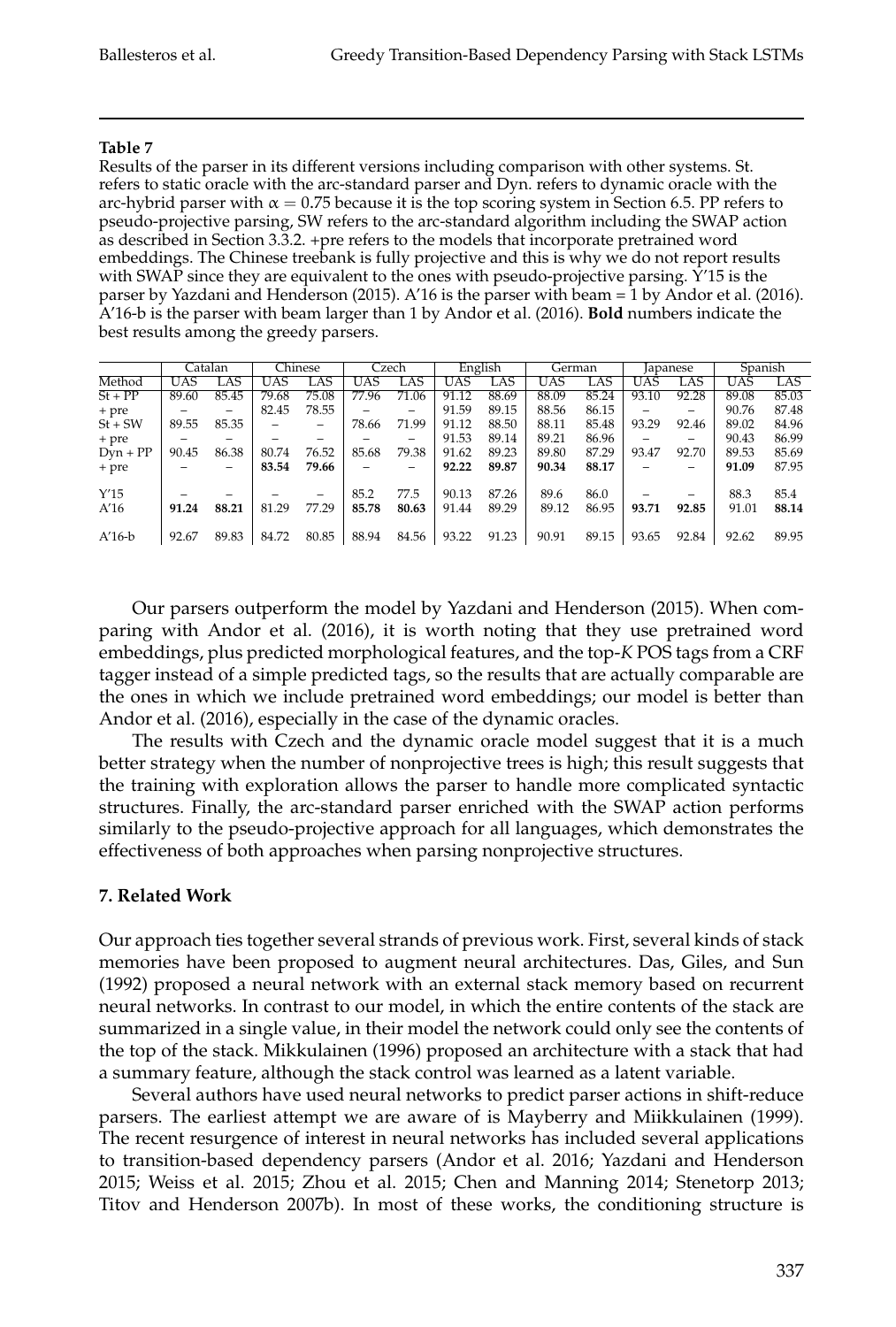manually crafted and sensitive to only certain properties of the state, with the exception of Titov and Henderson (2007b), whereas we are conditioning on the global state. Like us, Stenetorp (2013) used recursively composed representations of the tree fragments (a head and its dependents). Titov and Henderson (2007b) used a generative latent variable based on incremental sigmoid belief networks to likewise condition on the global state. Neural networks have also been used to learn representations for use in phrase-structure parsing (Henderson 2003, 2004; Titov and Henderson 2007a; Socher et al. 2013; Le and Zuidema 2014). The work by Watanabe et al. (2015) is also similar to the work presented in this article but for phrase-structure parsing.

Our model's position relative to existing neural network parsers can be understood by analogy to neural language models. The context representation is either constructed subject to an *n*-gram window (Bengio et al. 2003; Mnih and Hinton 2007), or it may be constructed incrementally using recurrent neural networks to obtain potentially unbounded dependencies (Mikolov et al. 2010). Likewise, during parsing, the particular algorithm state (represented by the stack, buffer, and history of actions taken) is the context used to predict the parsing action. This may be represented as a finite vector by picking out certain features (Weiss et al. 2015; Chen and Manning 2014) or by recursively composing the representation of simpler elements as parsing proceeds (Henderson 2003, 2004; Titov and Henderson 2007b; this work).

LSTMs have recently been demonstrated as a mechanism for generating phrase structure parses. Vinyals et al. (2015) used a sequence-to-sequence architecture with attention to predict a sequence of tree building actions, conditional on the sentence being parsed. Other works have used LSTMs for better semantic representations (Tai, Socher, and Manning 2015), and others to solve similar tasks such as phrase-structure parsing (Dyer et al. 2016).

In terms of token representations, it is worth noting that character-based representations have been explored in other NLP tasks; for instance, dos Santos and Zadrozny (2014) and dos Santos and Guimarães (2015) learned character level neural representations for POS tagging and named entity recognition, obtaining an error reduction in both tasks. Their approach is similar to ours. Many approaches have used characterbased models as additional features to improve existing models. For instance, Chrupala (2014) tried character-based recurrent neural networks to normalize tweets. Similarly, Botha and Blunsom (2014) show that stems, prefixes, and suffixes can be used to learn useful word representations. Our approach is learning similar representations by using the bidirectional LSTMs. Chen et al. (2015) propose joint learning of character and word embeddings for Chinese, claiming that characters contain rich internal information. Constructing word representations from characters using convolutional neural networks has also been proposed (Kim et al. 2016).

Tsarfaty (2006), Cohen and Smith (2007), Goldberg and Tsarfaty (2008), and Goldberg and Elhadad (2011) presented methods for joint segmentation and phrase-structure parsing, by segmenting the words in useful morphologically oriented units. Bohnet et al. (2013) presented an arc-standard transition-based parser that performs competitively for joint morphological tagging and dependency parsing for richly inflected languages, such as Czech, Finnish, German, Hungarian, and Russian.

Training greedy parsers on non-gold outcomes, facilitated by dynamic oracles, has been explored by several researchers in different ways (Goldberg and Nivre 2012, 2013; Goldberg, Sartorio, and Satta 2014; Honnibal, Goldberg, and Johnson 2013; Honnibal and Johnson 2014; Gómez-Rodríguez, Sartorio, and Satta 2014; Björkelund and Nivre 2015; Tokgöz and Eryiğit 2015; Gómez-Rodríguez and Fernández-González 2015; Vaswani and Sagae 2016). More generally, training greedy inference systems by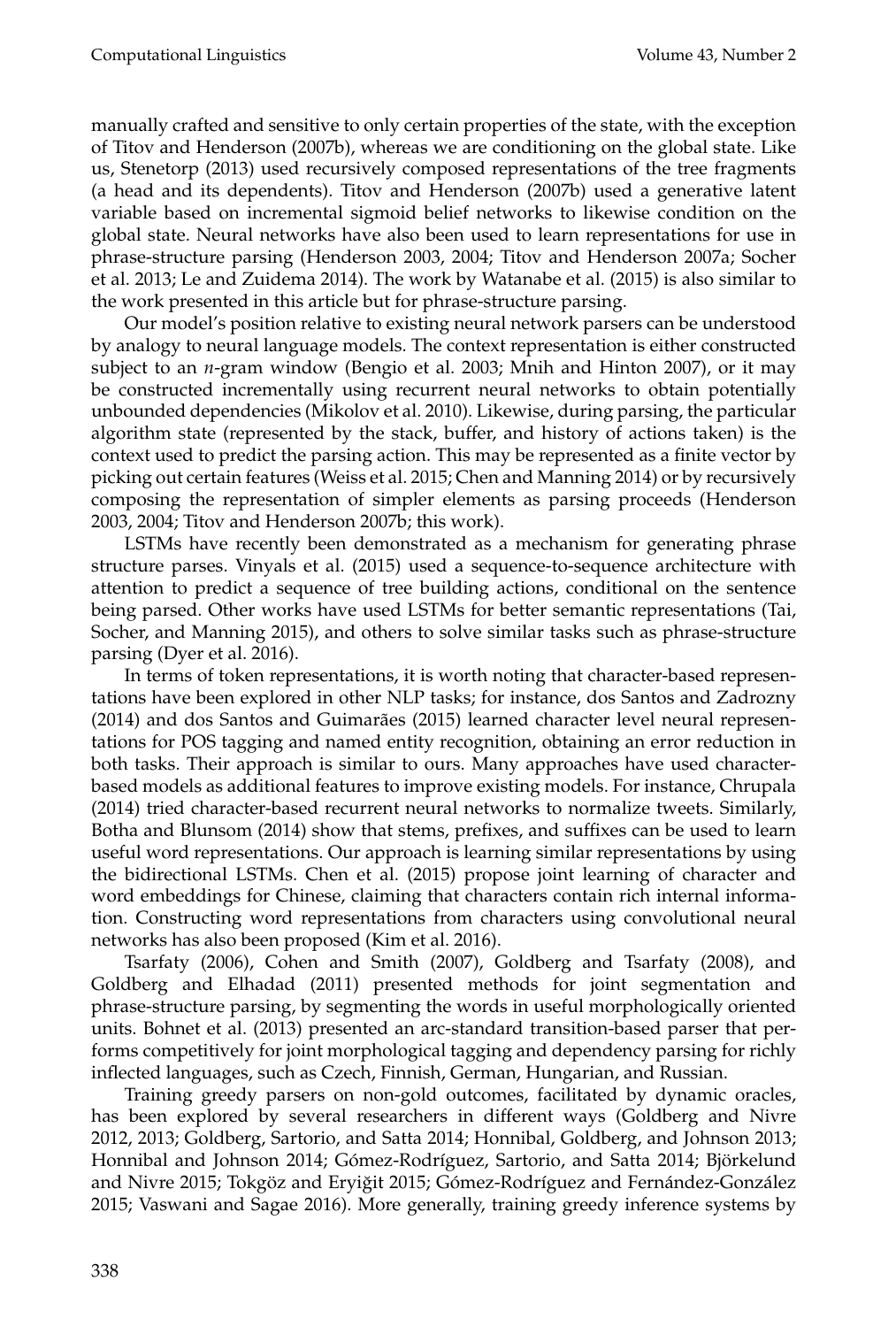paying attention to the expected classifier behavior during test time has been explored under the imitation learning and Learning to Search (SEARN) frameworks (Abbeel and Ng 2004; Daume III and Marcu 2005; Vlachos 2012; He, Eisner, and Daume 2012; ´ Daume III, Langford, and Marcu 2009; Ross, Gordon, and Bagnell 2011). In the context ´ of recurrent neural networks, the discrepancy between training time and test time prediction was recently explored by Bengio et al. (2015) for the task of language modeling. However, to the best of our knowledge this is the first time that such a training procedure is explored together with neural networks for parsing. The results show that the consistent gains in accuracy due to dynamic oracle training that were observed in previous work persist also for the very strong stack LSTM parser, although some care had to be taken to adapt the training procedures to the probabilistic nature of the objective, and to the high accuracy levels of the underlying model.

We conclude by remarking that stack memory offers intriguing possibilities for learning to solve general information processing problems (Mikkulainen 1996). Here, we learned from observable stack manipulation operations (i.e., supervision from a treebank), and the computed embeddings of final parser states were not used for any further prediction.

Such an extension of the work would make it an alternative to architectures that have an explicit external memory such as neural Turing machines (Graves, Wayne, and Danihelka 2014) and other memory networks (Weston, Chopra, and Bordes 2014; Kumar et al. 2015). However, as with those models, without supervision of the stack operations, formidable computational challenges must be solved (e.g., marginalizing over all latent stack operations), but sampling techniques and techniques from reinforcement learning have promise here (Zaremba and Sutskever 2015), making this an intriguing avenue for future work.

# **8. Conclusions**

We presented stack LSTMs, recurrent neural networks for sequences, with push and pop operations, and used them to implement a state-of-the-art transition-based dependency parser. The parser uses a greedy learning strategy which potentially provides very high parsing speed while still achieving state-of-the-art results.

We demonstrate that word representations "composed" from representations of characters are sufficient for successful transition-based dependency parsing. The results are stronger for agglutinative languages, such as Basque, Hungarian, Korean, and Turkish. This outcome is important, because annotating morphological information is expensive; our model suggests that only dependency annotations are necessary and relevant morphological features can be learned from strings. Moreover, character-based representations are also a way of overcoming the out-of-vocabulary problem even in morphologically simpler languages, such as English. Additionally, inspired by Bohnet et al. (2013), an orthogonal experiment to the one presented in this paper would be to apply character-based representations to joint tagging and dependency parsing. We expect the character-based representations to be powerful enough to catch morphosyntactic information in a joint model. Similar improvements may be achieved in an outof-domain scenario.

Even though the parser is greedy, it provides very consistent results comparable with the best parsers of the state-of-the-art. We even obtained further improvement as demonstrated with the experiments with the dynamic oracles, that provide a push over the baseline while still maintaining very fast (and greedy) parsing speed.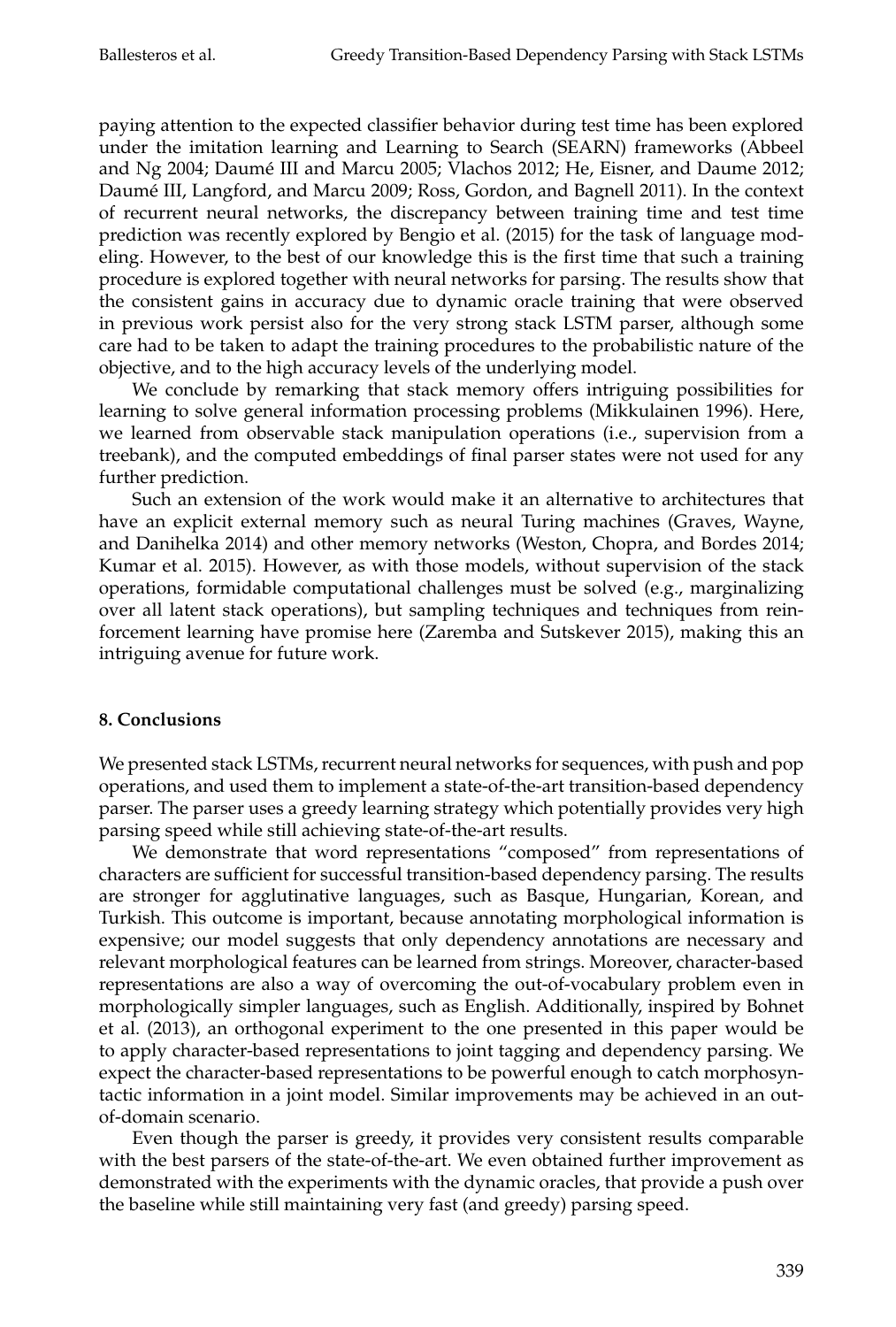Finally, it is worth noting that a modified version of the same parser has been used to create a polyglot dependency parser (Ammar et al. 2016) with the universal dependency treebanks (Nivre et al. 2015), and the stack LSTMs have also been applied to solve other core natural language processing tasks, such as named entity recognition (Lample et al. 2016), phrase-structure parsing and language modeling (Dyer et al. 2016), and joint syntactic and semantic parsing (Swayamdipta et al. 2016).

# **Acknowledgments**

We would like to thank Lingpeng Kong and Jacob Eisenstein for comments on an earlier version of this article and Danqi Chen for assistance with the parsing data sets. We would also like to thank Bernd Bohnet and Joakim Nivre for their help with the parsing algorithms. This work was sponsored in part by the U.S. Army Research Laboratory and the U.S. Army Research Office under contract/grant number W911NF-10-1-0533, and in part by NSF CAREER grant IIS-1054319. Miguel Ballesteros is supported by the European Commission under the contract numbers FP7-ICT-610411 (project MULTISENSOR) and H2020-RIA-645012 (project KRISTINA). Yoav Goldberg is supported by The Israeli Science Foundation (grant number 1555/15) and a Google Research Award.

# **References**

- Abbeel, Pieter and Andrew Y. Ng. 2004. Apprenticeship learning via inverse reinforcement learning. In *Proceedings of the Twenty-first International Conference on Machine Learning*, ICML '04, pages 1–8, New York, NY.
- Abeillé, Anne, Lionel Clément, and François Toussenel. 2003. *Building a Treebank for French*. Springer Netherlands, Dordrecht, pages 165–187.
- Aduriz, I., M. J. Aranzabe, J. M. Arriola, A. Atutxa, A. Díaz de Ilarraza, A. Garmendia, and M. Oronoz. 2003. Construction of a Basque dependency treebank. In *Proceedings of the 2nd Workshop on Treebanks and Linguistic Theories*, pages 201–204, Växjö.
- Ammar, Waleed, George Mulcaire, Miguel Ballesteros, Chris Dyer, and Noah Smith. 2016. Many languages, one parser. *Transactions of the Association for Computational Linguistics*, 4:431–444.
- Andor, Daniel, Chris Alberti, David Weiss, Aliaksei Severyn, Alessandro Presta, Kuzman Ganchev, Slav Petrov, and Michael Collins. 2016. Globally normalized transition-based neural networks. Arxiv.1603.06042.
- Ballesteros, Miguel. 2013. Effective morphological feature selection with MaltOptimizer at the SPMRL 2013 shared task. In *Proceedings of the Fourth Workshop on Statistical Parsing of Morphologically-Rich Languages*, pages 63–70, Seattle, WA.
- Ballesteros, Miguel and Bernd Bohnet. 2014. Automatic feature selection for agenda-based dependency parsing. In *Proceedings of COLING 2014, the 25th International Conference on Computational Linguistics: Technical Papers*, pages 794–805, Dublin.
- Ballesteros, Miguel, Chris Dyer, and Noah A. Smith. 2015. Improved transition-based parsing by modeling characters instead of words with LSTMs. In *Proceedings of the 2015 Conference on Empirical Methods in Natural Language Processing*, pages 349–359, Lisbon.
- Ballesteros, Miguel and Joakim Nivre. 2013. Going to the roots of dependency parsing. *[Computational Linguistics](http://www.mitpressjournals.org/action/showLinks?doi=10.1162%2FCOLI_a_00285&system=10.1162%2FCOLI_a_00132&citationId=p_9)*, 39(1):5–13.
- Ballesteros, Miguel and Joakim Nivre. 2016. Maltoptimizer: Fast and effective parser optimization. *[Natural Language](http://www.mitpressjournals.org/action/showLinks?doi=10.1162%2FCOLI_a_00285&crossref=10.1017%2FS1351324914000035&citationId=p_10) [Engineering](http://www.mitpressjournals.org/action/showLinks?doi=10.1162%2FCOLI_a_00285&crossref=10.1017%2FS1351324914000035&citationId=p_10)*, 22:187–213, 3.
- Bansal, Mohit, Kevin Gimpel, and Karen Livescu. 2014. Tailoring continuous word representations for dependency parsing. In *Proceedings of the 52nd Annual Meeting of the Association for Computational Linguistics (Volume 2: Short Papers)*, pages 809–815, Baltimore, MD.
- Bengio, Samy, Oriol Vinyals, Navdeep Jaitly, and Noam M. Shazeer. 2015. Scheduled sampling for sequence prediction with recurrent neural networks. In *Advances in Neural Information Processing Systems, 28*. Curran Associates, Inc., pages 1171–1179.
- Bengio, Yoshua, Rejean Ducharme, Pascal ´ Vincent, and Christian Jauvin. 2003. A neural probabilistic language model. *Journal of Machine Learning Research*, 3:1137–1155.
- Bengio, Yoshua, Patrice Simard, and Paolo Frasconi. 1994. Learning long-term dependencies with gradient descent is difficult. *[IEEE Transactions on Neural](http://www.mitpressjournals.org/action/showLinks?doi=10.1162%2FCOLI_a_00285&crossref=10.1109%2F72.279181&citationId=p_14) [Networks](http://www.mitpressjournals.org/action/showLinks?doi=10.1162%2FCOLI_a_00285&crossref=10.1109%2F72.279181&citationId=p_14)*, 5(2):157–166.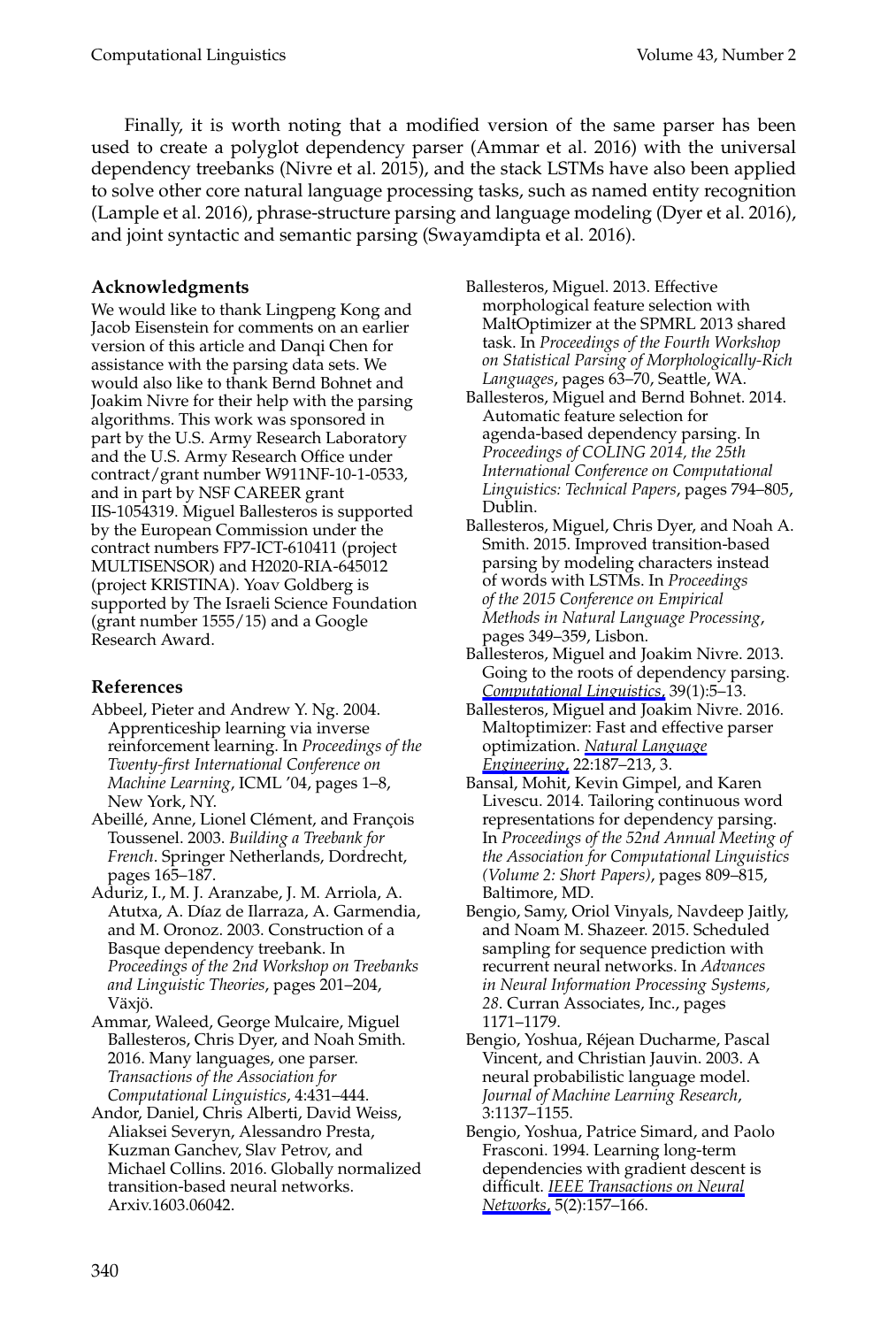- Björkelund, Anders, Ozlem Çetinoğlu, Agnieszka Faleńska, Richárd Farkas, Thomas Mueller, Wolfgang Seeker, and Zsolt Szántó. 2014. Introducing the IMS-Wrocław-Szeged-Cis entry at the SPMRL 2014 shared task: Reranking and morpho-syntax meet unlabeled data. In *Proceedings of the First Joint Workshop on Statistical Parsing of Morphologically Rich Languages and Syntactic Analysis of Non-Canonical Languages*, pages 97–102, Dublin.
- Bjorkelund, Anders, Ozlem Cetinoglu, ¨ Richard Farkas, Thomas Mueller, and ´ Wolfgang Seeker. 2013. (Re)ranking meets morphosyntax: State-of-the-art results from the SPMRL 2013 shared task. In *Proceedings of the Fourth Workshop on Statistical Parsing of Morphologically-Rich Languages*, pages 135–145, Seattle, WA.
- Björkelund, Anders and Joakim Nivre. 2015. Non-deterministic oracles for unrestricted non-projective transition-based dependency parsing. In *Proceedings of the 14th International Conference on Parsing Technologies*, pages 76–86, Bilbao.
- Bohnet, Bernd and Joakim Nivre. 2012. A transition-based system for joint part-of-speech tagging and labeled non-projective dependency parsing. In *Proceedings of the 2012 Joint Conference on Empirical Methods in Natural Language Processing and Computational Natural Language Learning*, pages 1455–1465, Jeju Island.
- Bohnet, Bernd, Joakim Nivre, Igor Boguslavsky, Richárd Farkas, Filip Ginter, and Jan Hajič. 2013. Joint morphological and syntactic analysis for richly inflected languages. *Transactions of the Association for Computational Linguistics (TACL)*, 1:415–428.
- Botha, Jan A. and Phil Blunsom. 2014. Compositional morphology for word representations and language modelling. In *Proceedings of the 31th International Conference on Machine Learning, ICML 2014*, pages 1899–1907, Beijing.
- Buchholz, Sabine and Erwin Marsi. 2006. CoNLL-X shared task on multilingual dependency parsing. In *Proceedings of the Tenth Conference on Computational Natural Language Learning (CoNLL-X)*, pages 149–164, New York, NY.
- Charniak, Eugene and Mark Johnson. 2005. Coarse-to-fine n-best parsing and maxent discriminative reranking. In *Proceedings of the 43rd Annual Meeting of the Association for Computational Linguistics (ACL'05)*,

pages 173–180, Ann Arbor, MI. Association for Computational Linguistics.

- Chen, Danqi and Christopher Manning. 2014. A fast and accurate dependency parser using neural networks. In *Proceedings of the 2014 Conference on Empirical Methods in Natural Language Processing (EMNLP)*, pages 740–750, Doha.
- Chen, Wenliang, Yue Zhang, and Min Zhang. 2014. Feature embedding for dependency parsing. In *Proceedings of COLING 2014, the 25th International Conference on Computational Linguistics: Technical Papers*, pages 816–826, Dublin.
- Chen, Xinxiong, Lei Xu, Zhiyuan Liu, Maosong Sun, and Huan-Bo Luan. 2015. Joint learning of character and word embeddings. In Qiang Yang and Michael Wooldridge, editors, *IJCAI*, pages 1236–1242. AAAI Press.
- Choi, Jinho D. 2013. Preparing Korean data for the shared task on parsing morphologically rich languages. ArXiv.1309.1649.
- Choi, Jinho D. and Andrew McCallum. 2013. Transition-based dependency parsing with selectional branching. In *Proceedings of the 51st Annual Meeting of the Association for Computational Linguistics (Volume 1: Long Papers)*, pages 1052–1062, Sofia.
- Chrupała, Grzegorz. 2014. Normalizing tweets with edit scripts and recurrent neural embeddings. In *Proceedings of the 52nd Annual Meeting of the Association for Computational Linguistics (Volume 2: Short Papers)*, pages 680–686, Baltimore, MD.
- Cohen, Shay B. and Noah A. Smith. 2007. Joint morphological and syntactic disambiguation. In *Proceedings of the 2007 Joint Conference on Empirical Methods in Natural Language Processing and Computational Natural Language Learning (EMNLP-CoNLL)*, pages 208–217, Prague.
- Das, Sreerupa, C. Lee Giles, and Guo zheng Sun. 1992. Learning context-free grammars: Capabilities and limitations of a recurrent neural network with an external stack memory. In *Conference of the Cognitive Science Society*. Morgan Kaufmann Publishers, pages 791–795.
- Daumé III, Hal, John Langford, and Daniel Marcu. 2009. Search-based structured prediction. *[Machine Learning](http://www.mitpressjournals.org/action/showLinks?doi=10.1162%2FCOLI_a_00285&crossref=10.1007%2Fs10994-009-5106-x&citationId=p_31)*, 75:297–325.
- Daume III, Hal and Daniel Marcu. 2005. ´ Learning as search optimization: Approximate large margin methods for structured prediction. In *Proceedings of the*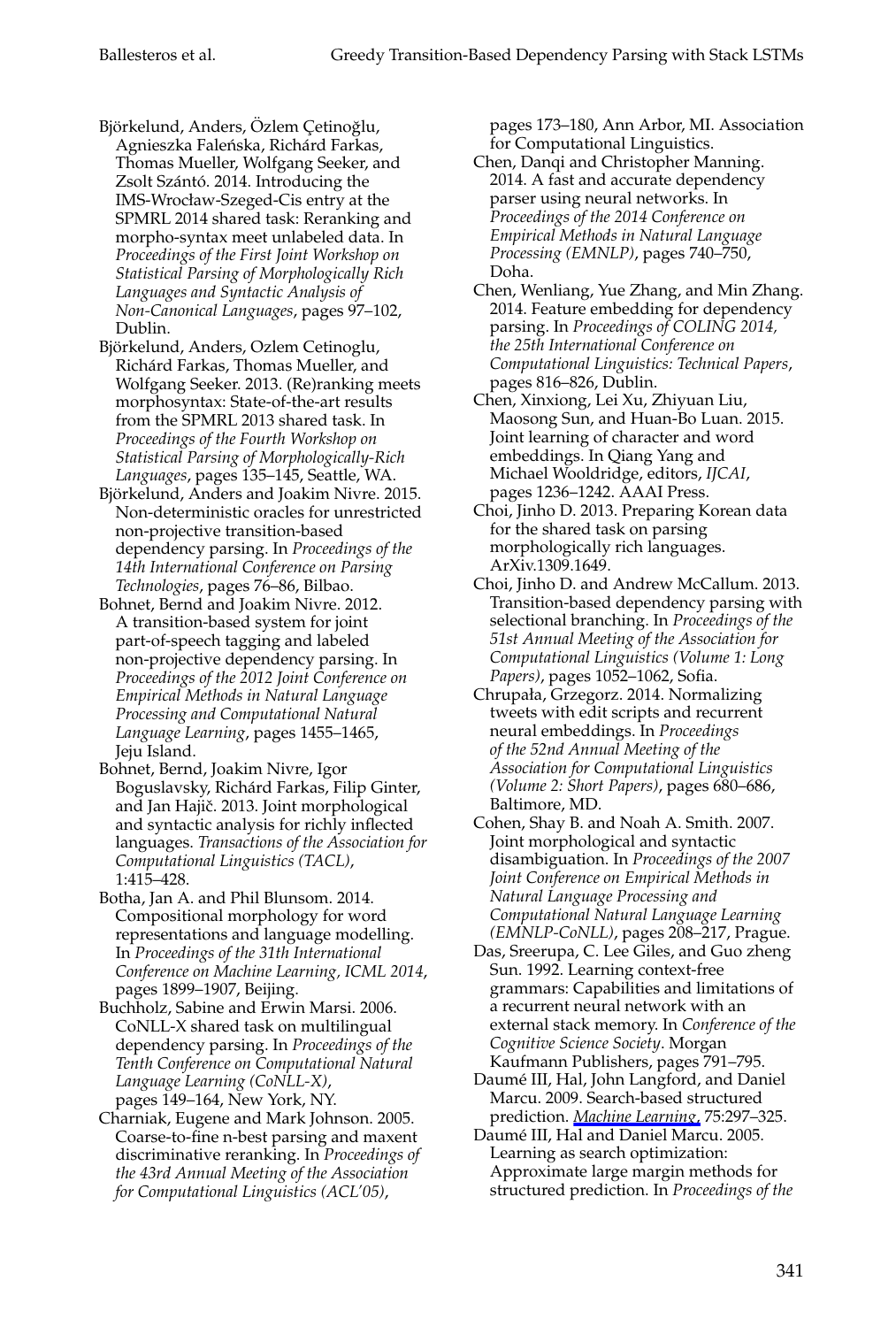*International Conference on Machine Learning (ICML)*, pages 169–176, Bonn.

- dos Santos, Cicero and Victor Guimarães. 2015. Boosting named entity recognition with neural character embeddings. In *Proceedings of the Fifth Named Entity Workshop*, pages 25–33, Beijing.
- dos Santos, Cícero.Nogueira and Bianca Zadrozny. 2014. Learning character-level representations for part-of-speech tagging. In *Proceedings of the 31th International Conference on Machine Learning, ICML 2014*, pages 1818–1826, Beijing.
- Dyer, Chris, Miguel Ballesteros, Wang Ling, Austin Matthews, and Noah A. Smith. 2015. Transition-based dependency parsing with stack long short-term memory. In *Proceedings of the 53rd Annual Meeting of the Association for Computational Linguistics and the 7th International Joint Conference on Natural Language Processing (Volume 1: Long Papers)*, pages 334–343, Beijing.
- Dyer, Chris, Adhiguna Kuncoro, Miguel Ballesteros, and Noah A. Smith. 2016. Recurrent neural network grammars. In *Proceedings of the 2016 Conference of the North American Chapter of the Association for Computational Linguistics: Human Language Technologies*, pages 199–209, San Diego, CA.
- Gers, Felix A., Nicol N. Schraudolph, and Jürgen Schmidhuber. 2003. Learning precise timing with LSTM recurrent networks. *Journal of Machine Learning Research*, 3:115–143.
- Glorot, Xavier and Yoshua Bengio. 2010. Understanding the difficulty of training deep feedforward neural networks. In *Proceedings of the Thirteenth International Conference on Artificial Intelligence and Statistics, AISTATS 2010*, pages 249–256, Sardinia.
- Glorot, Xavier, Antoine Bordes, and Yoshua Bengio. 2011. Deep sparse rectifier neural networks. In *Proceedings of the Fourteenth International Conference on Artificial Intelligence and Statistics, AISTATS 2011*, pages 315–323, Ft. Lauderdale, FL.
- Goldberg, Yoav. 2013. Dynamic-oracle transition-based parsing with calibrated probabilistic output. In *Proceedings of International Conference on Parsing Technologies (IWPT)*, pages 82–90, Nara.
- Goldberg, Yoav and Michael Elhadad. 2011. Joint Hebrew segmentation and parsing using a PCFG-LA lattice parser. In *Proceedings of the 49th Annual Meeting of the Association for Computational Linguistics:*

*Human Language Technologies: short papers-Volume 2*, pages 704–709, Portland, OR.

- Goldberg, Yoav and Joakim Nivre. 2012. A dynamic oracle for arc-eager dependency parsing. In *Proceedings of COLING 2012*, pages 959–976, Mumbai.
- Goldberg, Yoav and Joakim Nivre. 2013. Training deterministic parsers with non-deterministic oracles. *Transactions of the Association for Computational Linguistics (TACL)*, 1:403–414.
- Goldberg, Yoav, Francesco Sartorio, and Giorgio Satta. 2014. A tabular method for dynamic oracles in transition-based parsing. *Transactions of the Association for Computational Linguistics*, 2:120–130.
- Goldberg, Yoav and Reut Tsarfaty. 2008. A single generative model for joint morphological segmentation and syntactic parsing. In *Proceedings of ACL-08: HLT*, pages 371–379, Columbus, OH.
- Goldberg, Yoav, Kai Zhao, and Liang Huang. 2013. Efficient implementation of beam-search incremental parsers. In *Proceedings of the 51st Annual Meeting of the Association for Computational Linguistics (Volume 2: Short Papers)*, pages 628–633, Sofia.
- Gómez-Rodríguez, Carlos and Daniel Fernández-González. 2015. An efficient dynamic oracle for unrestricted non-projective parsing. In *Proceedings of the Association for Computational Linguistics (ACL)*, pages 256–261, Beijing.
- Gómez-Rodríguez, Carlos, Francesco Sartorio, and Giorgio Satta. 2014. A polynomial-time dynamic oracle for non-projective dependency parsing. In *Proceedings of the Conference on Empirical Methods in Natural Language Processing (EMNLP)*, pages 917–927, Doha.
- Graves, Alex. 2013. Generating sequences with recurrent neural networks. ArXiv.1308.0850.
- Graves, Alex, Santiago Fernández, and Jürgen Schmidhuber. 2007. Multidimensional recurrent neural networks. In *Artificial Neural Networks (ICANN)*. Springer, pages 549–558.
- Graves, Alex and Jürgen Schmidhuber. 2005. Framewise phoneme classification with bidirectional LSTM and other neural network architectures. *[Neural Networks](http://www.mitpressjournals.org/action/showLinks?doi=10.1162%2FCOLI_a_00285&crossref=10.1016%2Fj.neunet.2005.06.042&citationId=p_51)*, 18(5-6):602–610.
- Graves, Alex, Greg Wayne, and Ivo Danihelka. 2014. Neural Turing machines. ArXiv.1410.5401.
- Grefenstette, Edward, Karl Moritz Hermann, Georgiana Dinu, and Phil Blunsom. 2014.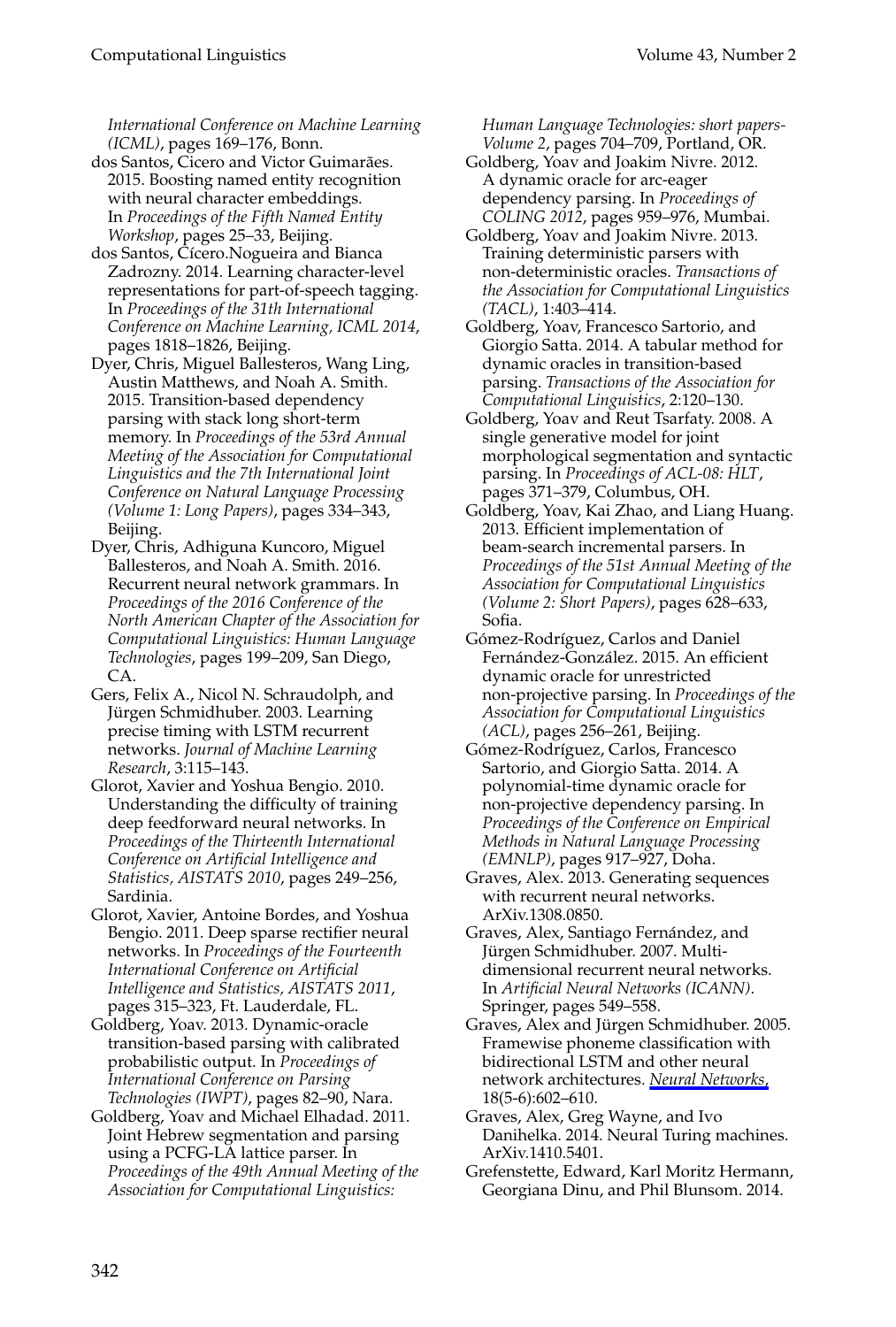New directions in vector space models of meaning. In *Proceedings of the 52nd Annual Meeting of the Association for Computational Linguistics: Tutorials*, page 8, Baltimore, MD.

- Grefenstette, Edward, Karl Moritz Hermann, Mustafa Suleyman, and Phil Blunsom. 2015. Learning to transduce with unbounded memory. In C. Cortes, N. D. Lawrence, D. D. Lee, M. Sugiyama, and R. Garnett, editors, *Advances in Neural Information Processing Systems 28*. Curran Associates, Inc., pages 1828–1836.
- Greff, Klaus, Rupesh Kumar Srivastava, Jan Koutník, Bas R. Steunebrink, and Jürgen Schmidhuber. 2015. LSTM: A search space odyssey. ArXiv.1503.04069.
- Hajič, Jan, Massimiliano Ciaramita, Richard Johansson, Daisuke Kawahara, Maria Antònia Martí, Lluís Màrquez, Adam Meyers, Joakim Nivre, Sebastian Padó, Jan Štěpánek, Pavel Straňák, Mihai Surdeanu, Nianwen Xue, and Yi Zhang. 2009. The CoNLL-2009 shared task: Syntactic and semantic dependencies in multiple languages. In *Proceedings of the Thirteenth Conference on Computational Natural Language Learning (CoNLL 2009): Shared Task*, pages 1–18, Boulder, CO.
- He, He, Jason Eisner, and Hal Daume. 2012. Imitation learning by coaching. In F. Pereira, C. J. C. Burges, L. Bottou, and K. Q. Weinberger, editors, *Advances in Neural Information Processing Systems 25*. Curran Associates, Inc., pages 3149–3157.
- Henderson, James. 2003. Inducing history representations for broad coverage statistical parsing. In *Proceedings of the 2003 Human Language Technology Conference of the North American Chapter of the Association for Computational Linguistics*, pages 24–31, Edmonton.
- Henderson, James. 2004. Discriminative training of a neural network statistical parser. In *Proceedings of the 42nd Meeting of the Association for Computational Linguistics (ACL'04), Main Volume*, pages 95–102, Barcelona.
- Hermann, Karl Moritz and Phil Blunsom. 2013. The role of syntax in vector space models of compositional semantics. In *Proceedings of the ACL*, pages 1–11, Sofia.
- Hochreiter, Sepp and Jürgen Schmidhuber. 1997. Long short-term memory. *[Neural](http://www.mitpressjournals.org/action/showLinks?doi=10.1162%2FCOLI_a_00285&system=10.1162%2Fneco.1997.9.8.1735&citationId=p_61) [Computation](http://www.mitpressjournals.org/action/showLinks?doi=10.1162%2FCOLI_a_00285&system=10.1162%2Fneco.1997.9.8.1735&citationId=p_61)*, 9(8):1735–1780.
- Honnibal, Matthew, Yoav Goldberg, and Mark Johnson. 2013. A non-monotonic arc-eager transition system for

dependency parsing. In *Proceedings of the Seventeenth Conference on Computational Natural Language Learning (CoNLL)*, pages 163–172, Sofia.

- Honnibal, Matthew and Mark Johnson. 2014. Joint incremental disfluency detection and dependency parsing. *Transactions of the Association for Computational Linguistics (TACL)*, 2:131–142.
- Joulin, Armand and Tomas Mikolov. 2015. Inferring algorithmic patterns with stack-augmented recurrent nets. ArXiv.1503.01007.
- Kim, Yoon, Yacine Jernite, David Sontag, and Alexander M. Rush. 2016. Character-aware neural language models. In *Proceedings of the Thirtieth AAAI Conference on Artificial Intelligence*, pages 2741–2749, Phoenix, AZ.
- Kuhlmann, Marco, Carlos Gómez-Rodríguez, and Giorgio Satta. 2011. Dynamic programming algorithms for transition-based dependency parsers. In *Proceedings of the 49th Annual Meeting of the Association for Computational Linguistics: Human Language Technologies*, pages 673–682, Portland, OR.
- Kumar, Ankit, Ozan Irsoy, Jonathan Su, James Bradbury, Robert English, Brian Pierce, Peter Ondruska, Ishaan Gulrajani, and Richard Socher. 2015. Ask me anything: Dynamic memory networks for natural language processing. ArXiv.1506.07285.
- Lample, Guillaume, Miguel Ballesteros, Sandeep Subramanian, Kazuya Kawakami, and Chris Dyer. 2016. Neural architectures for named entity recognition. In *Proceedings of the 2016 Conference of the North American Chapter of the Association for Computational Linguistics: Human Language Technologies*, pages 260–270, San Diego, CA.
- Le, Phong and Willem Zuidema. 2014. The inside-outside recursive neural network model for dependency parsing. In *Proceedings of the 2014 Conference on Empirical Methods in Natural Language Processing (EMNLP)*, pages 729–739, Doha.
- LeCun, Yann, L. Bottou, Yoshua Bengio, and Patrick Haffner. 1998. Gradient-based learning applied to document recognition. In *Proceedings of the IEEE*, 11:2278–2324.
- Ling, Wang, Chris Dyer, Alan W. Black, and Isabel Trancoso. 2015a. Two/too simple adaptations of word2vec for syntax problems. In *Proceedings of the 2015 Conference of the North American Chapter of the Association for Computational*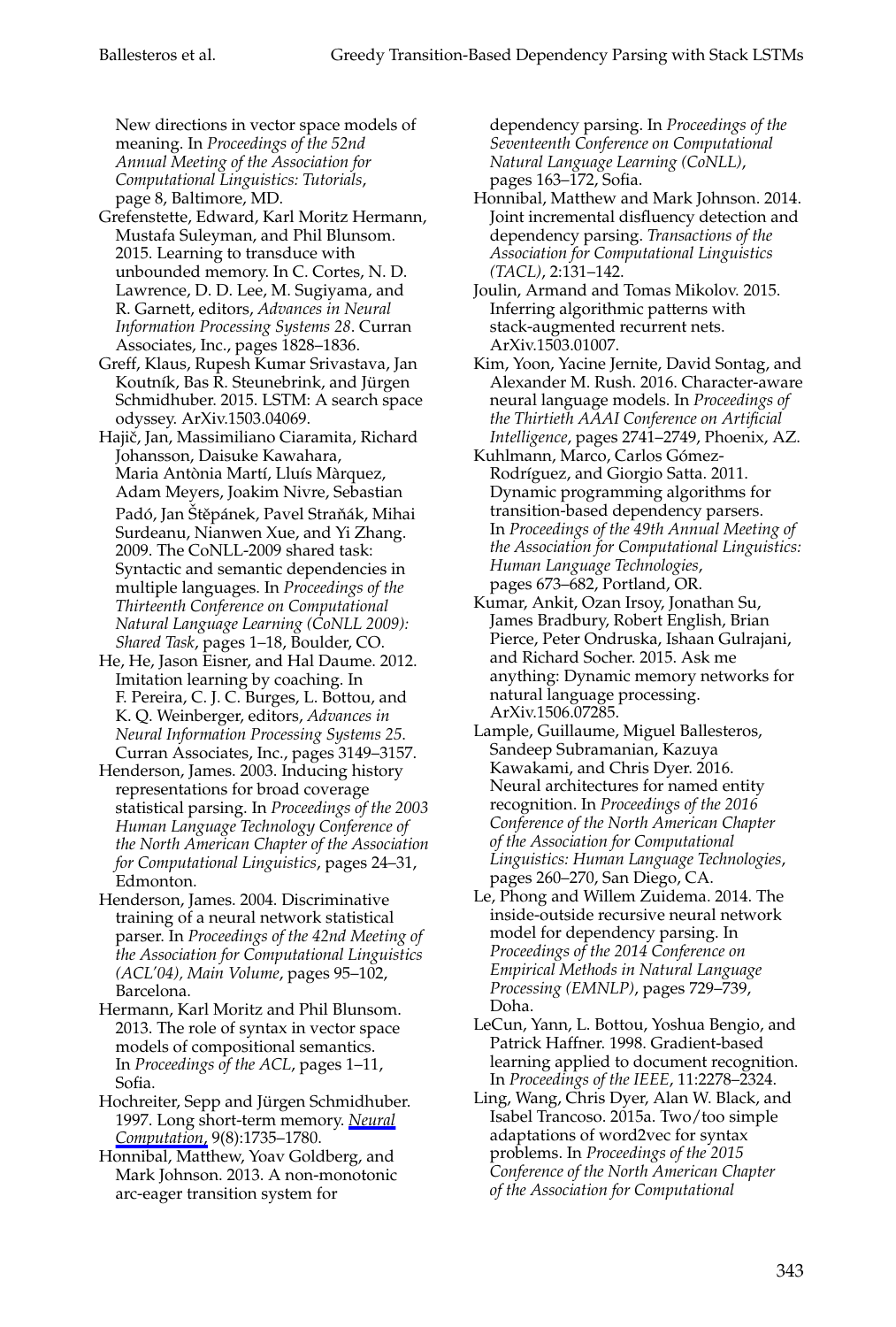*Linguistics: Human Language Technologies*, pages 1299–1304, Denver, CO.

- Ling, Wang, Chris Dyer, Alan W. Black, Isabel Trancoso, Ramon Fermandez, Silvio Amir, Luis Marujo, and Tiago Luis. 2015b. Finding function in form: Compositional character models for open vocabulary word representation. In *Proceedings of the 2015 Conference on Empirical Methods in Natural Language Processing*, pages 1520–1530, Lisbon.
- Maamouri, Mohamed, Ann Bies, Tim Buckwalter, and Wigdan Mekki. 2004. The Penn Arabic Treebank: Building a large-scale annotated Arabic corpus. In *NEMLAR Conference on Arabic Language Resources and Tools*, pages 466–467, Cairo.
- Marneffe, Marie-Catherine De, Bill MacCartney, and Christopher D. Manning. 2006. Generating typed dependency parses from phrase structure parses. In *Proceedings of Language Resources and Evaluation Conference (LREC)*, pages 449–454, Genoa.
- Mayberry, Marshall R. and Risto Miikkulainen. 1999. SARDSRN: A neural network shift-reduce parser. In *Proceedings of the International Joint Conference on Artificial Intelligence (IJCAI)*, pages 820–825, Stockholm.
- Mikkulainen, Risto. 1996. Subsymbolic case-role analysis of sentences with embedded clauses. *[Cognitive Science](http://www.mitpressjournals.org/action/showLinks?doi=10.1162%2FCOLI_a_00285&crossref=10.1207%2Fs15516709cog2001_2&citationId=p_76)*, 20:47–73.
- Mikolov, Tomas, Martin Karafiát, Lukás Burget, Jan Cernocký, and Sanjeev Khudanpur. 2010. Recurrent neural network based language model. In *INTERSPEECH 2010, 11th Annual Conference of the International Speech Communication Association*, pages 1045–1048, Makuhari.
- Mikolov, Tomas, Ilya Sutskever, Kai Chen, Greg S. Corrado, and Jeff Dean. 2013. Distributed representations of words and phrases and their compositionality. In C. J. C. Burges, L. Bottou, M. Welling, Z. Ghahramani, and K. Q. Weinberger, editors, *Advances in Neural Information Processing Systems 26*. Curran Associates, Inc., 3111–3119.
- Mnih, Andriy and Geoffrey Hinton. 2007. Three new graphical models for statistical language modelling. In *Proceedings of the 24th International Conference on Machine Learning*, ICML '07, pages 641–648, New York, NY.
- Mueller, Thomas, Helmut Schmid, and Hinrich Schutze. 2013. Efficient ¨

higher-order CRFs for morphological tagging. In *Proceedings of the 2013 Conference on Empirical Methods in Natural Language Processing*, pages 322–332, Seattle, WA.

- Nivre, Joakim. 2003. An efficient algorithm for projective dependency parsing. In *Proceedings of the 8th International Workshop on Parsing Technologies (IWPT)*, pages 149–160, Nancy.
- Nivre, Joakim. 2004. Incrementality in deterministic dependency parsing. In *Proceedings of the Workshop on Incremental Parsing: Bringing Engineering and Cognition Together*, IncrementParsing '04, pages 50–57, Stroudsburg, PA.
- Nivre, Joakim. 2007. Incremental non-projective dependency parsing. In *Human Language Technologies 2007: The Conference of the North American Chapter of the Association for Computational Linguistics; Proceedings of the Main Conference*, pages 396–403, Rochester, NY.
- Nivre, Joakim. 2008. Algorithms for deterministic incremental dependency parsing. *[Computational Linguistics](http://www.mitpressjournals.org/action/showLinks?doi=10.1162%2FCOLI_a_00285&system=10.1162%2Fcoli.07-056-R1-07-027&citationId=p_84)*, 34:4:513–553.
- Nivre, Joakim. 2009. Non-projective dependency parsing in expected linear time. In *Proceedings of the Joint Conference of the 47th Annual Meeting of the ACL and the 4th International Joint Conference on Natural Language Processing of the AFNLP (ACL-IJCNLP)*, pages 351–359, Singapore.
- Nivre, Joakim, Željko Agić, Maria Jesus Aranzabe, Masayuki Asahara, Aitziber Atutxa, Miguel Ballesteros, John Bauer, et al. 2015. Universal dependencies 1.2. LINDAT/CLARIN digital library at Institute of Formal and Applied Linguistics, Charles University in Prague.
- Nivre, Joakim, Johan Hall, Jens Nilsson, Gülsen Eryiğit, and Svetoslav Marinov. 2006. Labeled pseudo-projective dependency parsing with support vector machines. In *Proceedings of the 10th Conference on Computational Natural Language Learning (CoNLL)*, pages 221–225, New York, NY.
- Nivre, Joakim and Jens Nilsson. 2005. Pseudo-projective dependency parsing. In *Proceedings of the 43rd Annual Meeting of the Association for Computational Linguistics (ACL)*, pages 99–106, Ann Arbor, MI.
- Nivre, Joakim, Jens Nilsson, and Johan Hall. 2006. Talbanken05: A Swedish treebank with phrase structure and dependency annotation. In *Proceedings of Language*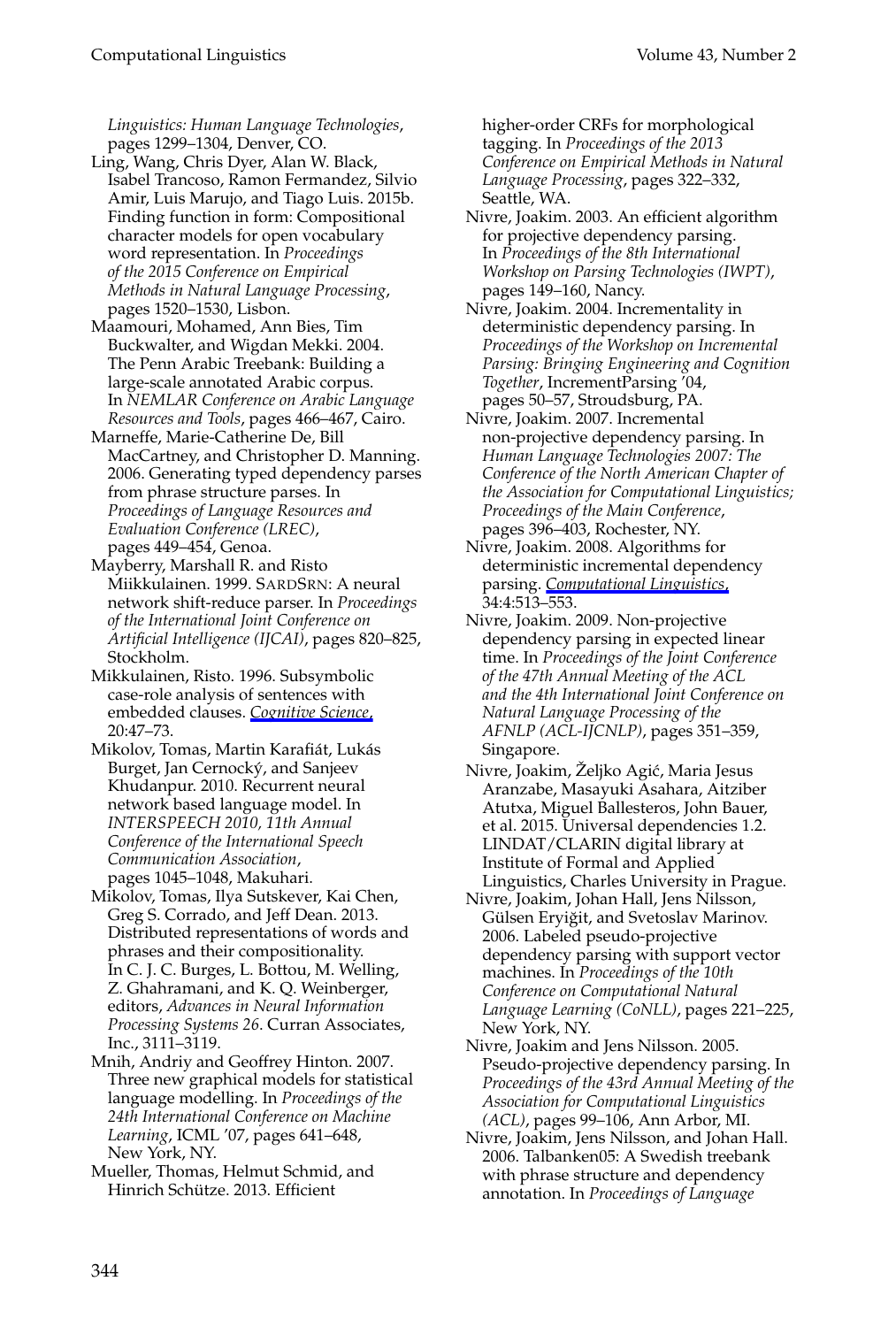*Resources and Evaluation Conference (LREC)*, pages 1392–1395, Genoa.

Oflazer, Kemal, Bilge Say, Dilek Zeynep Hakkani-Tür, and Gökhan Tür. 2003. Building a Turkish treebank. In *Treebanks*. Springer, pages 261–277.

Pascanu, Razvan, Çaglar Gülçehre, Kyunghyun Cho, and Yoshua Bengio. 2013. How to construct deep recurrent neural networks. ArXiv.1312.6026.

Paulus, Romain, Richard Socher, and Christopher D. Manning. 2014. Global belief recursive neural networks. In Z. Ghahramani, M. Welling, C. Cortes, N. D. Lawrence, and K. Q. Weinberger, editors, *Advances in Neural Information Processing Systems 27*. Curran Associates, Inc., pages 2888–2896.

Riezler, Stefan, Detlef Prescher, Jonas Kuhn, and Mark Johnson. 2000. Lexicalized stochastic modeling of constraint-based grammars using log-linear measures and EM training. In *Proceedings of the 38th Annual Meeting of the Association for Computational Linguistics*, pages 480–487, Hong Kong.

Ross, Stephane, Geoffrey J. Gordon, and ´ Drew Bagnell. 2011. A reduction of imitation learning and structured prediction to no-regret online learning. In *Proceedings of the Fourteenth International Conference on Artificial Intelligence and Statistics, AISTATS 2011*, pages 627–635, Ft. Lauderdale, FL.

Seddah, Djamé, Sandra Kübler, and Reut Tsarfaty. 2014. Introducing the SPMRL 2014 shared task on parsing morphologicallyrich languages. In *Proceedings of the First Joint Workshop on Statistical Parsing of Morphologically Rich Languages and Syntactic Analysis of Non-Canonical Languages*, pages 103–109, Dublin.

Seddah, Djamé, Reut Tsarfaty, Sandra Kübler, Marie Candito, Jinho D. Choi, Richárd Farkas, Jennifer Foster, et al. 2013. Overview of the SPMRL 2013 shared task: A cross-framework evaluation of parsing morphologically rich languages. In *Proceedings of the Fourth Workshop on Statistical Parsing of Morphologically-Rich Languages*, pages 146–182, Seattle, WA.

Seeker, Wolfgang and Jonas Kuhn. 2012. Making ellipses explicit in dependency conversion for a German treebank. In *Proceedings of the Eighth International Conference on Language Resources and Evaluation (LREC'12)*, pages 3132–3139, Istanbul.

Sima'an, Khalil, Alon Itai, Yoad Winter, Alon Altman, and Noa Nativ. 2001. Building a tree-bank for modern Hebrew text. In *Traitement Automatique des Langues*, 42:347–380.

Socher, Richard, John Bauer, Christopher D. Manning, and Andrew Y. Ng. 2013. Parsing with compositional vector grammars. In *Proceedings of the 51st Annual Meeting of the Association for Computational Linguistics (Volume 1: Long Papers)*, pages 455–465, Sofia.

Socher, Richard, Eric H. Huang, Jeffrey Pennin, Christopher D. Manning, and Andrew Y. Ng. 2011. Dynamic pooling and unfolding recursive autoencoders for paraphrase detection. In J. Shawe-Taylor, R. S. Zemel, P. L. Bartlett, F. Pereira, and K. Q. Weinberger, editors, *Advances in Neural Information Processing Systems 24*. Curran Associates, Inc., pages 801–809.

Socher, Richard, Andrej Karpathy, Quoc V. Le, Christopher D. Manning, and Andrew Y. Ng. 2013a. Grounded compositional semantics for finding and describing images with sentences. *Transactions of the Association for Computational Linguistics*, pages 207–218.

Socher, Richard, Alex Perelygin, Jean Wu, Jason Chuang, Christopher D. Manning, Andrew Ng, and Christopher Potts. 2013b. Recursive deep models for semantic compositionality over a sentiment treebank. In *Proceedings of the 2013 Conference on Empirical Methods in Natural Language Processing*, pages 1631–1642, Seattle, WA.

Stenetorp, Pontus. 2013. Transition-based dependency parsing using recursive neural networks. In *Proceedings of the NIPS Deep Learning Workshop*, pages 1–9, Lake Tahoe, CA.

Sutskever, Ilya, Oriol Vinyals, and Quoc V. Le. 2014. Sequence to sequence learning with neural networks. In Z. Ghahramani, M. Welling, C. Cortes, N. D. Lawrence, and K. Q. Weinberger, editors, *Advances in Neural Information Processing Systems 27*. Curran Associates, Inc., pages 3104–3112.

Swayamdipta, Swabha, Miguel Ballesteros, Chris Dyer, and Noah A. Smith. 2016. Greedy, joint syntactic-semantic parsing with stack LSTMs. In *Proceedings of the 53rd Annual Meeting of the Conference of Natural Language Learning (CoNLL)*. Berlin.

Świdziński, Marek and Marcin Woliński. 2010. Towards a bank of constituent parse trees for Polish. In *Text, Speech and*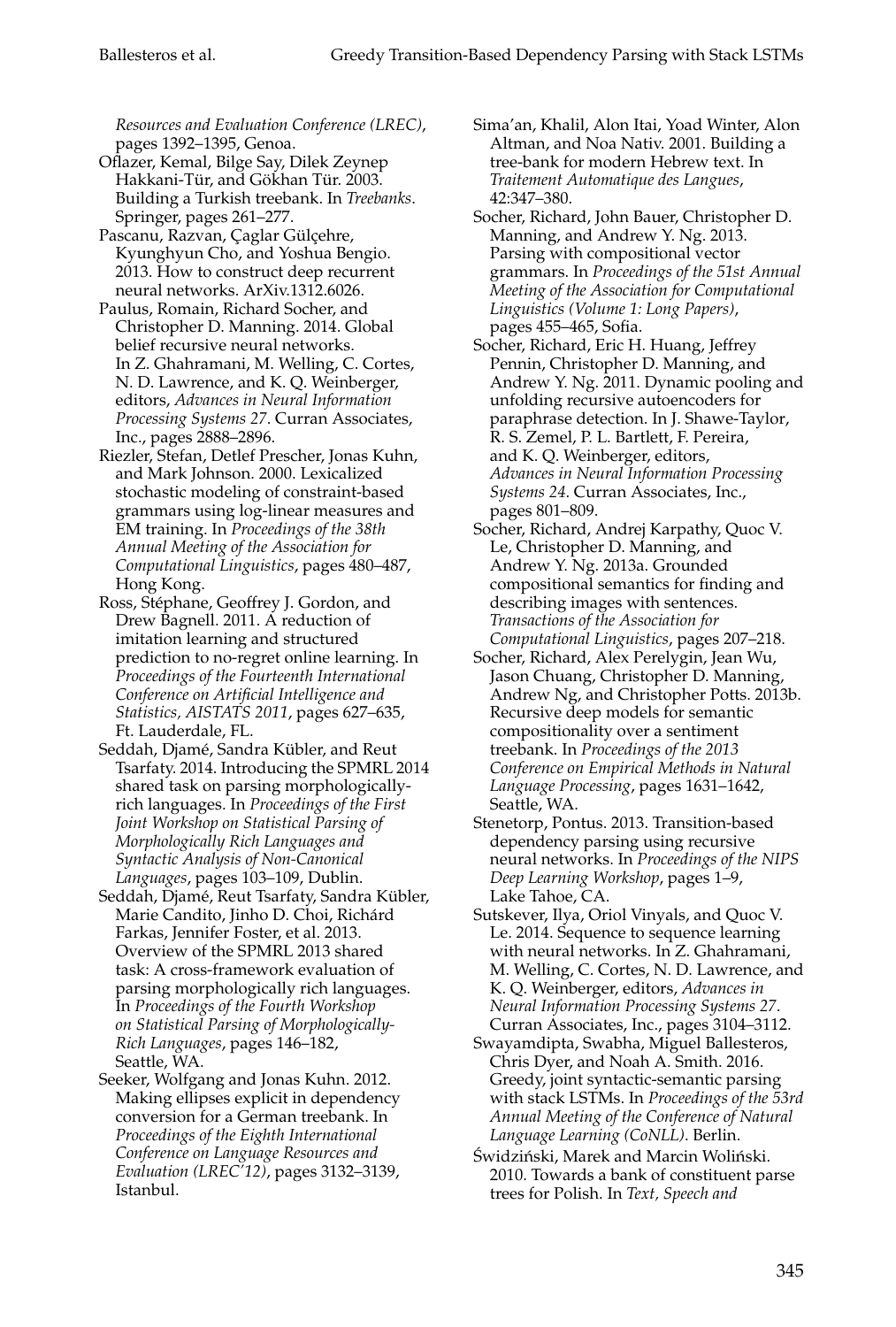*Dialogue: 13th International Conference (TSD)*, pages 197–204, Brno.

Tai, Kai Sheng, Richard Socher, and Christopher D. Manning. 2015. Improved semantic representations from tree-structured long short-term memory networks. In *Proceedings of the 53rd Annual Meeting of the Association for Computational Linguistics and the 7th International Joint Conference on Natural Language Processing (Volume 1: Long Papers)*, pages 1556–1566, Beijing.

Titov, Ivan and James Henderson. 2007a. Constituent parsing with incremental sigmoid belief networks. In *Proceedings of the 45th Annual Meeting of the Association for Computational Linguistics*, pages 632–639, Prague.

Titov, Ivan and James Henderson. 2007b. A latent variable model for generative dependency parsing. In *Proceedings of the Tenth International Conference on Parsing Technologies*, pages 144–155, Prague.

Tokgöz, Alper and Gülşen Eryiğit. 2015. Transition-based dependency dag parsing using dynamic oracles. In *Proceedings of the Student Research Workshop of the Association for Computational Linguistics (ACL)*, pages 22–27, Beijing.

Toutanova, Kristina, Dan Klein, Christopher D. Manning, and Yoram Singer. 2003, Feature-rich part-of-speech tagging with a cyclic dependency network. In *Proceedings of the North American Chapter of the Association for Computational Linguistiscs – Human Language Technologies (NAACL–HLT)*, pages 173–180, Edmonton.

Tsarfaty, Reut. 2006, Integrated morphological and syntactic disambiguation for modern Hebrew. In *Proceedings of the COLING/ACL 2006 Student Research Workshop*, pages 49–54, Sydney.

Tseng, Huihsin, Pichuan Chang, Galen Andrew, Daniel Jurafsky, and Christopher Manning. 2005. A conditional random field word segmenter for SIGHAN bakeoff 2005. In *Proceedings of the Fourth SIGHAN Workshop on Chinese Language Processing*, pages 168–171, Jeju Island.

Vaswani, Ashish and Kenji Sagae. 2016. Efficient structured inference for transition-based parsing with neural networks and error states. *Transactions of the Association for Computational Linguistics*, 4:183–196.

Vincze, Veronika, Dóra Szauter, Attila Almási, György Móra, Zoltán Alexin and János Csirik. 2010. Hungarian dependency treebank. In Nicoletta Calzolari (Conference Chair), Khalid Choukri, Bente Maegaard, Joseph Mariani, Jan Odijk, Stelios Piperidis, Mike Rosner, and Daniel Tapias, editors, In *Proceedings of the Seventh International Conference on Language Resources and Evaluation (LREC'10)*, Valletta.

Vinyals, Oriol, Łukasz Kaiser, Terry Koo, Slav Petrov, Ilya Sutskever, and Geoffrey Hinton. 2015. Grammar as a foreign language. In C. Cortes, N. D. Lawrence, D. D. Lee, M. Sugiyama, and R. Garnett, editors, *Advances in Neural Information Processing Systems 28*. Curran Associates, Inc., pages 2773–2781.

Vlachos, Andreas. 2012. An investigation of imitation learning algorithms for structured prediction. In *Proceedings of the European Workshop on Reinforcement Learning (EWRL)*, pages 143–154, Edinburgh.

Watanabe, Taro and Eiichiro Sumita. 2015. Transition-based neural constituent parsing. In *Proceedings of the 53rd Annual Meeting of the Association for Computational Linguistics and the 7th International Joint Conference on Natural Language Processing (Volume 1: Long Papers)*, pages 1169–1179, Beijing.

Weiss, David, Chris Alberti, Michael Collins, and Slav Petrov. 2015. Structured training for neural network transition-based parsing. In *Proceedings of the 53rd Annual Meeting of the Association for Computational Linguistics and the 7th International Joint Conference on Natural Language Processing (Volume 1: Long Papers)*, pages 323–333, Beijing.

Weston, Jason, Sumit Chopra, and Antoine Bordes. 2014. Memory networks. ArXiv.1410.3916.

Yamada, Hiroyasu and Yuji Matsumoto. 2003. Statistical dependency analysis with support vector machines. In *Proceedings of the 8th International Workshop on Parsing Technologies (IWPT)*, pages 195–206, Nancy.

Yazdani, Majid and James Henderson. 2015. Incremental recurrent neural network dependency parser with search-based discriminative training. In *Proceedings of the Nineteenth Conference on Computational Natural Language Learning*, pages 142–152, Beijing.

Yogatama, Dani, Lingpeng Kong, and Noah A. Smith. 2015. Bayesian optimization of text representations. In *Proceedings of the 2015 Conference on*